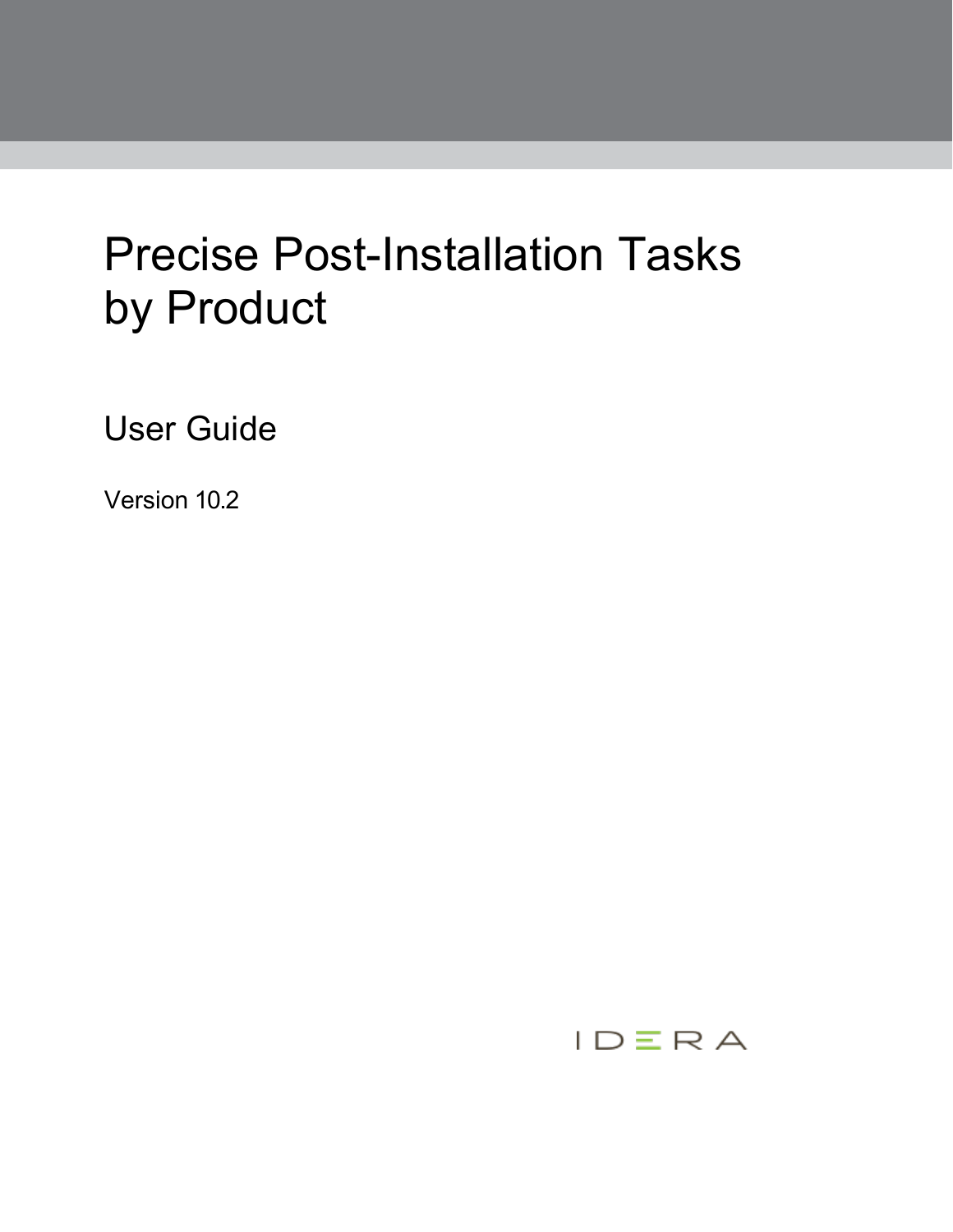## Precise Post-Installation Tasks by Product User Guide

Copyright © 2020 Precise Software Solutions, Inc. All rights reserved.

Document release version 1.1

Precise™, Precise Software™, the Precise™ Logo, Precise i<sup>3™</sup>, Precise Indepth™, Precise Insight™, Precise Savvy™, SmarTune™, Performance Warehouse™, Application Service Dashboard™, Precise for Database™, Precise for Applications™, Precise Insight Inquire™, Performance Management Database™, and PMDB™ are trademarks or registered trademarks of Precise Software Solutions, Inc. or its affiliates in the U.S. and other countries. Other names may be trademarks of their respective owners.

The product described in this document is distributed under licenses restricting its use, copying, distribution, decompilation and/or reverse engineering. No part of this document may be reproduced in any form by any means without prior written authorization of Precise Software Solutions, Inc. and its licensors, if any.

Certain third-party software may be distributed, embedded, or bundled with this product or recommended for use in connection with its installation and use. Such third-party software is separately licensed by its copyright holder. The list that includes the names of the copyright and license agreements can be found in the Release Notes document.

THE DOCUMENTATION IS PROVIDED "AS-IS" AND ALL EXPRESS OR IMPLIED CONDITIONS, REPRESENTATIONS AND WARRANTIES, INCLUDING ANY IMPLIED WARRANTY OF MERCHANTABILITY, FITNESS FOR A PARTICULAR PURPOSE OR NON-INFRINGEMENT, ARE DISCLAIMED, EXCEPT TO THE EXTENT THAT SUCH DISCLAIMERS ARE HELD TO BE LEGALLY INVALID. PRECISE SOFTWARE SOLUTIONS, INC. SHALL NOT BE LIABLE FOR INCIDENTAL OR CONSEQUENTIAL DAMAGES IN CONNECTION WITH THE FURNISHING, PERFORMANCE, OR USE OF THIS DOCUMENTATION. THE INFORMATION CONTAINED IN THIS DOCUMENTATION IS SUBJECT TO CHANGE WITHOUT NOTICE.

The Licensed Software and Documentation are deemed to be commercial computer software as defined in FAR 12.212 and subject to restricted rights as defined in FAR Section 52.227-19 "Commercial Computer Software - Restricted Rights" and DFARS 227.7202, "Rights in Commercial Computer Software or Commercial Computer Software Documentation", as applicable, and any successor regulations. Any use, modification, reproduction release, performance, display or disclosure of the Licensed Software and Documentation by the U.S. Government shall be solely in accordance with the terms of this Agreement.

#### **Global Headquarters**

Brookhollow Central III 2950 North Loop Freeway West, Suite 700 Houston, Texas 77092 Phone: +1-877-693-1886 Fax: +1-650-898-1666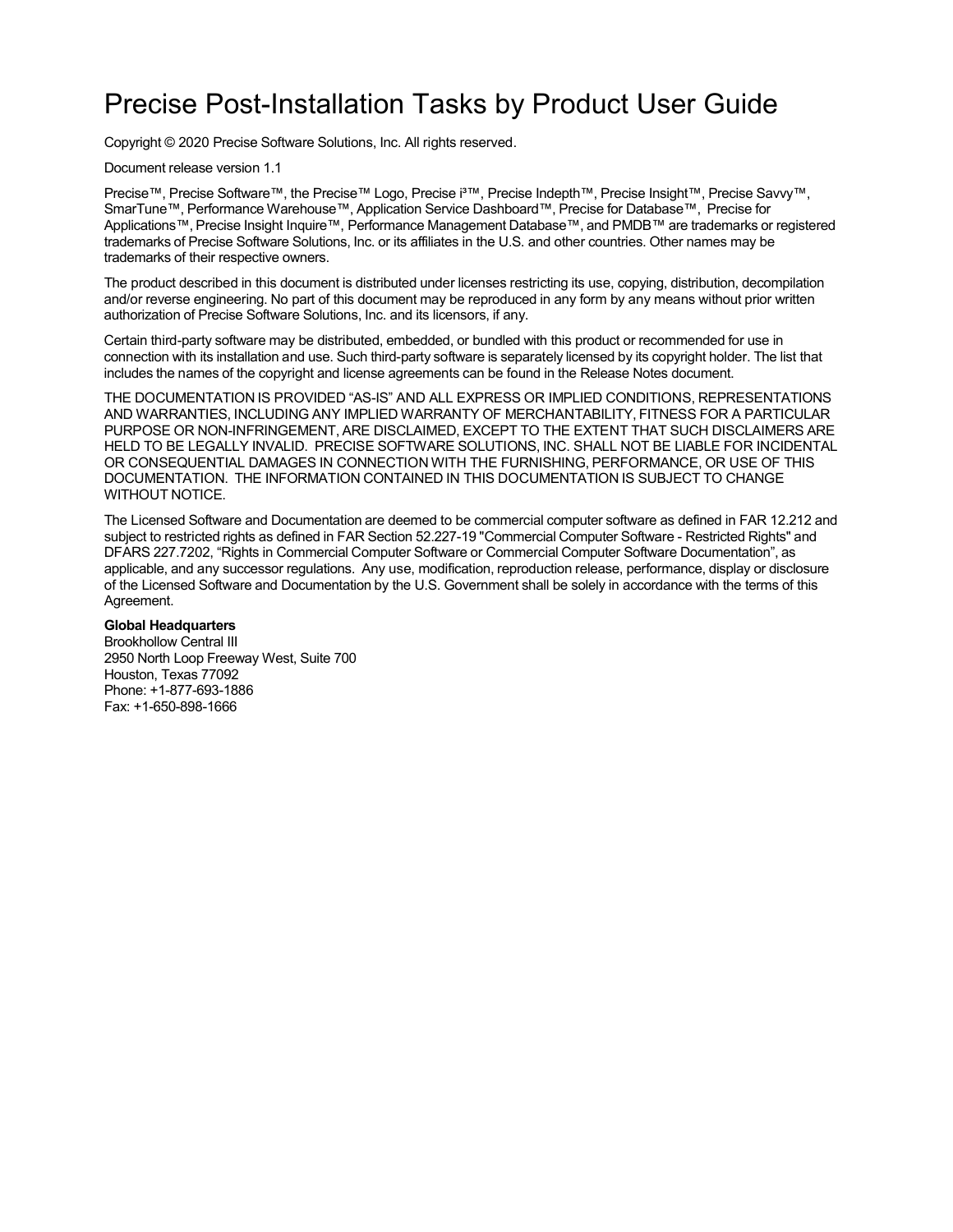## Third-party legal notices

Third-party software may be recommended, distributed, embedded, or bundled with this Precise product. Such third-party software is licensed separately by its copyright holder. All third-party copyrights associated with this product are listed in the accompanying release notes.

## Customer Support

For technical assistance, visit our customer portal a[t http://www.idera.com/support/productsupport](http://www.idera.com/support/productsupport) where you can find an extensive knowledge base, product updates and our online community forums. You can also contact our Customer Support Team via our customer portal, or go to <http://www.idera.com/support/productsupport> for a list of our support access numbers in your country.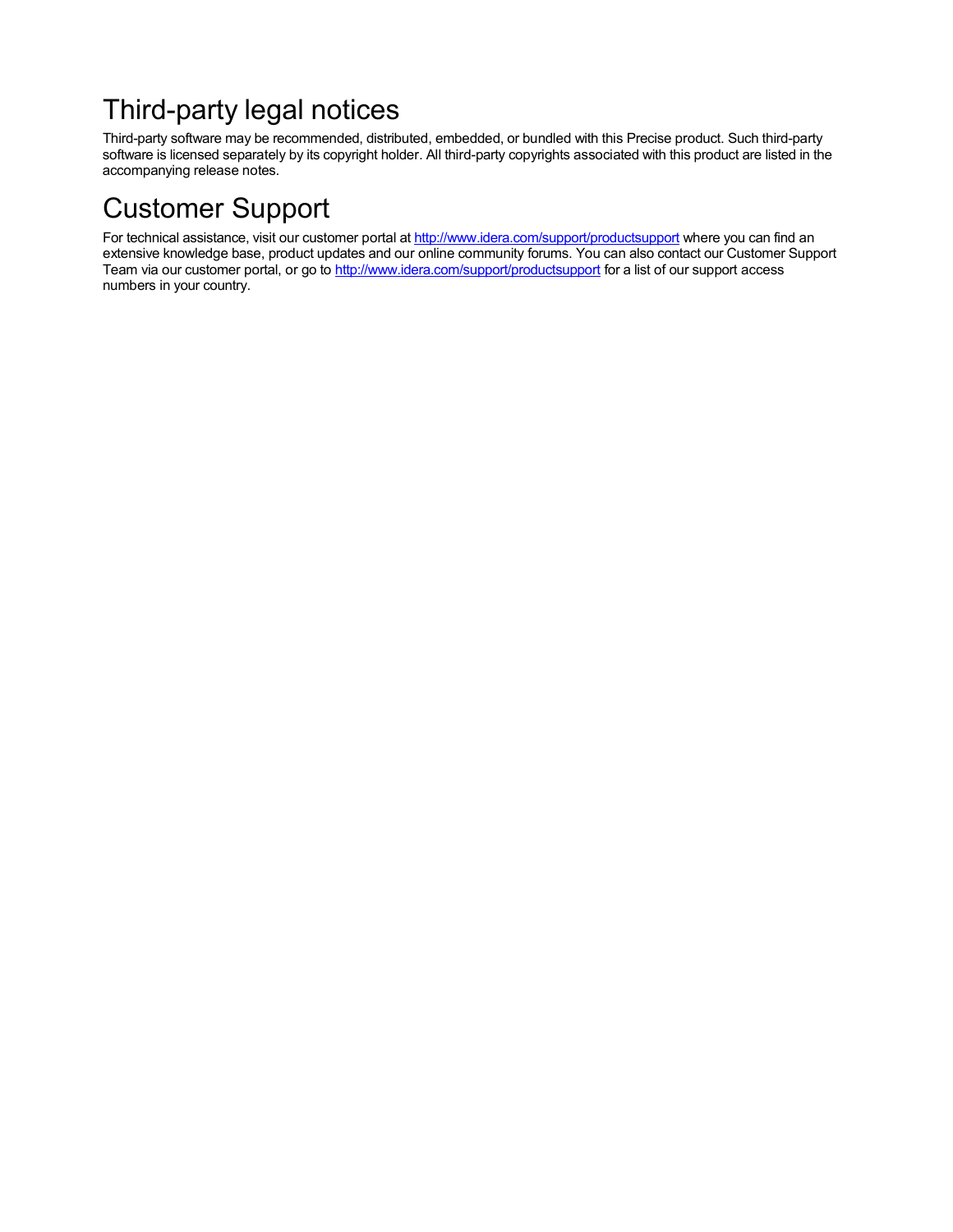# **Contents**

| Modifying the Web descriptor file on a Web application with multiple instances10 |  |
|----------------------------------------------------------------------------------|--|
|                                                                                  |  |
|                                                                                  |  |
|                                                                                  |  |
|                                                                                  |  |
| Inserting wildcard mapping for Precise post-parameters collection extension11    |  |
| Add the Precise post-parameters collection extension to the trusted list12       |  |
|                                                                                  |  |
|                                                                                  |  |
| Inserting wildcard mapping for Precise post-parameters collection extension12    |  |
|                                                                                  |  |
|                                                                                  |  |
|                                                                                  |  |
|                                                                                  |  |
|                                                                                  |  |
|                                                                                  |  |
|                                                                                  |  |
|                                                                                  |  |
|                                                                                  |  |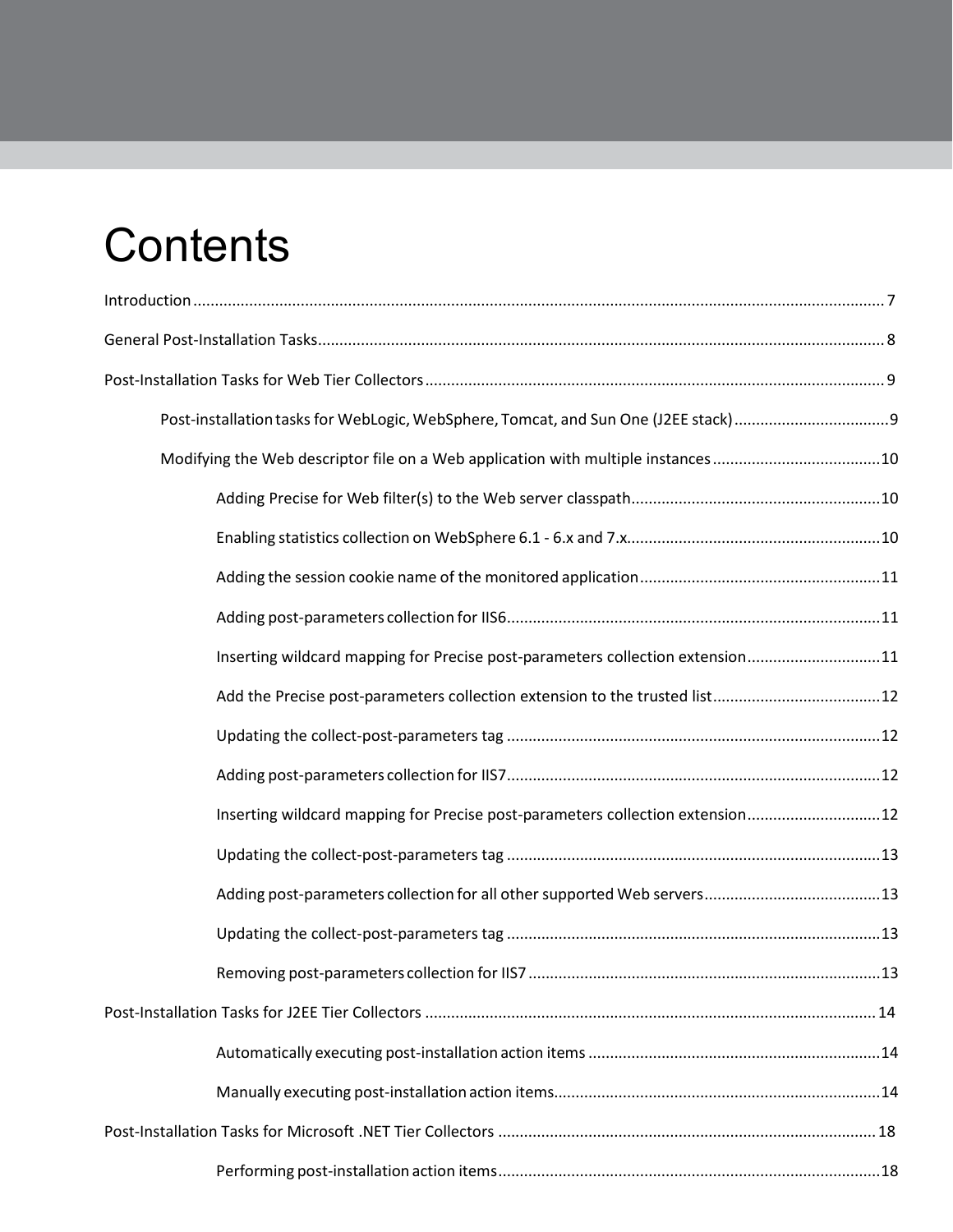| Manually updating Oracle Applications system profile (Oracle applications 11.5 or higher) 32 |  |
|----------------------------------------------------------------------------------------------|--|
|                                                                                              |  |
|                                                                                              |  |
|                                                                                              |  |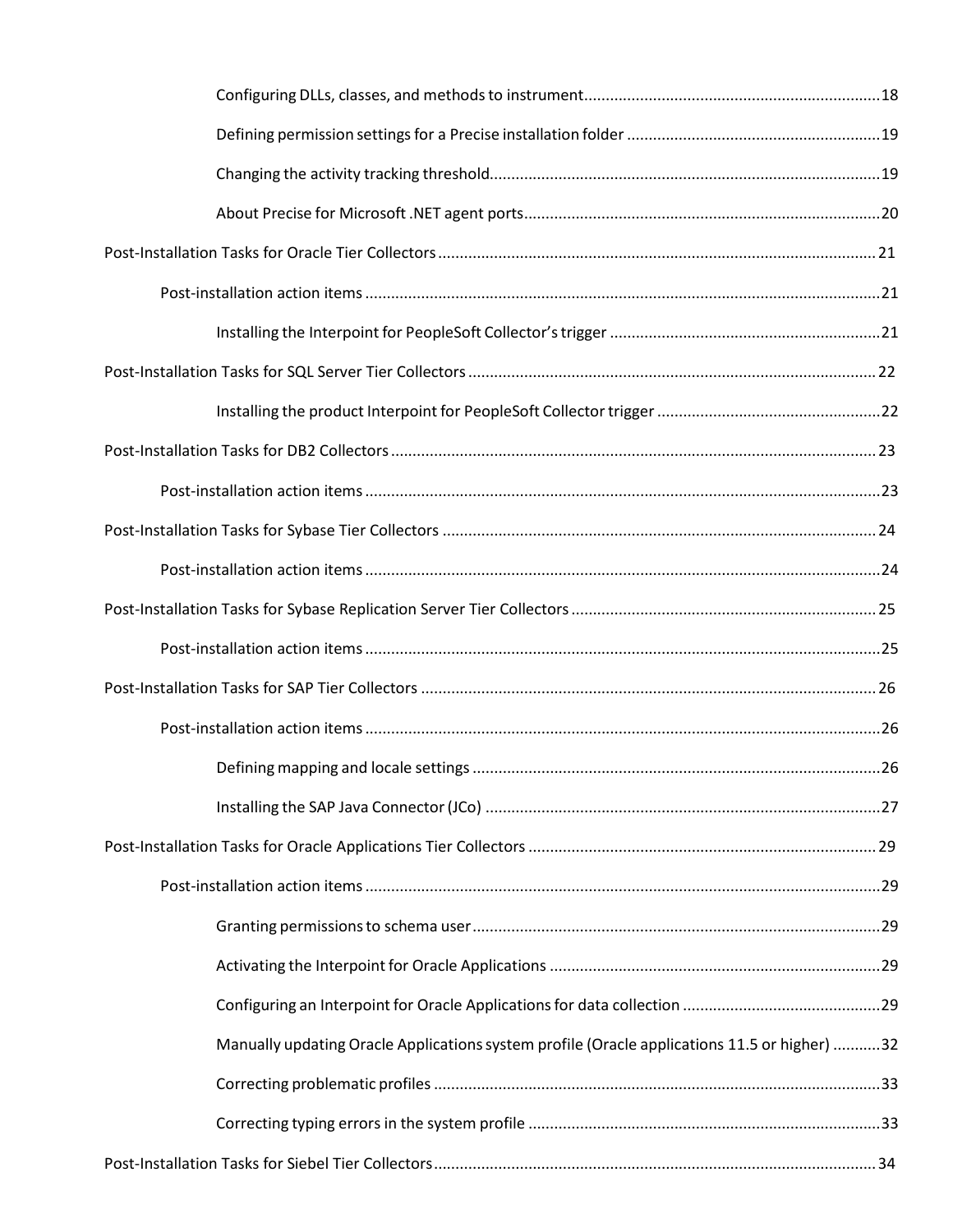| Post-installation tasks for the SQL Server Tier Collector in active/passive configurations 42     |
|---------------------------------------------------------------------------------------------------|
| Post-installation tasks for the Sybase Tier Collector in active/passive configurations 42         |
| Post-installation tasks for the Microsoft .NET Tier Collector in active/passive configurations 42 |
| Post-installation tasks for Insight Savvies for OS and Network in active/passive                  |
| Post-installation tasks for Tuxedo Tier agents in active/passive configurations44                 |
|                                                                                                   |
| Post-installation tasks for Oracle Tier agents in active/passive configurations 45                |
|                                                                                                   |
|                                                                                                   |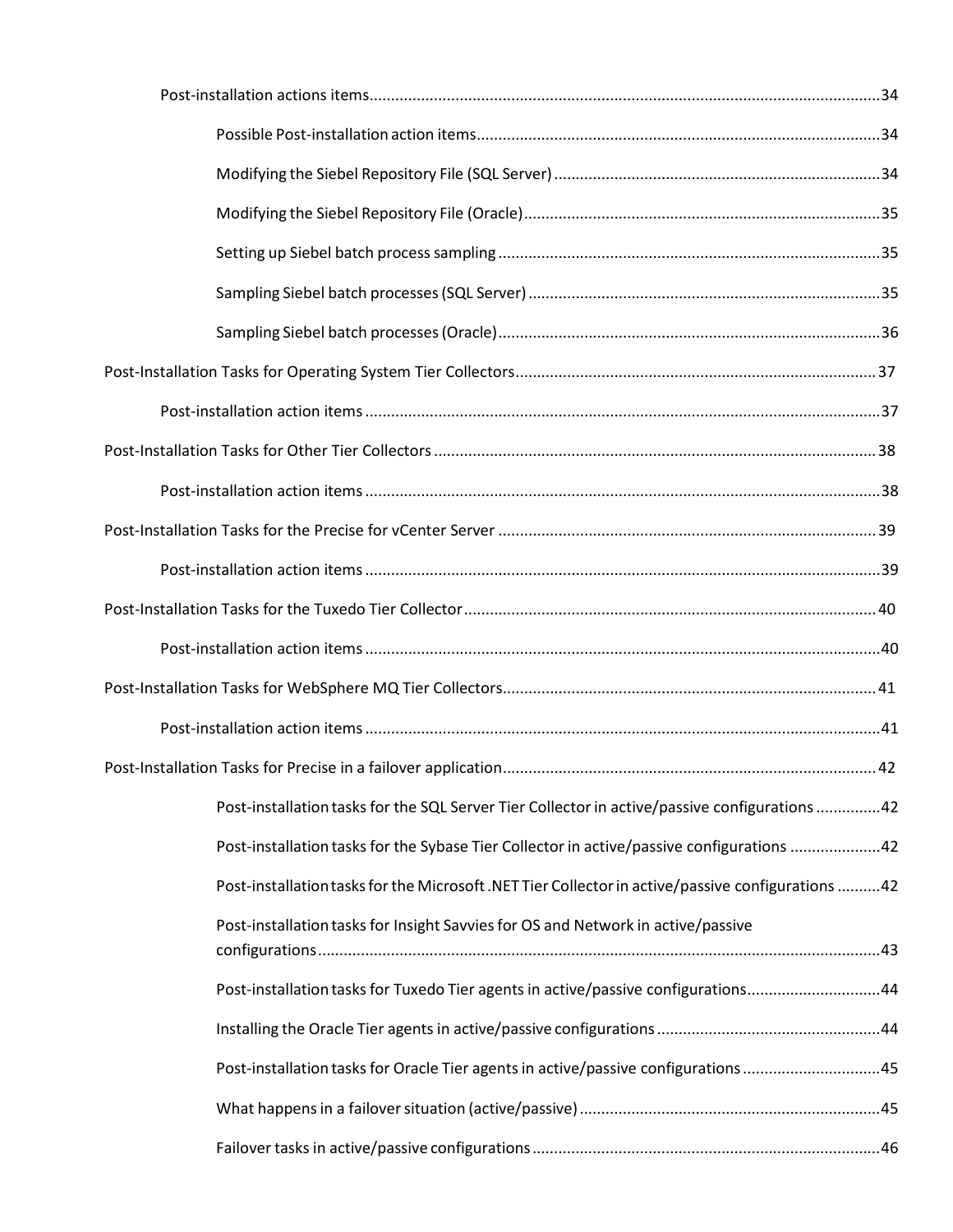## <span id="page-6-0"></span>Introduction

This document includes the following chapters:

- [General Post-Installation Tasks](#page-7-0)
- **[Post-Installation Tasks for Web Tier Collectors](#page-8-0)**
- [Post-Installation Tasks for J2EE Tier Collectors](#page-13-0)
- [Post-Installation Tasks for Microsoft .NET Tier Collectors](#page-17-0)
- **[Post-Installation Tasks for Oracle Tier Collectors](#page-20-0)**
- **[Post-Installation Tasks for SQL Server Tier Collectors](#page-21-0)**
- **[Post-Installation Tasks for DB2 Collectors](#page-22-0)**
- **[Post-Installation Tasks for Sybase Tier Collectors](#page-23-0)**
- [Post-Installation Tasks for Sybase Replication Server Tier Collectors](#page-24-0)

**1**

- **[Post-Installation Tasks for SAP Tier Collectors](#page-25-0)**
- [Post-Installation Tasks for Oracle Applications Tier Collectors](#page-28-0)
- **[Post-Installation Tasks for Siebel Tier Collectors](#page-33-0)**
- [Post-Installation Tasks for Operating System Tier Collectors](#page-36-0)
- [Post-Installation Tasks for Other Tier Collectors](#page-37-0)
- [Post-Installation Tasks for the Precise for vCenter Server](#page-38-0)
- **[Post-Installation Tasks for the Tuxedo Tier Collector](#page-39-0)**
- [Post-Installation Tasks for WebSphere MQ Tier Collectors](#page-40-0)
- [Post-Installation Tasks for Precise in a failover application](#page-41-0)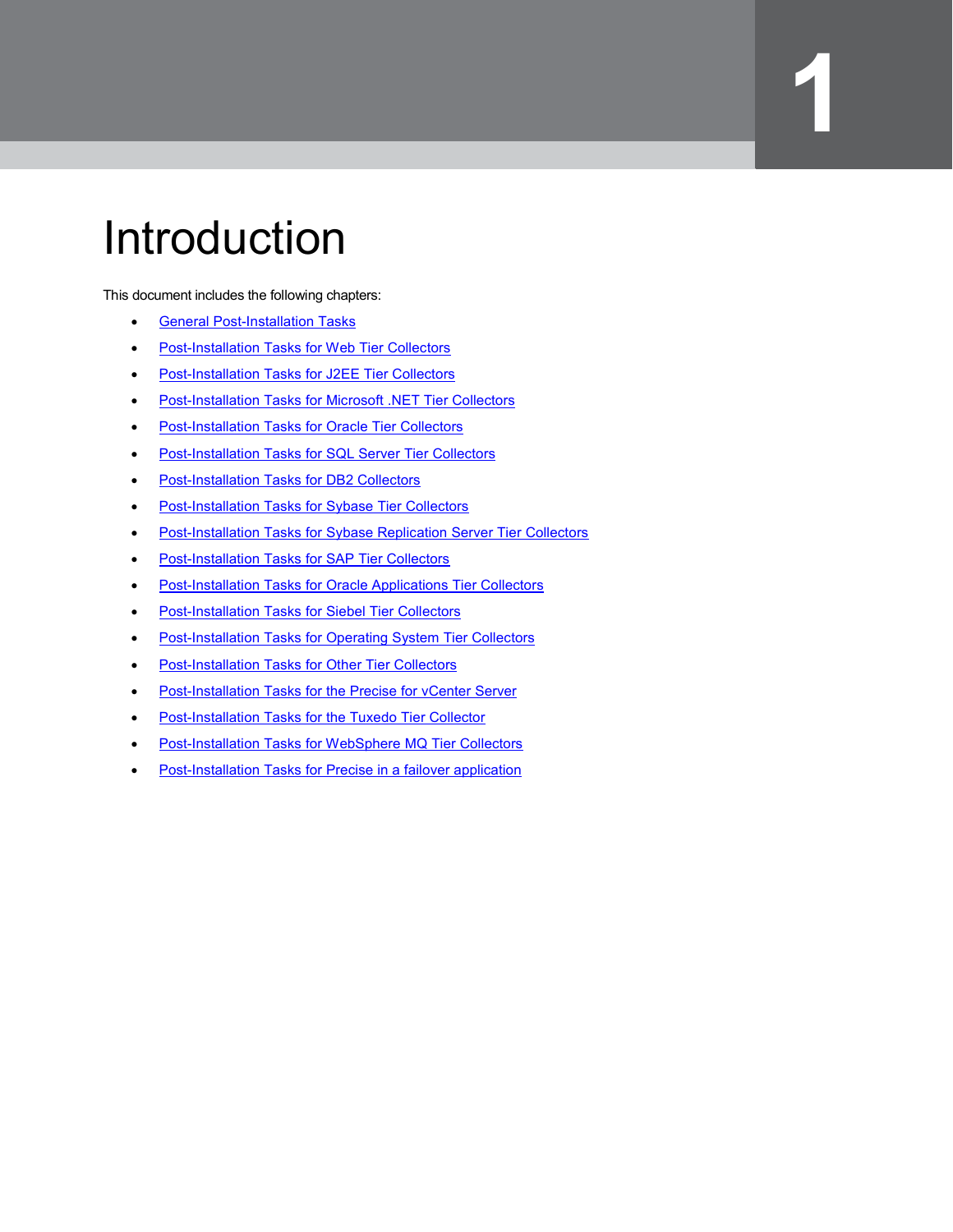# <span id="page-7-0"></span>General Post-Installation Tasks

There are no general post-installation tasks.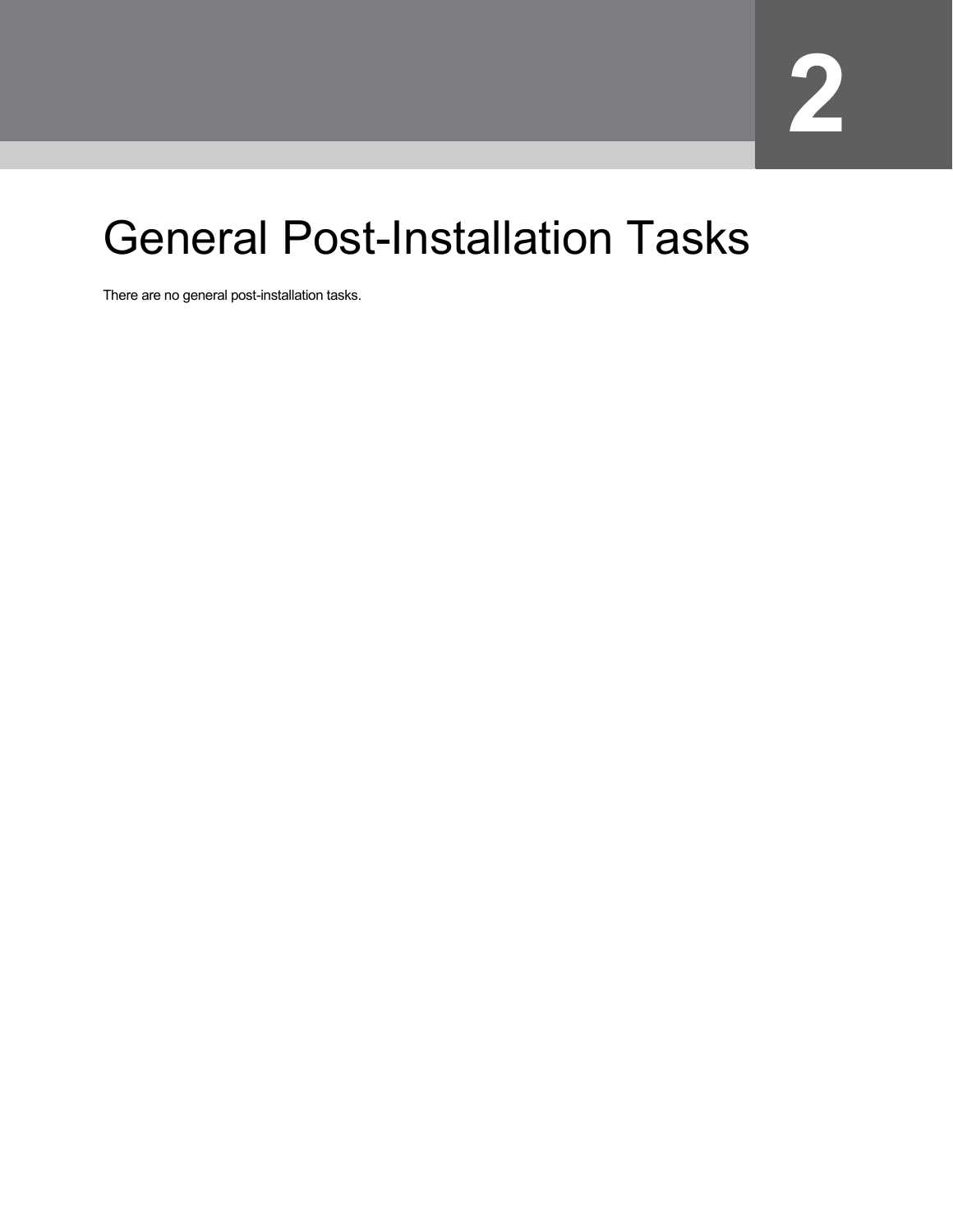# <span id="page-8-0"></span>Post-Installation Tasks for Web Tier Collectors

When the Web Tier Collectors have been installed, post-installation action items may be required. There might be additional action items not listed below, that are required in each installation. Upon finishing your installation, verify that all action items have been completed by checking the list generated on the Action Items screen.

## <span id="page-8-1"></span>Post-installation tasks for WebLogic, WebSphere, Tomcat, and Sun One (J2EE stack)

To monitor the application(s), you need to register the Precise for Web agent(s) as Web application filters. This section describes how to add Precise for Web technology to the Web application(s) Web descriptor files.

| <b>NOTE</b> | If you have installed a cluster, this is the only documented post-installation action item. Verify that no |
|-------------|------------------------------------------------------------------------------------------------------------|
|             | additional action items are needed by checking the list Action Items screen.                               |

To automatically modify the  $w \in b$ .  $x \in l$  file(s) of the monitored application(s), you are required to login as the user that has permissions to change the application files and run a script that adds the Precise for Web agents to your application.

As an input to that script you need to provide the location of the . EAR, . WAR or web. xml file(s) of the application(s).

Note that if you change a locally deployed application, then any application redeployment may override this action item, so you will need to do it again. If you do not want to do this after every redeployment, you have 2 options:

- (Best practice) To add this script to your application redeployment script, so it will be done automatically.
- Change the central application file (if the application is clustered and there is a central location as opposed to a local location). This way the Precise filters will stay in the application in each redeployment.

| <b>NOTE</b> |  |  | If you do so, you will need to redeploy the application instead of performing a mere JVM restart. |
|-------------|--|--|---------------------------------------------------------------------------------------------------|
|-------------|--|--|---------------------------------------------------------------------------------------------------|

- **NOTE** If you are installing Precise for Web on a cluster (WebLogic or WebSphere) the option to change the central application file is the only option.
- Examples of application locations:
	- $\circ$  The WebLogic 10.3 console shows the .EAR file location under "deployments". Then click on your application name to see the path.
	- $\circ$  The WebSphere 6.1 console displays the names of . EAR files, but not their location. The typical location of and .EAR file is:

<*install-dir*>\profiles\[*profile-name*]\config\cells\[*cell-name*]\ applications\PlantsByWebSphere.ear\PlantsByWebSphere.ear

- o For Tomcat 5.x & 6.x: <*tomcat-dir*>\webapps\<*app-name*>\web-inf\web.xml
- o For Sun One 6.x: <*sunone-dir*>\WebServer6.1\<*domain-name*>\webappsWeb.xml appears inside each application.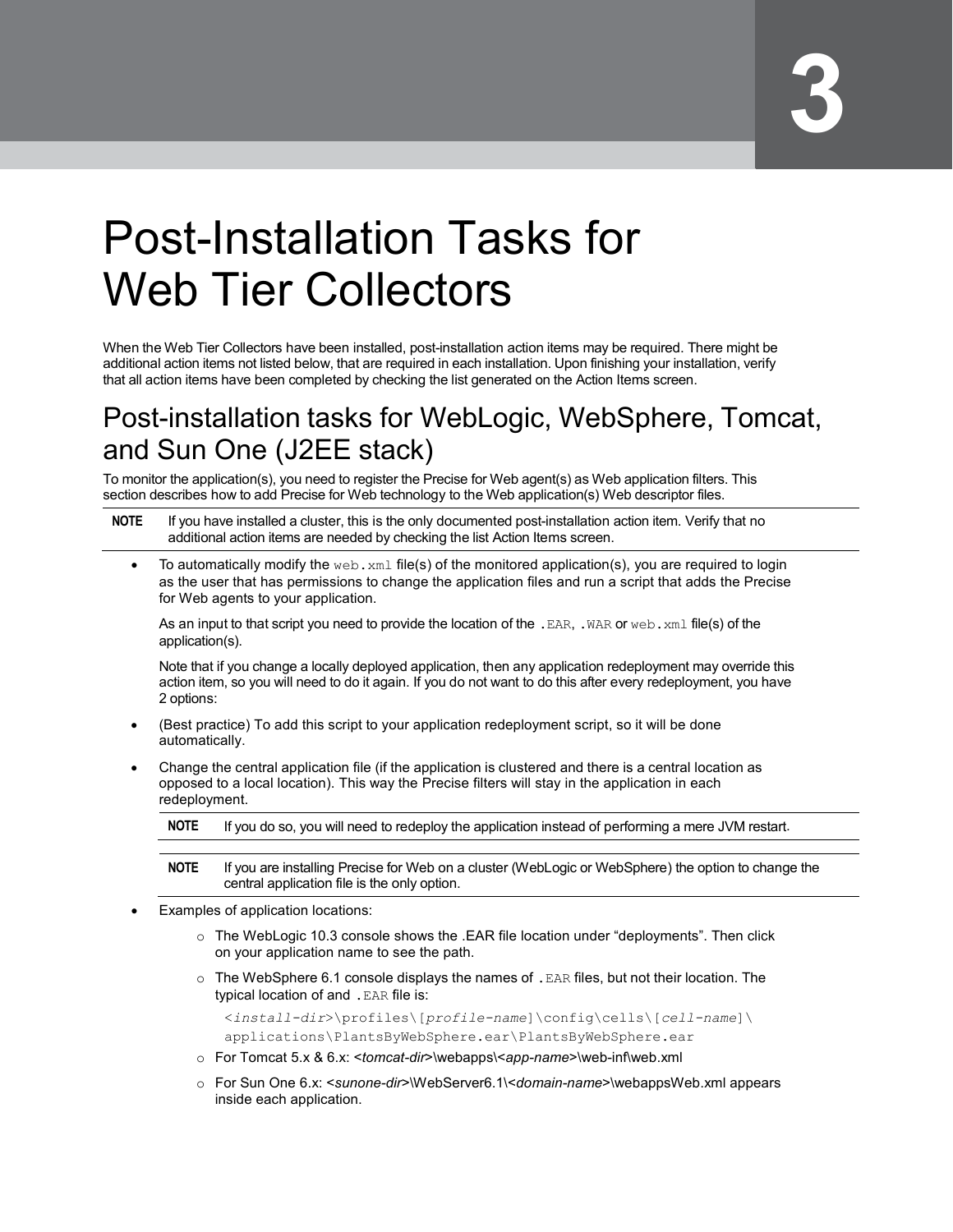## <span id="page-9-0"></span>Modifying the Web descriptor file on a Web application with multiple instances

When installing a Web application with multiple instances, running the  $psww$  web desc\_modify command will create multiple EAR files, with each EAR file containing a different  $instaneId$  and  $isroot$  value, corresponding to the instances in the Web application.

To avoid creating multiple EAR files

- 1. Run the web desc modifier without the -instanceId and -i3root parameters.
- 2. Add the following parameters to the JVM command line:
	- o -DPssInstanceID=*<instance\_ID>*
	- o -DPssI3Root=<precise\_root>

#### <span id="page-9-1"></span>Adding Precise for Web filter(s) to the Web server classpath

To monitor the application, the Precise for Web agent(s) jar(s) must be loaded. Consult with your Web Administrator on where the right location is to do so. Examples:

• WebLogic 9.2: <*bea-root*>\weblogic91\samples\domains\medrec\startWebLogic.cmd WebSphere 6.1 changes the server.xmlfile located for example in

```
F:\webservers_linux\poollin3\ibm\websphere61\profiles\AppSrv01\config\cells\
poollin3Node01Cell\nodes\poollin3Node01\servers\server1\server.xml
```
• Tomcat 5.x & 6.x: <*tomcat-dir*> \bin\setclasspath.bat(sh)or click the Tomcat executable, and in the Apage Tomcat Properties dialog box go to the Java tab. There you can see the Java classpath.

**NOTE** You will also need to add the servlet-api.jar file manually to the classpath. It can be found at: e.g. <*tomcat- dir*>\common\lib\servlet-api.jar.

• Sun One 6.x uses the management console to change the classpath or you can edit the <*sun-oneinstall-dir*>\<*server-name*>\config\server.xml file and follow the instruction in the action item.

#### <span id="page-9-2"></span>Enabling statistics collection on WebSphere 6.1 - 6.x and 7.x

- 1. Open WebSphere admin console (URL: ibm/console/login.do).
- 2. In the Integrated Solutions Console, click the **Monitoring and Tuning** tab.
- 3. From the drop-down menu, click on **Performance Monitoring Infrastructure** (PMI).
- 4. On the right pane, select the server upon which you want to enable statistics (for example, server1.)
- 5. In the next screen, click the **Runtime** tab.
- 6. On the Runtime tab, select either:
	- o Basic
	- o Extended
	- o All
	- o Custom

```
NOTE If you select Custom, verify that the CommittedCount counter under Transaction Manager is 
        enabled.
```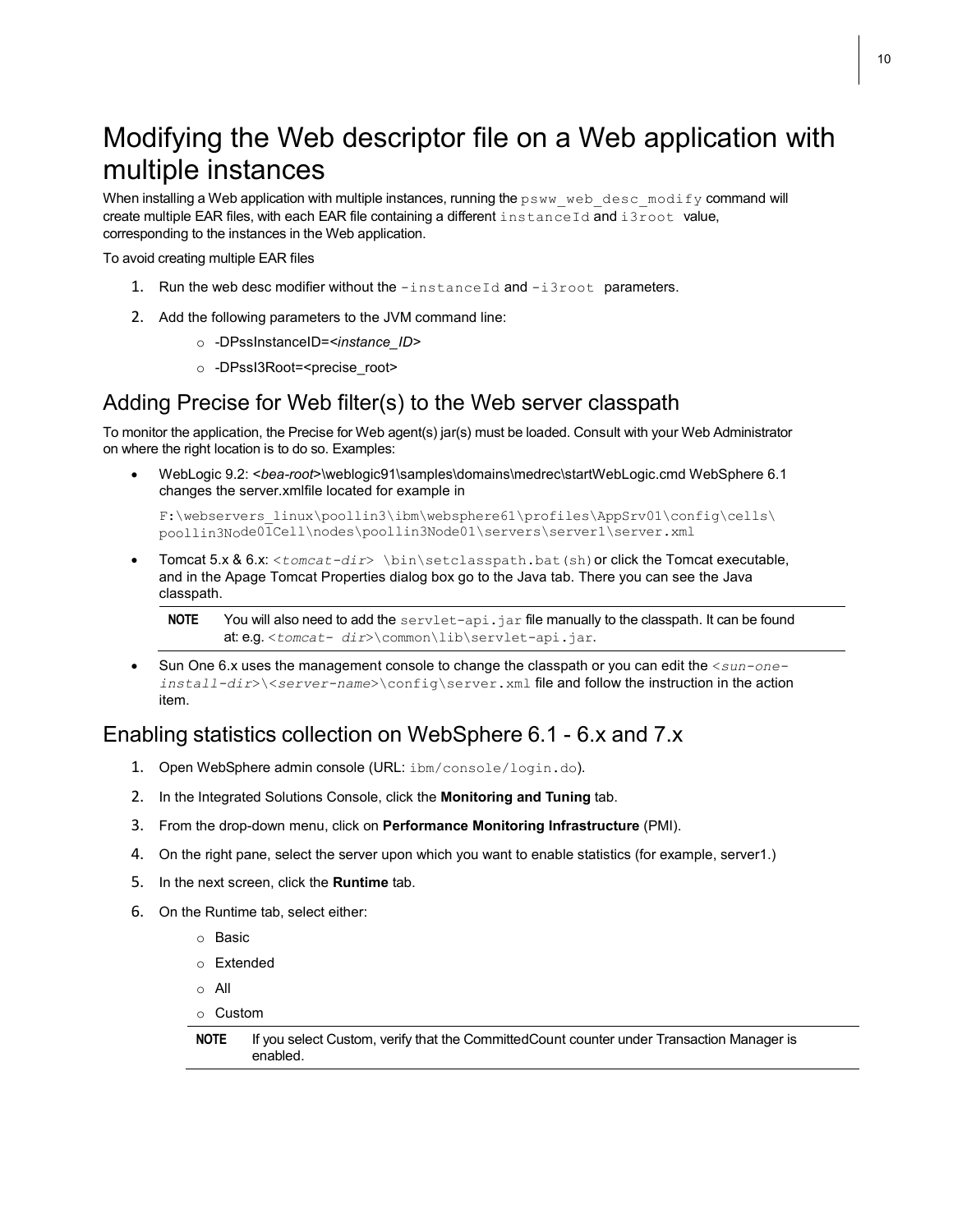#### <span id="page-10-0"></span>Adding the session cookie name of the monitored application

To verify that browser-side and server-side data is properly correlated, specify the name of the session cookie that is used by the application in the settings. xml file. Session cookie names can be JSESSIONID, sn, SID, etc. Contact your application administrator to find the name of the cookie.

To add the session cookie name

1. In **Registry Path** in the Registry Editor (**AdminPoint > Settings > Registry Editor**), type the following path, and then click **Go**:

registry/instances/www/<*server\_name*>/<*instance\_name*>/settings.

- 2. In the Xml Editor tab, search for the <filter-session-cookie> tag.
- 3. Add the applicable cookie name between the tag, for example:

<filter-session-cookie>\_sn</filter-session-cookie>

4. Click **Save**.

**NOTE** The cookie session name for J2EE (JSESSIONID) is the default value for the <filter-session-cookie> tag.

#### <span id="page-10-1"></span>Adding post-parameters collection for IIS6

To add post-parameters collection for IIS, see the following sections:

- Inserting wildcard mapping for [Precise post-parameters collection extension](#page-10-2)
- [Add the Precise post-parameters collection extension to the trusted list](#page-10-3)
- [Updating the collect-post-parameters](#page-11-1) tag

#### <span id="page-10-2"></span>Inserting wildcard mapping for Precise post-parameters collection extension

By inserting wildcard application mapping, you can instruct IIS to allow ISAPI applications known as interceptors to intercept and examine every request before the requested page is sent to its mapped application. The effect is an application mapping that handles every file name extension.

**NOTE** You must be a member of the Administrators group on the local computer to perform the following procedure or procedures. As a security best practice, log in to your computer by using an account that is not in the Administrators group, and then use the runas command to run IIS Manager as an administrator. At a command prompt, type run as /User: Administrative AccountName"mmc systemroot\system32\inetsrv\iis.msc".

To add a wildcard application mapping to a Web server or Web site

- 1. In IIS Manager, expand the local computer, expand the Web Sites folder, expand the "Default-Web-Site", right-click the virtual directory that you want to collect post parameters on, and then click **Properties**.
- 2. Click Add Wildcard Script Map.
- 3. In the Executable box, enter the full path or browse to the native handler (.dll or .exe file) that processes the request:

<*precise\_root*>\products\www\instances\<*instance\_id*>\bin\IISFilter.dll

- 4. In the Name box, enter a name for the handler mapping.
- 5. Click **OK**.
- <span id="page-10-3"></span>6. Click Yes, to add the extension with an Allowed entry to the ISAPI and CGI Restrictions list. Repeat this for each virtual directory you want to collect post parameters in.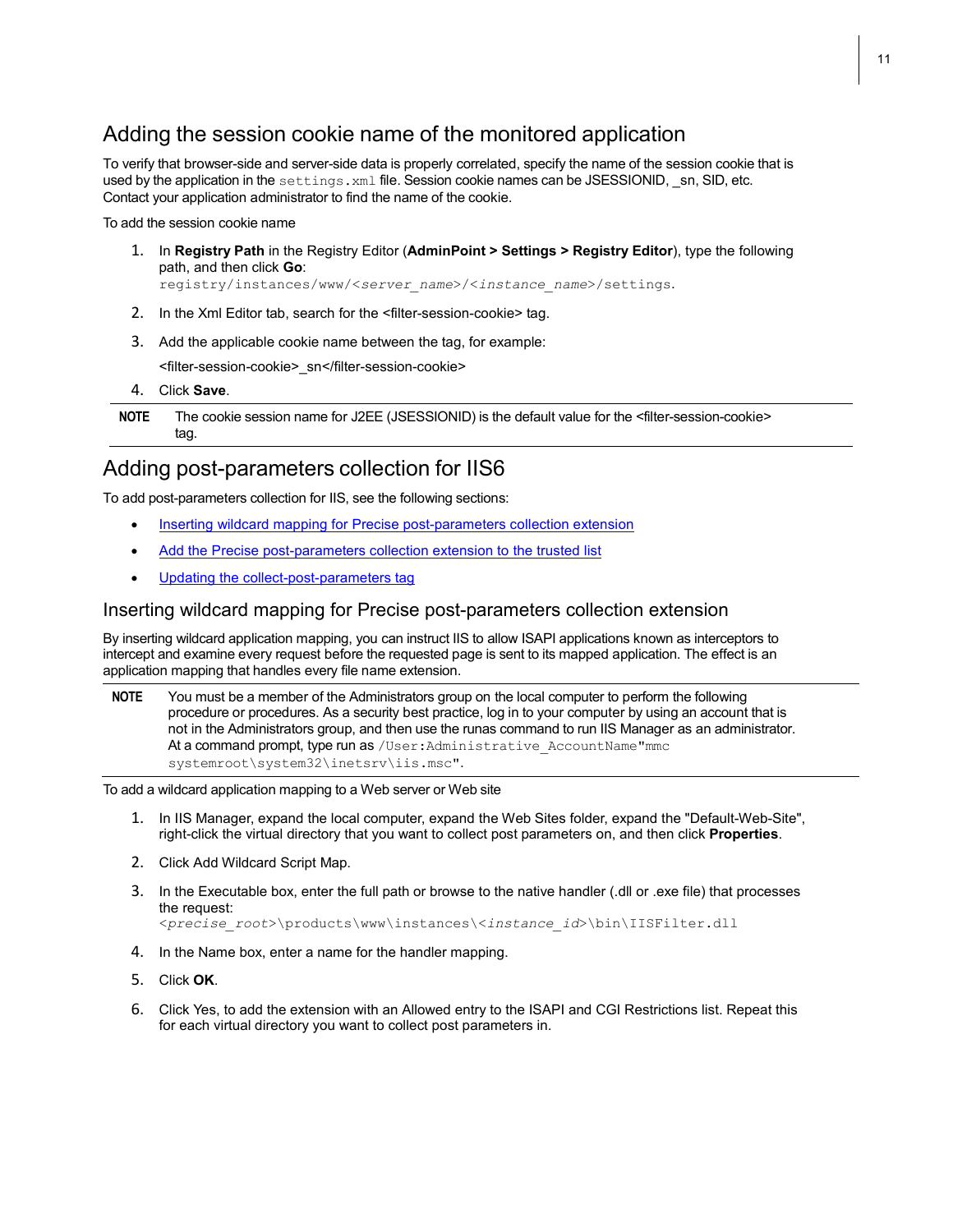<span id="page-11-0"></span>Add the Precise post-parameters collection extension to the trusted list

- 1. In IIS Manager, expand the local computer; expand the Web Services Extensions, and then click **Add a new Web service extension**.
- 2. Put "Precise post parameters" as extension name.
- 3. Click **Add**. In the "Path to file" field type the path to the DLL:

*<precise\_root>*\products\www\instances\<*instance\_id*>\bin\IISFilter.dll

- 4. Click **OK**.
- 5. Mark the "Set extension status to Allowed" check box.
- 6. Click **OK**.

#### <span id="page-11-1"></span>Updating the collect-post-parameters tag

To update the collect-post-parameters tag

- 1. In the "Registry Path" field in the Registry Editor (**AdminPoint > Settings > Registry Editor**), enter the following path and click **Go**: registry/instances/www/<*server\_name*>/<*instance\_name*>/settings.
- 2. In the Xml Editor tab, change the value of the <collect-post-parameters> tag to "true".
- 3. Click **Save**.

#### <span id="page-11-2"></span>Adding post-parameters collection for IIS7

To add post-parameters collection for IIS, see the following sections:

- Inserting wildcard mapping for [Precise post-parameters collection extension](#page-10-2)
- [Updating the collect-post-parameters](#page-11-1) tag

#### <span id="page-11-3"></span>Inserting wildcard mapping for Precise post-parameters collection extension

By inserting wildcard application mapping, you can instruct IIS to allow ISAPI applications known as interceptors to intercept and examine every request before the requested page is sent to its mapped application. The effect is an application mapping that handles every file name extension.

```
NOTE You must be a member of the Administrators group on the local computer to perform the following procedure or 
         procedures. As a security best practice, log in to your computer by using an account that is not in the 
         Administrators group, and then use the runas command to run IIS Manager as an administrator. At a command 
        prompt, type run as / User: Administrative AccountName"mmc
         systemroot\system32\inetsrv\iis.msc".
```
**NOTE** It is highly recommended to install the Microsoft hotfix mentioned in KB 2505146 [\(http://support.microsoft.com/kb/2505146\)](http://support.microsoft.com/kb/2505146) as this solves a Microsoft IIS7 issue. Should you not apply the hotfix and continue to perform the following steps, your application will stop working.

To add wildcard application mapping to a Web server or Web site

1. Go to the Precise root directory and run the following script:

```
products\www\install\psww_insert_isapi_handlers.bat <precise_root>
<instance_id> <site_name> add-handler PreciseWebHandler <filter_path>
where:
```

```
filter_path The path to the instance bin folder concatenated with "IISFilter", without the 32.dll or
                    _64.dll extension.
```
For example: c:\precise\products\www\instances\2643\bin\IISFilter

#### For example:

products\www\install\psww\_insert\_isapi\_handlers.bat "E:\Precise Installation" 2442 Petshop add-handler PreciseWebHandler "E:\Precise Installation\products\www\instances\2442\bin\IISFilter"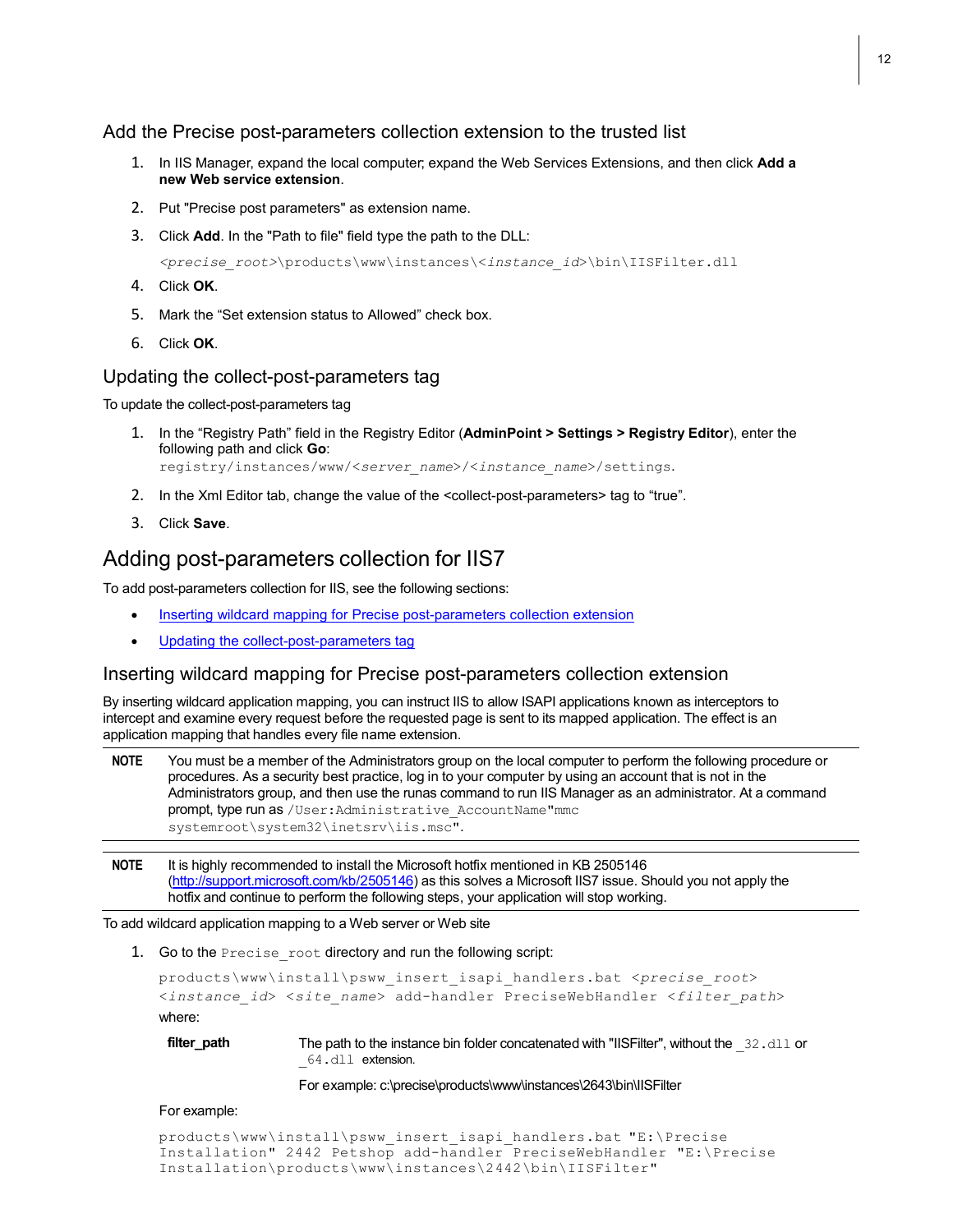#### <span id="page-12-0"></span>Updating the collect-post-parameters tag

To update the collect-post-parameters tag

1. In the "Registry Path" field in the Registry Editor (**AdminPoint > Settings > Registry Editor**), enter the following path and click **Go**:

registry/instances/www/<*server\_name*>/<*instance\_name*>/settings/server-side.

- 2. In the Xml Editor tab, change the value of the <collect-post-parameters> tag to "true".
- 3. Click **Save**.

#### <span id="page-12-1"></span>Adding post-parameters collection for all other supported Web servers

To add post-parameters collection for all other supported Web servers, see the following section:

**NOTE** This feature is not supported for Apache 1.3.

• [Updating the collect-post-parameters](#page-11-1) tag

#### <span id="page-12-2"></span>Updating the collect-post-parameters tag

To update the collect-post-parameters tag

1. In the "Registry Path" field in the Registry Editor (**AdminPoint > Settings > Registry Editor**), enter the following path and click **Go**:

registry/instances/www/<*server\_name*>/<*instance\_name*>/settings/server-side.

- 2. In the Xml Editor tab, change the value of the <collect-post-parameters> tag to "true".
- 3. Click **Save**.

#### <span id="page-12-3"></span>Removing post-parameters collection for IIS7

To remove wildcard application mapping from a Web server or Web site

1. Go to the Precise root directory and run the following script:

```
products\www\install\psww_insert_isapi_handlers.bat <precise_root>
<instance_id> <site_name> remove-handler PreciseWebHandler <filter_path>
where:
```
**filter\_path** The path to the instance bin folder concatenated with "IISFilter", without the 32.dll or 64.dll extension.

For example: c:\precise\products\www\instances\2643\bin\IISFilter

#### For example:

```
products\www\install\psww_insert_isapi_handlers.bat "E:\Precise
Installation" 2442 Petshop remove-handler PreciseWebHandler "E:\Precise
Installation\products\www\instances\2442\bin\IISFilter"
```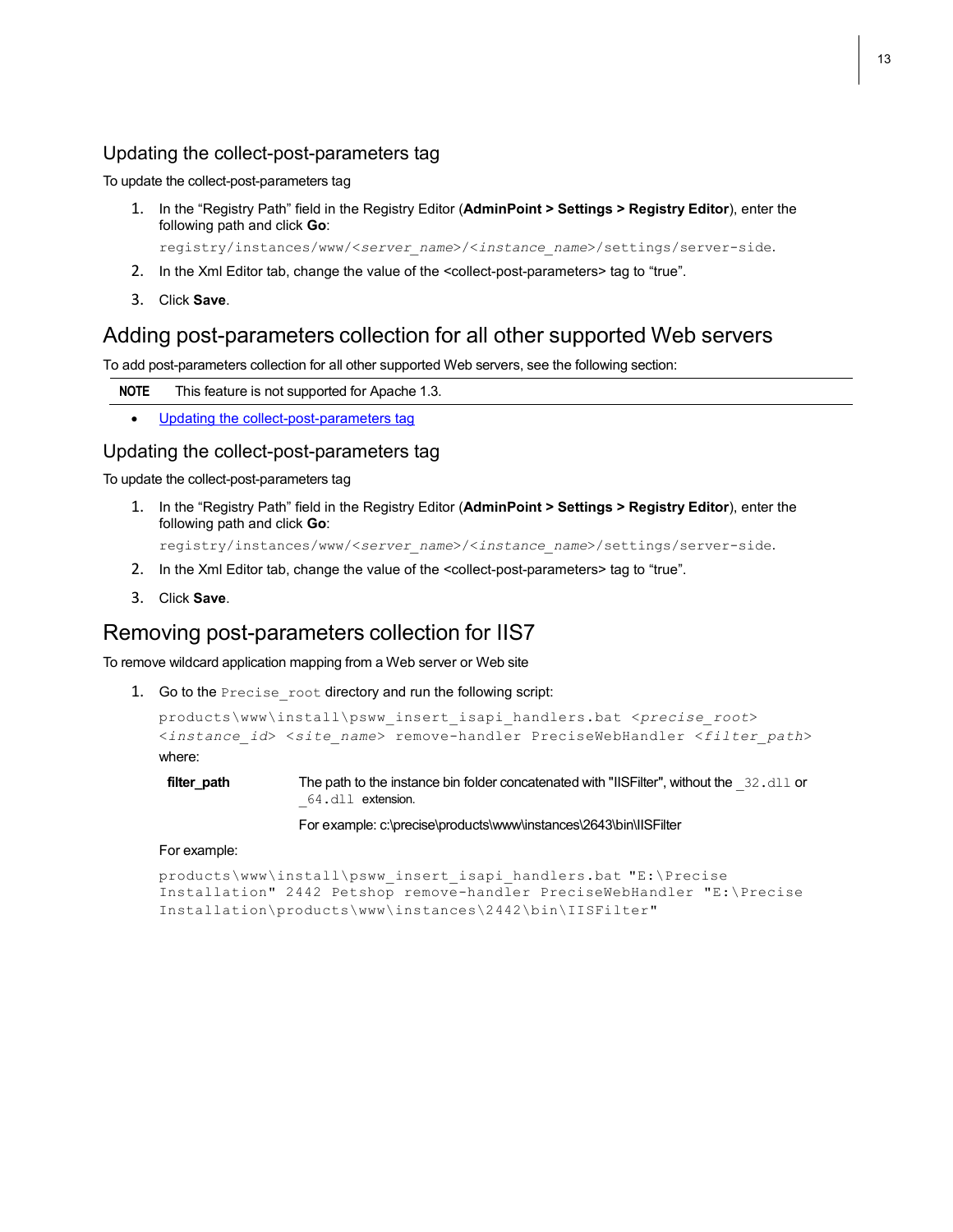# <span id="page-13-0"></span>Post-Installation Tasks for J2EE Tier Collectors

After installing Precise agents for the J2EE Tier, post-installation action items must be executed. These action items vary according to the supported application, and can usually be executed automatically from the user interface. In some circumstances, however, these action items must be executed manually.

This section describes the automatic and manual post-installation action items for J2EE Tiers, and includes the following topics:

- Automatically [executing post-installation action](#page-13-1) items
- [Manually executing post-installation action items](#page-13-2)

#### <span id="page-13-1"></span>Automatically executing post-installation action items

Most action items automatically appear as part of the installation process in the user interface.

To perform J2EE Tier post-installation tasks

- 1. In the J2EE Tier Installation dialog box, click **Next**.
- 2. In the J2EE Tier Post-Installation dialog box, follow the instructions to perform all post-installation action items.
- 3. Click **Finish**.

#### <span id="page-13-2"></span>Manually executing post-installation action items

This section describes the following manual procedures:

- [Manually enabling CPU capturing for IBM AIX version 5.x](#page-13-3)
- [Manually enabling Precise for](#page-13-4) J2EE monitoring
- [Manually executing post-installation action items when multiple clusters share a startup](#page-14-0) script
- [Manually executing WebSphere post-installation action items](#page-15-0) in instance and cluster applications

#### <span id="page-13-3"></span>Manually enabling CPU capturing for IBM AIX version 5.x

If the application server is running on an IBM AIX version 5.x computer, and you want to enable Precise for J2EE to report CPU numbers for each method invocation, set and export the AIXTHREAD\_ENRUSG parameter as follows:

<span id="page-13-4"></span>AIXTHREAD\_ENRUSG=ON export AIXTHREAD\_ENRUSG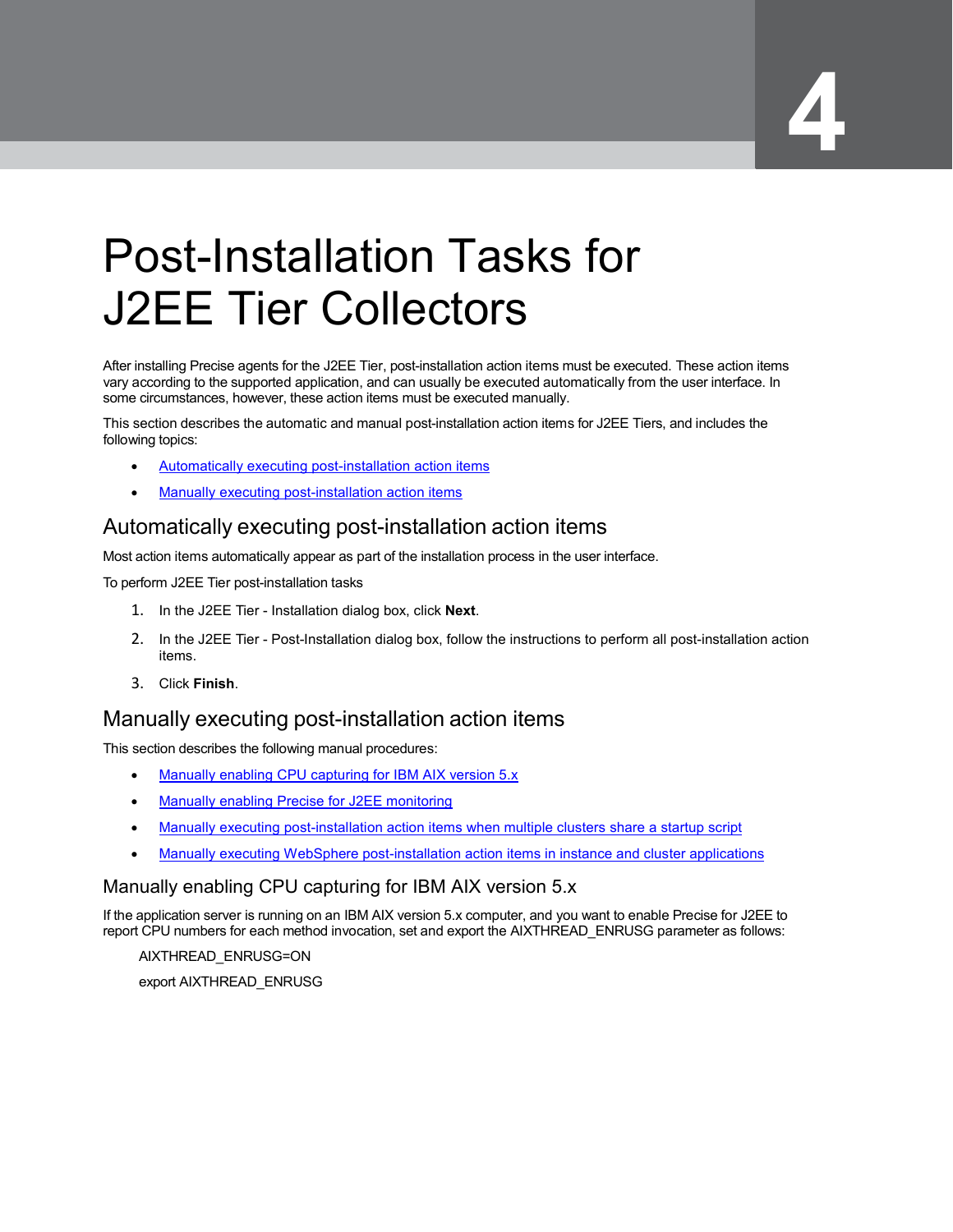#### Manually enabling Precise for J2EE monitoring

If the automatic execution of the post-installation action items failed, perform the following steps to enable monitoring for the installed instance or cluster:

| <b>NOTE</b> | Verify that the instance (JVM) or cluster name you enter is the same as the instance (JVM) or cluster |
|-------------|-------------------------------------------------------------------------------------------------------|
|             | name that you defined during installation.                                                            |

- For Java 1.5
	- $\circ$  Add the following arguments to the Java command line of the JVM to be monitored:
	- o For an instance

```
-javaagent:<precise_root>\products\j2ee\lib\indepthj2ee-
agent.jar=com. precise.javaperf.javaagent.agents.DefaultJavaAgent
-Dindepth.j2ee.server=<precise_root>\products\j2ee\config\
<INSTANCE_NAME> -DisClustered=false
```
o For a cluster

```
-javaagent:<precise root>\products\j2ee\lib\indepthj2ee-
agent.jar=com. precise.javaperf.javaagent.agents.DefaultJavaAgent
```

```
-
Dindepth.j2ee.server=<precise_root>\products\j2ee\config\<CLUSTER_NA
ME> -DisClustered=true
```

```
NOTE Be sure to use the <JAVA_HOME> that the application server uses, not the <JAVA_HOME>
         located in the Precise product installation folder. The apladmin program will attempt to prevent
         any use of a JVM located under <precise_root>.
```
- For Java 1.4
	- a. Configure instrumentation by executing the following command from the <precise root> folder, replacing <JAVA\_HOME> with the path to the Java home of the application to be monitored:

| <b>Windows</b> | products\j2ee\bin\apladmin modrt --jvm-id= <instance (jvm)="" cluster="" name=""><br/>"<java home="">\bin\java.exe"</java></instance>                                                                                                                                    |
|----------------|--------------------------------------------------------------------------------------------------------------------------------------------------------------------------------------------------------------------------------------------------------------------------|
|                | For example:                                                                                                                                                                                                                                                             |
| <b>UNIX</b>    | products\j2ee\bin\apladmin modrt --jvm-id= <instance (jvm)="" cluster="" name=""><br/>"c:\j2sdk1.4.2 08\bin\java.exe"<br/>products/i2ee/bin/apladmin.sh modrt --jvm-id=<instance (jvm)="" cluster="" name=""><br/>"<java home="">/bin/java"</java></instance></instance> |
|                | For example:                                                                                                                                                                                                                                                             |
|                | products/i2ee/bin/apladmin.sh modrt --jvm-id= <instance (jvm)="" cluster="" name=""><br/>"/opt/j2sdk1.4.2 08/bin/java"</instance>                                                                                                                                        |

```
NOTE Be sure to use the <JAVA_HOME> that the application server uses, not the <JAVA_HOME>
        located in the Precise product installation folder. The apladmin program will attempt to prevent
        any use of a JVM located under <precise_root>.
```
- b. Follow the instructions in the command output to modify the Java command line of the JVM to be monitored.
- c. Add the -DisClustered=false flag to the arguments from apladmin. For a clustered installation, specify 'true' for this flag.
- d. After executing the apladmin.modrt, add the parameters to the JVM startup command line.

For example:

<span id="page-14-0"></span>-Xbootclasspath/p:C:\Precise\products\j2ee\etc\apl\jvms\java-vm-TestApp\lib\rt.jar -Xbootclasspath/p: C:\Precise\products\j2ee\lib\indepthj2eeboot.jar -Xbootclasspath/p: C:\Precise\products\j2ee\classes -Dindepth.j2ee.server= C:\Precise\products\j2ee\config\TestApp -DisClustered=false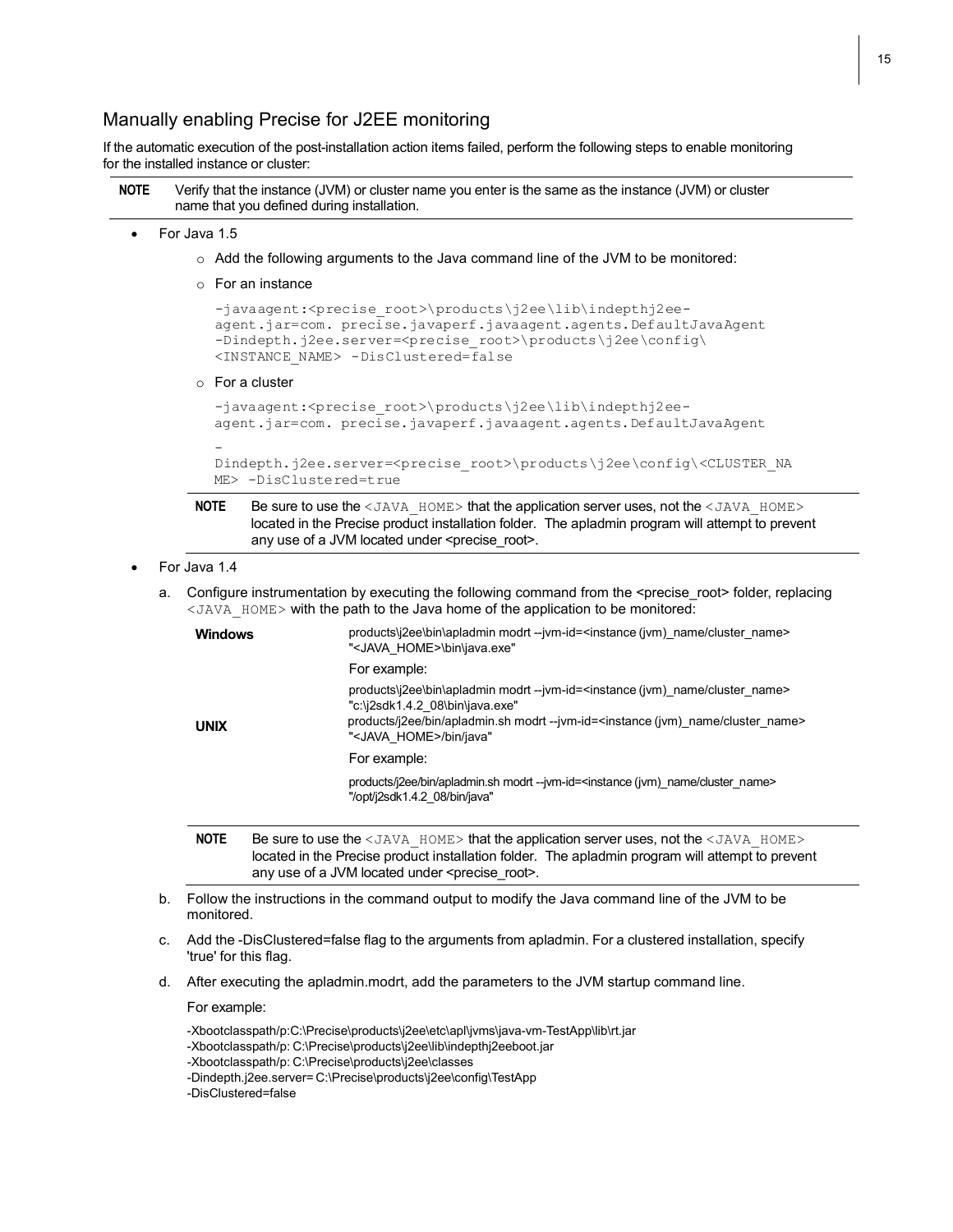#### Manually executing post-installation action items when multiple clusters share a startup script

If two different clusters are started by the same startup script, the automatic action items will not work properly. In this case, the user must edit the startup script manually and adjust it to the relevant cluster configuration.

To manually execute the action items

1. Start the cluster with Precise instrumentation by adding the following parameters to the Java command:

-javaagent:<precise\_root>\products\j2ee\lib\indepthj2ee-agent.jar=com.precise.javaperf.javaagent.agents.DefaultJavaAgent -Dindepth.j2ee.server=<precise\_root>\products\j2ee\config\<cluster\_name> -DisClustered=true

2. Repeat for each cluster started by the startup script.

#### <span id="page-15-0"></span>Manually executing WebSphere post-installation action items in instance and cluster applications

By default, the user can automatically execute the post-installation action items for WebSphere application servers from the action items screen during installation. However, in some cases the automatic execution of the action items will not be possible or will fail. For example, if the WAS is secured, or the auto-detect phase failed (because the server was down, etc.), the automatic action items execution will fail. In such cases, the user will have to execute the action items manually.

To manually instrument a WebSphere instance/cluster

1. Configure instrumentation by executing the following command from the <precise\_root> folder, replacing <JAVA\_HOME> with the path to the Java home of the application to be monitored.

| <b>Windows</b> | products\j2ee\bin\apladmin modrt --jvm-id= <instance<br>(ivm) name/cluster name&gt; "<java home="">\bin\java.exe"</java></instance<br>                           |
|----------------|------------------------------------------------------------------------------------------------------------------------------------------------------------------|
| <b>UNIX</b>    | /products/j2ee/bin/apladmin.sh modrt --jvm-id= <instance (jvm)="" cluster="" name=""><br/>"<java home="">\bin\java.exe"</java></instance>                        |
| <b>NOTE</b>    | Be sure to use the <java home=""> that the application server uses, not the <java home=""><br/>located in the Precise product installation folder.</java></java> |

- 2. Follow the apladmin instructions.
- 3. Add the -DisClustered=false flag to the arguments from apladmin. For a cluster, specify 'true' for this flag.
- 4. To enable RMI transaction monitoring, add the following text: Dorg.omg.PortableInterceptor.ORBInitializerClass.com.precise.javaperf.lib.smartlink.PreciseSmartlinkORBInitializer For example, the user will add the following arguments to WAS java arguments:

-Xbootclasspath/p:C:\Precise\products\j2ee\etc\apl\jvms\java-vm-TestApp\lib\rt.jar -Xbootclasspath/p: C:\Precise\products\j2ee\lib\indepthj2eeboot.jar -Xbootclasspath/p: C:\Precise\products\j2ee\classes -Dindepth.j2ee.server= C:\Precise\products\j2ee\config\TestApp -DisClustered=false

**NOTE** Generally the <JAVA\_HOME> for WebSphere installations can be found in the **Application -> WebSphere variables** section in the WebSphere Administrative Console.

- 5. Enable Application Server Metrics by performing the following steps:
	- a. Verify that the Performance Monitoring Service is enabled by marking the "Enable Performance Monitoring Infrastructure (PMI)" setting located on the **Application Servers > <SERVER\_NAME> > Performance Monitoring Infrastructure (PMI)** page.
	- b. Verify that the initial specification level is "Basic" or "Custom".
	- c. After Performance Monitoring Service is confirmed to be enabled at startup, perform the following steps to configure the Application Server Metrics collection:
		- i. Select Servers > Application Servers > <SERVER\_NAME> > Server Infrastructure > Administration > Custom Services
		- ii. Click **New.**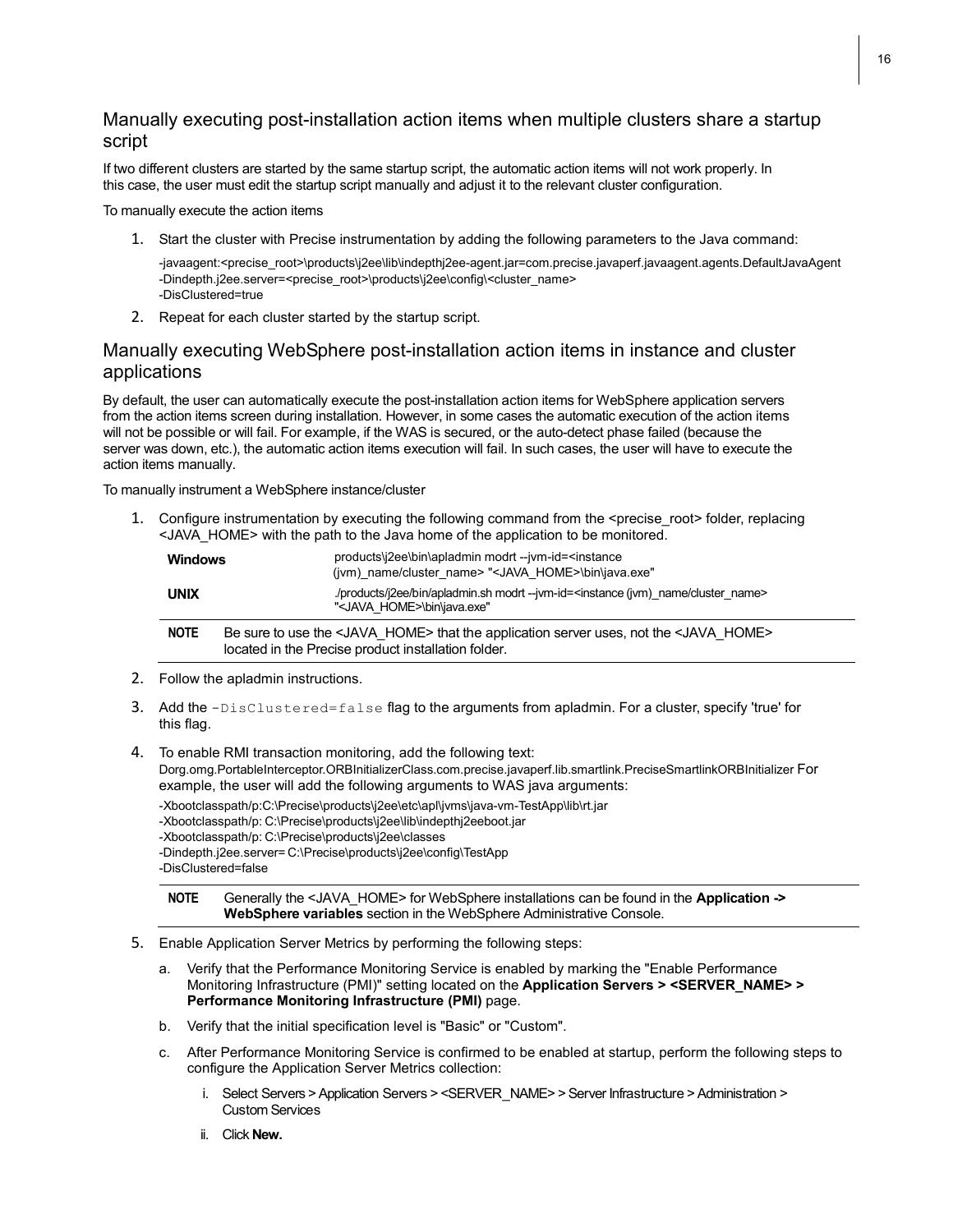- iii. Mark the "Enable service at service startup" check box.
- iv. Leave the External Configuration URL blank.
- v. Set the "Classname" to com.precise.javaperf.extensions.websphere.PreciseMetricPluginLoader
- vi. Set the "Display Name" to PreciseMetricPluginLoader
- vii. Set the "Classpath" to: <precise\_root>/products/j2ee/lib/indepthmetric.jar
- viii. Save the changes.
- 6. Update the security policy.
	- a. Edit the <WAS\_INSTALL\_ROOT>/profiles/<SERVER>/properties/server.policyfile to include the following:

```
grant codeBase "file:<precise_root>/-" {
    permission java.security.AllPermission;
```
};

**NOTE** In Windows, change the PATH separator from '\' to the UNIX style separator '/'.

7. Restart the Application server.

**NOTE** For clustered applications, the user must verify that the rt. jar generated in step 1, and pointed to by the Xbootclasspath, is located in all the servers that are running as part of the WebSphere cluster. The user can copy the  $rt.jar$  to any central location, and update the Xbootclasspath accordingly.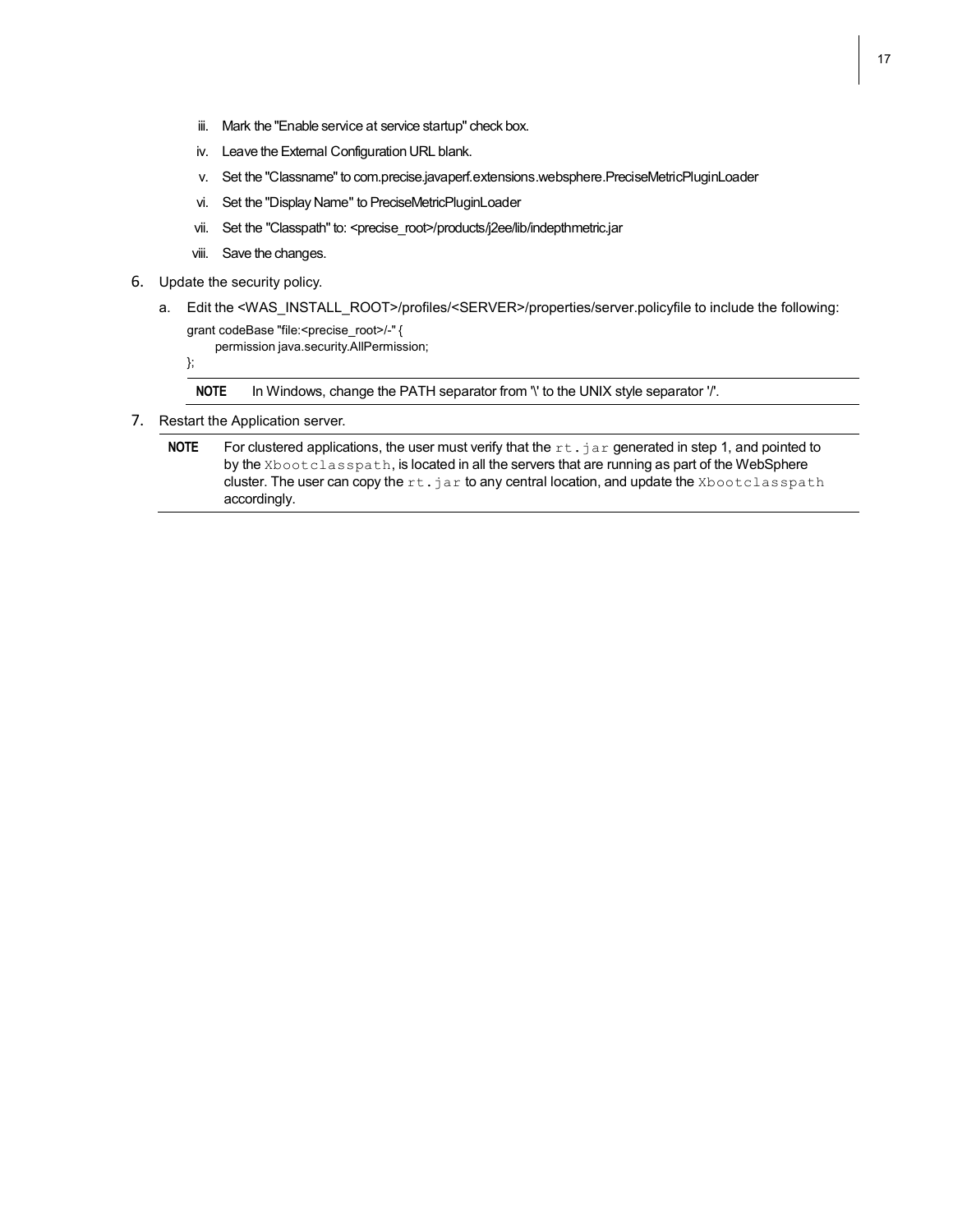## <span id="page-17-0"></span>Post-Installation Tasks for Microsoft .NET Tier Collectors

This section includes the following topics:

**Post-installation action items** 

When the Microsoft .NET Tier Collectors have been installed, you need to perform post-installation action items. These action items vary depending on the .NET application type, and include editing configuration files and restarting Precise agents. Not all action items appear on screen as described in [Performing post-installation](#page-17-1) action [items](#page-17-1) on pag[e 18.](#page-17-1) This section includes instructions regarding action items that appear as part of the installation, as well as an overview of instrumentation action items that are not included.

#### <span id="page-17-1"></span>Performing post-installation action items

To perform Microsoft .NET Tier post-installation tasks

- 1. In the Microsoft .NET Tier Installation dialog box, click **Next**.
- 2. In the Microsoft .NET Tier Post-Installation dialog box, follow the instructions to perform all postinstallation tasks.
- 3. Click **Finish**.

#### <span id="page-17-2"></span>Configuring DLLs, classes, and methods to instrument

You can add the DLLs you wish to monitor using the DLLs dialog box in the Instrumentation Settings menu, as explained in the Precise for Microsoft .NET User's Guide. But afterwards you must edit the file instrumentation.xml manually to define which classes and methods to instrument.

The Precise for Microsoft .NET activity tracking is based on instrumentation of your application DLLs. This information is configured in the instrumentation. xml file. The way you configure this file (this means which DLLs to instrument and which classes or methods) affect how much information will be tracked and also the overhead of the Precise for Microsoft .NET activity tracking on your application.

The instrumentation.xml file contains many configurable settings, which are explained in the *Precise* Administration Guide in detail.

The following file is an example section of the instrumentation. xml file which configures the instrumentation of the Microsoft Petshop sample Web application:

```
<instance name="AspNetIIS6">
   <dlls>
      <dll name="pet*.dll" /><!- instrument all DLLs that start with pet* -!>
   \langle/dlls>
   <instrument>
      <classes>
         <class>
         <name>Petshop.*</name><!- instrument all classes of which the
         namespace begins with Petshop -!>
         <called-method>
         <methods>
         <method>
         <name>*</name><!- instrument all methods in each class -!>
         </method>
         </methods>
```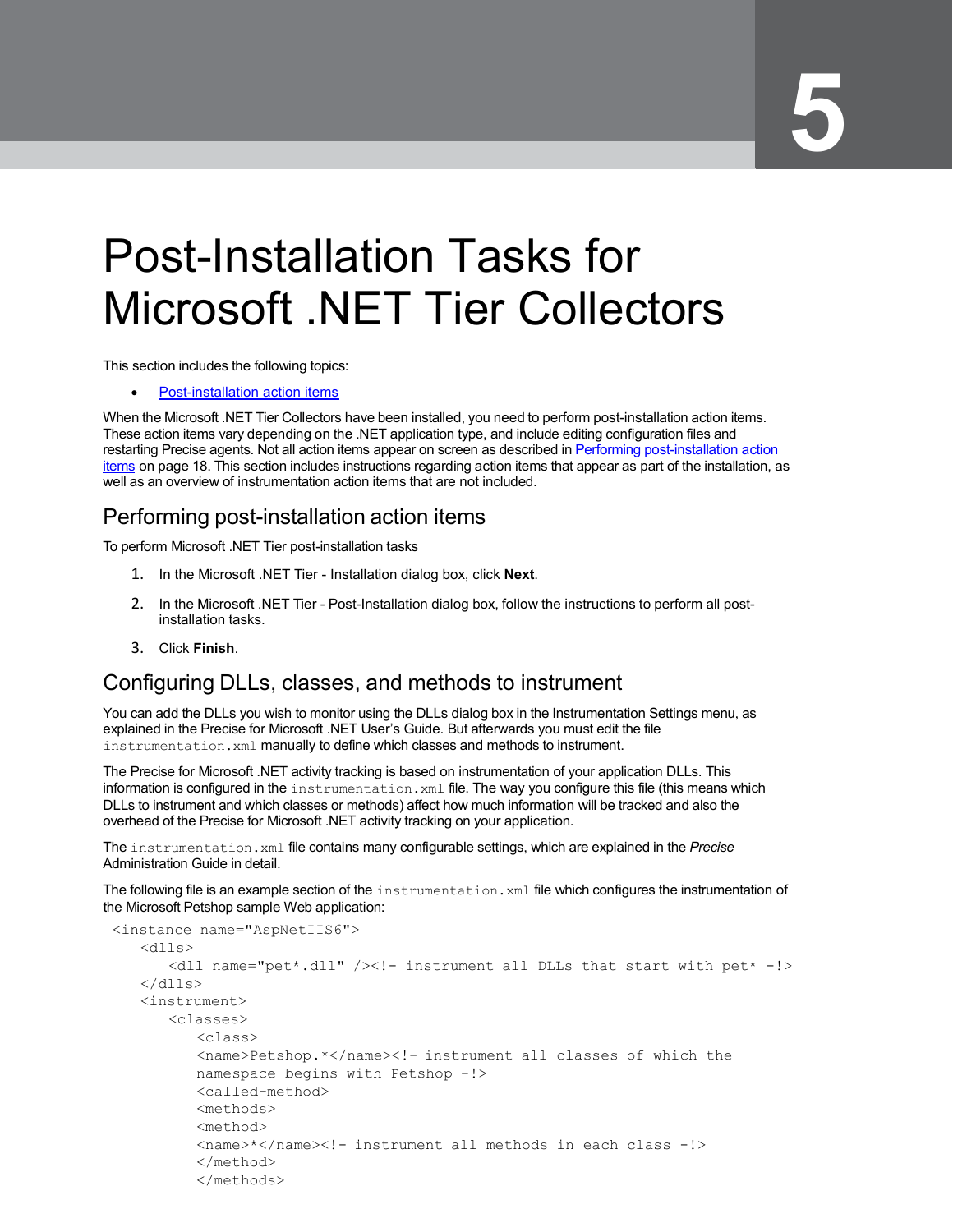```
</called-method>
      </class>
   </classes>
</instrument>
….
```
#### <span id="page-18-0"></span>Defining permission settings for a Precise installation folder

The Precise for Microsoft .NET hooks that are injected into the monitored .NET process, are run under the same user account on which your .NET application is running. This user must have full permission rights to the

<*precise\_root*> folder and all its sub-folders.

You can change the security settings of the <*precise\_root*> folder with the Windows File Explorer Security tab.

**NOTE** If you have several application pools which translate into different Windows users, all these users must be granted full permission to the <*precise\_root*> folder.

#### <span id="page-18-1"></span>Changing the activity tracking threshold

The Precise for Microsoft .NET installation pre-configures the activity data tracking threshold and sets it to 50 milliseconds. This means that only methods, service requests, SQL statements, and Web services that have a response time that is equal to, or greater than 50 milliseconds will be collected.

You can change this default value in the ActivityCollector.xml file, located in the <*precise\_root*>/products/dotnet/config folder any time after the installation:

```
<activity-collector-config>
   <!-- psdn_act_col.exe configuration, configurable per server (default)
   & per instance -->
   <aggregator>
      <topnsql>5</topnsql><!-- Top n SQL statement to monitor -->
      <sla>5000</sla><!-- Red SLA breach value for top HTTP invocations in msec.
      --<nearsla>1000</nearsla><!-- Yellow SLA breach value for top http
      invocations in msec. -->
      <insane-rt>300</insane-rt><!-- Long running thread timeout in seconds -->
      <bit-vector>false</bit-vector>
      <last-level-bit-vector>false</last-level-bit-vector>
   </aggregator>
   <!-- Tracker.dll settings, configurable per server (default) & per instance -->
   <tracker>
      <threshold>50</threshold><!-- Threshold in msec for filtering out
      events before forwarding it to the Collector agent. -->
   </tracker>
</activity-collector-config>
```
**NOTE** The new setting will only take effect after your .NET application is restarted. For ASP.NET that means an IIS reset or recycling the application pool.

**NOTE** This setting has a significant effect on the overall overhead of Precise for Microsoft .NET agent on your system. Lowering this value too much can cause your Web application and server to slow down considerably. If Precise for Microsoft .NET is installed on a development server, you can set this value to 0 to collect all data. On heavy loaded production systems, it is advisable not to change the default.

More information about controlling the Precise for Microsoft .NET overhead on your .NET application in the *Precise Administration Guide.*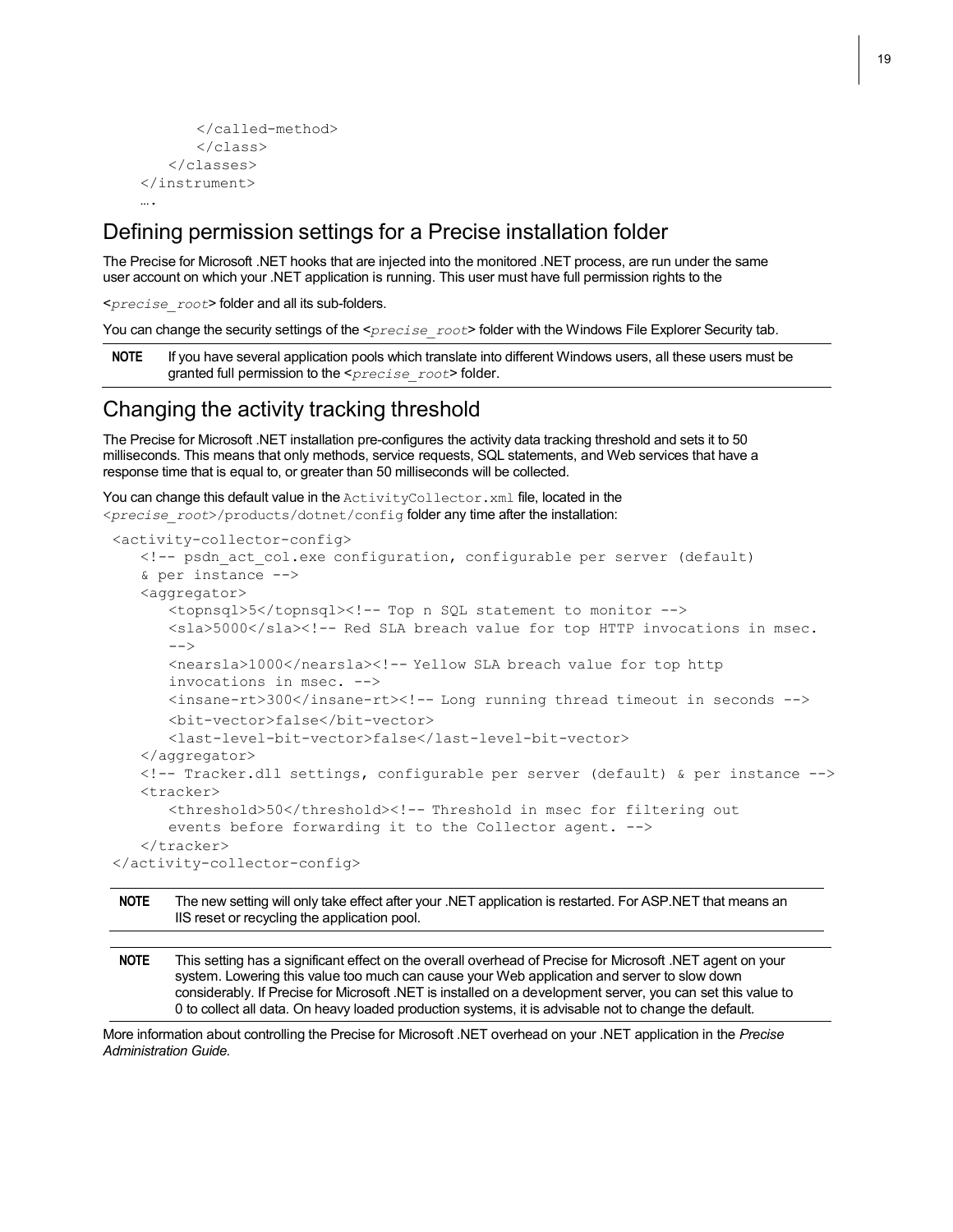#### <span id="page-19-0"></span>About Precise for Microsoft .NET agent ports

The Precise for Microsoft .NET data collection is based on establishing a TCP connection between a tracking module (tracker.dll), the activity Collector and instrumentation agent. The default port numbers for the installation are respectively 20755 and 20756. If any of these port numbers are in use by another application on the server, you can change its value respectively in the collector.xml and instrumenter.xml files.

Port conflicts can cause the Precise for Microsoft .NET Collector not to work and to submit errors. The following is an error example that can appear in the dotnet.collector.activity.trc file:

```
========================================
ID : CONFIG-0000000
Time : 2006-11-23 10:03:54.750
GMT+02 i3 Time : 2006-11-23
08:03:54.750 GMT Process :
psdn_dncol_act.exe -l (ID:2704)
Logger : com.Symantec.apm.i4dotnet.collector.activity
Msg : Exception in remoting : System.Net.Sockets.SocketException: Only
one usage of each socket address (protocol/network address/port) is normally
permitted
```
========================================

The following is an error example that can appear in the  $dot$ cothet.collector.dncol\_isntr.trc file:

==================================

====== ID : CONFIG-0000000

Time : 2006-11-23 10:09:05.842

GMT+02 i3 Time : 2006-11-23

08:09:05.842 GMT Process :

psdn\_dncol\_instr.exe (ID:4972)

Logger : com. Symantec.apm. i4dotnet.collector.dncol\_instr

Msg : Unable to setup TCP server on port 20756, check that it is not used by another process, ex=Only one usage of each socket address (protocol/network address/port) is normally permitted

========================================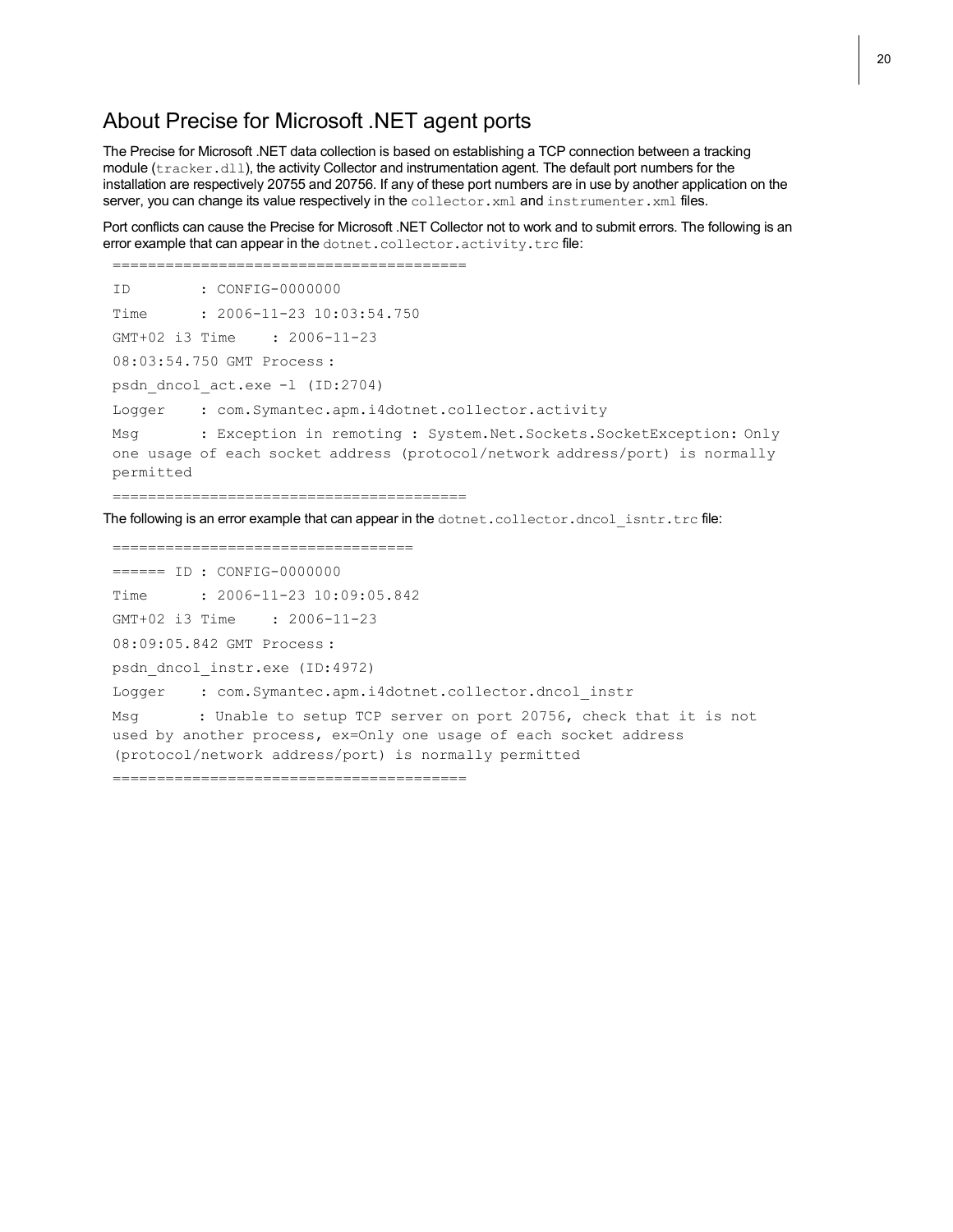# <span id="page-20-0"></span>Post-Installation Tasks for Oracle Tier Collectors

This section includes the following topics:

• [Post-installation action items](#page-20-1)

### <span id="page-20-1"></span>Post-installation action items

When the Oracle Tier schema is installed, post-installation tasks may be required. This mainly depends on factors such as the Oracle version, the operating system, and the granted privileges. In addition, this depends on whether Precise for Storage or Interpoint is installed.

For installation details, see the appropriate section for the specific product.

#### <span id="page-20-2"></span>Installing the Interpoint for PeopleSoft Collector's trigger

If you have installed the Interpoint for PeopleSoft Collector to monitor PeopleSoft activities, you need to create a trigger on the table PSPRCSRQST in the PeopleSoft database. In addition, you need to enable the database monitoring parameter in the PeopleSoft configuration file.

To install the Interpoint for PeopleSoft Collector's trigger and enable the database monitoring parameter

- 1. Verify that you have a valid Interpoint for PeopleSoft license.
- 2. Open the PeopleSoft configuration file psappsrv.cfg (usually located in the PT%version%\appserv\%domainName% folder). If EnableDBMonitoring=1, proceed to step 7. Otherwise, proceed to step 3.
- 3. Disconnect all PeopleSoft users.
- 4. Shut down all PeopleSoft application servers.
- 5. Set the database monitoring parameter to TRUE: EnableDBMonitoring=1
- 6. Restart the PeopleSoft application servers.
- 7. Connect to the database that PeopleSoft is installed on. Use the user that owns the PeopleSoft database.

To find out who owns this database, run the following query:

select owner from dba\_objects where object\_name = 'PSPRCSRQST';

The owner returned is the one who owns the PeopleSoft database.

8. Run the following SQL script:

create or replace trigger precise\_psprcsrqst\_register after update of runstatus on psprcsrqst for each row when (new.runstatus = 7 and old.runstatus != 7) begin dbms application info.set client i nfo(:new.oprid ||',,,'|| :new.prcsinstance || ',' || :new.prcsname  $||'.$ exception when others then null; end;

```
/
```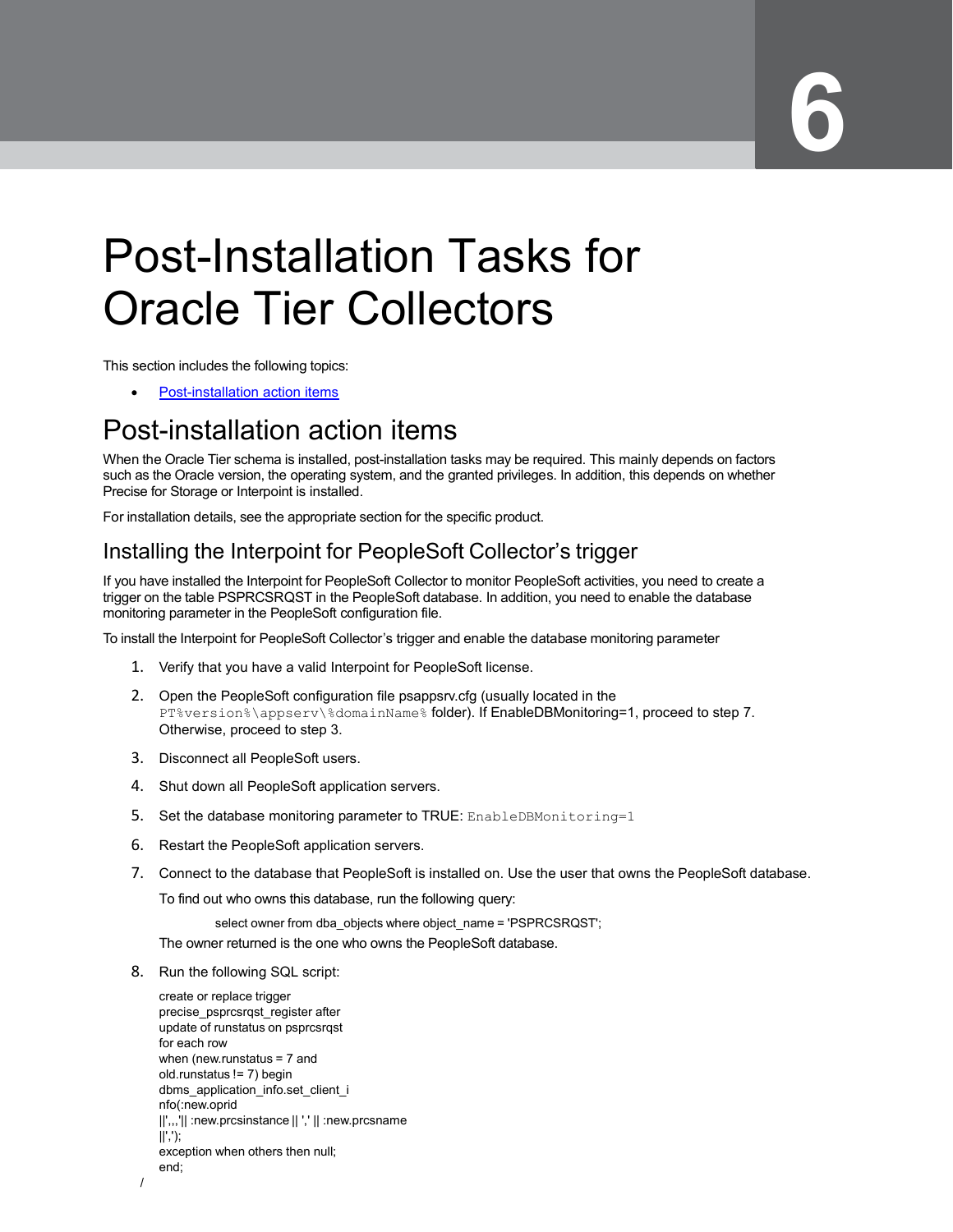## <span id="page-21-0"></span>Post-Installation Tasks for SQL Server Tier Collectors

This section includes the following topics:

[Installing the product Interpoint for PeopleSoft Collector trigger](#page-21-1)

When the SQL Server Tier is installed, post-installation tasks may be required. This may depend on whether Precise for Storage or ERP Extension is installed.

After you install SQL Server, a user who is a member of the sysadmin fixed server role must launch Database Engine Tuning Advisor before anyone else. When the sysadmin user launches Database Engine Tuning Advisor that action initializes the application for use by others. After Database Engine Tuning Advisor is initialized, any user who is a member of the db owner fixed database role can use it to tune tables on databases they own. For more information about initializing Database Engine Tuning Advisor, see the Initializing Database Engine Tuning Advisor on the MSDN website.

#### <span id="page-21-1"></span>Installing the product Interpoint for PeopleSoft Collector trigger

If you have installed the Interpoint Collector to monitor PeopleSoft activities, you need to create a trigger on the table PSPRCSRQST in the PeopleSoft database. In addition, you need to enable the database monitoring parameter in the PeopleSoft configuration file.

To install the Interpoint for PeopleSoft Collector's trigger and enable the database monitoring parameter

- 1. Open the PeopleSoft configuration file: psappsrv.cfg (usually under PT%version%/appserv/%domainName%). If EnableDBMonitoring=1, proceed to step 6. Otherwise, proceed to step 2.
- 2. Disconnect all PeopleSoft users.
- 3. Shut down all PeopleSoft servers.
- 4. Edit the DB Monitoring parameter to be TRUE: EnableDBMonitoring=1
- 5. Restart the PeopleSoft application servers.
- 6. Using SQL Query Analyzer, connect to the database holding the PeopleSoft tables. Verify that you are connecting with a user that is a member of the db owner database role in the database.
- 7. Execute the following batch:

if exists (select name from sysobjects where name = 'precise\_psprcsrqst\_register' and type = 'TR') drop trigger precise\_psprcsrqst\_register go if exists (select name from sysobjects where name = 'VERITAS\_psprcsrqst\_register' and type = 'TR') drop trigger VERITAS\_psprcsrqst\_register go if exists (select name from sysobjects where name = 'Symantec\_psprcsrqst\_register' and type = 'TR') drop trigger Symantec\_psprcsrqst\_register go create trigger precise\_psprcsrqst\_register on PSPRCSRQST for update as declare @oprid char(30), @prcsinstance int, @old\_status int, @new\_status int, @info binary(50) select @old\_status = RUNSTATUS from deleted select @new\_status = RUNSTATUS from inserted if (@new\_status <> 7) or (@old\_status = 7) return select @oprid = OPRID, @prcsinstance = PRCSINSTANCE from inserted set @info = convert(binary(50), rtrim(@oprid) + ',' + convert(varchar(20), @prcsinstance)) set context\_info @info go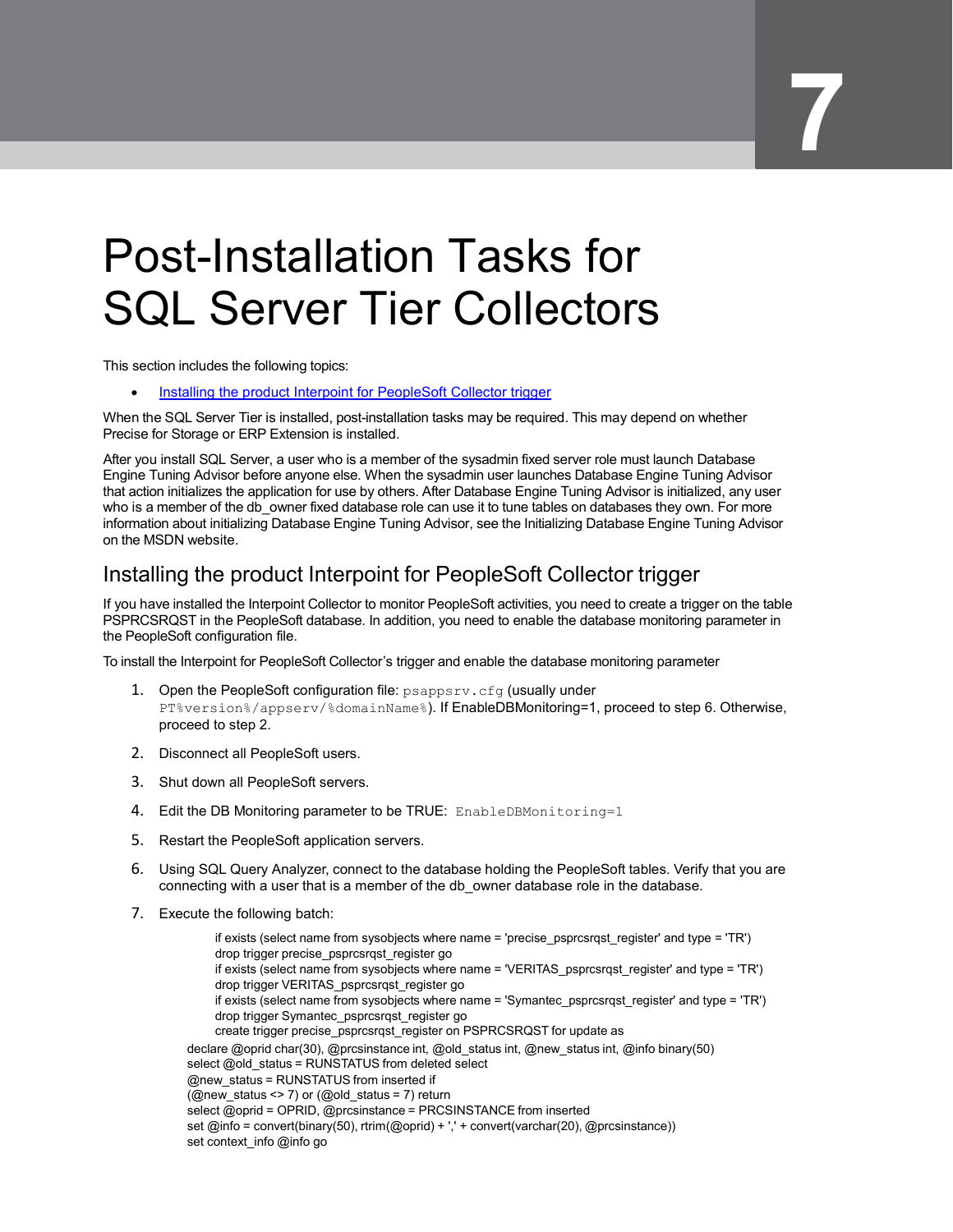# <span id="page-22-0"></span>Post-Installation Tasks for DB2 Collectors

This section includes the following topics:

• [Post-installation action items](#page-22-1)

### <span id="page-22-1"></span>Post-installation action items

When the DB2 Tier is installed, post-installation tasks may be required. Follow any instructions that might appear on the Action Items screen.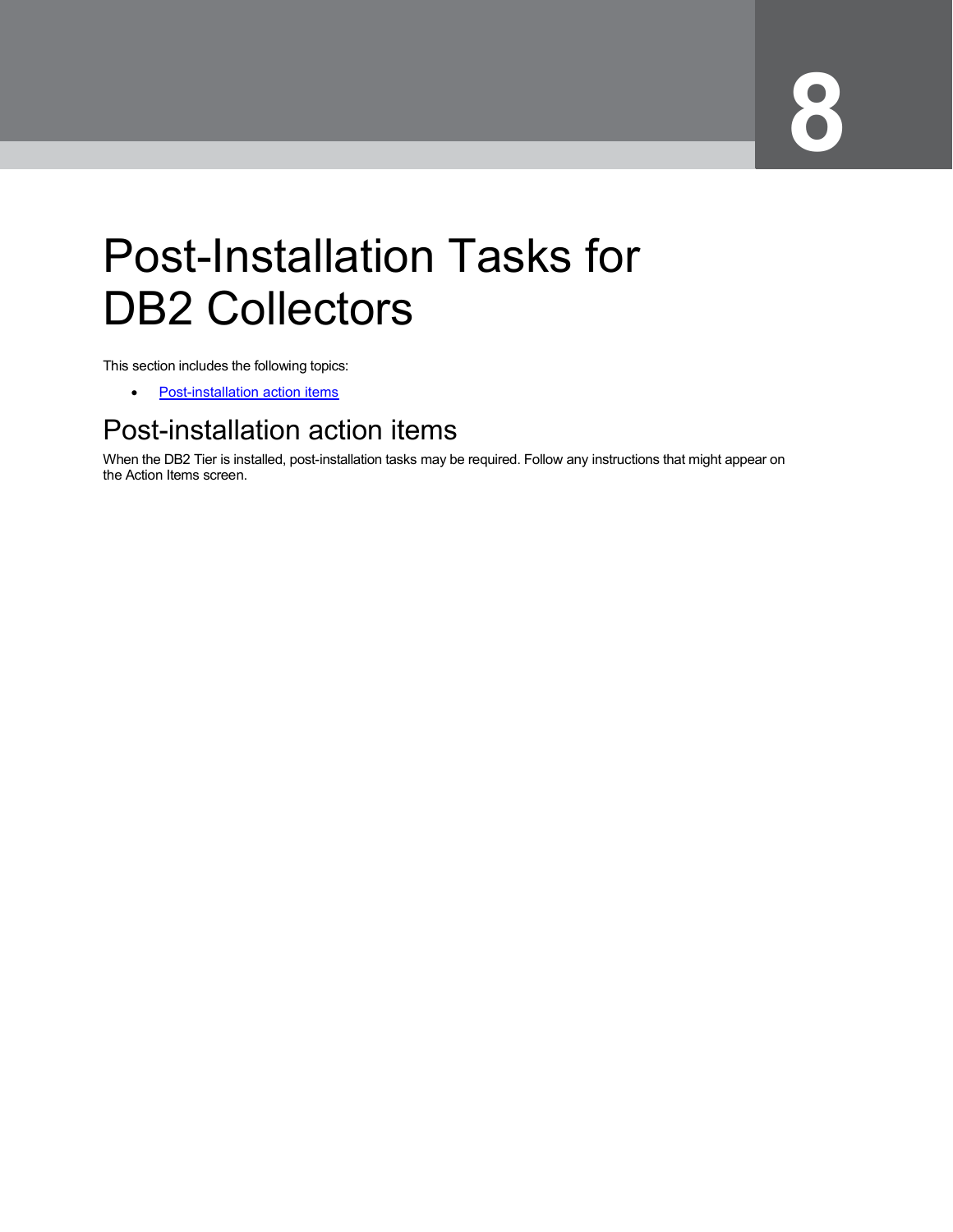# <span id="page-23-0"></span>Post-Installation Tasks for Sybase Tier Collectors

This section includes the following topics:

• [Post-installation action items](#page-23-1)

### <span id="page-23-1"></span>Post-installation action items

When the Sybase Tier Collectors have been installed, you might need to perform post-installation tasks. Follow any instructions that appear on the screen.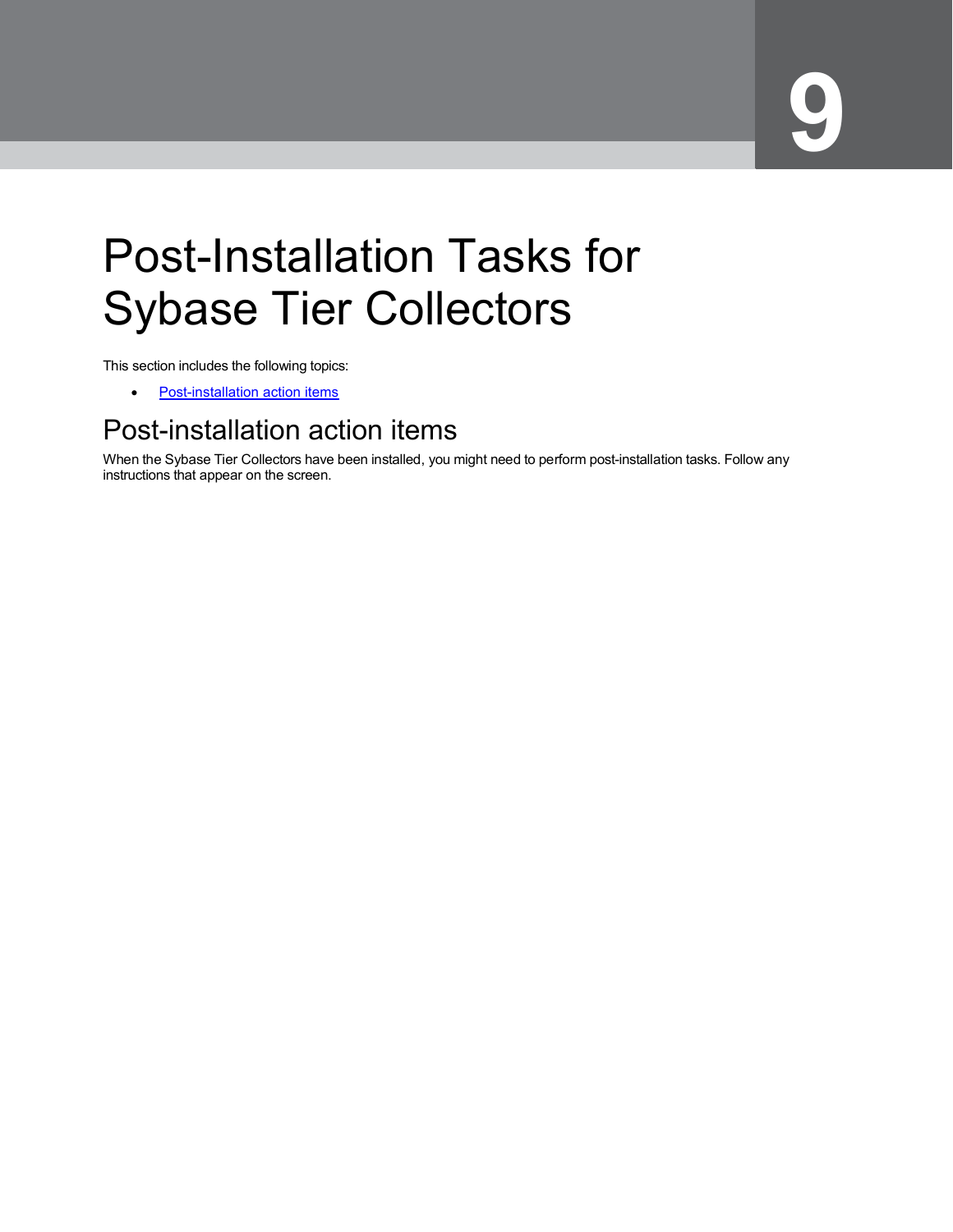# <span id="page-24-0"></span>Post-Installation Tasks for Sybase Replication Server Tier Collectors

This section includes the following topics:

• [Post-installation action items](#page-24-1)

## <span id="page-24-1"></span>Post-installation action items

When the Sybase Tier Collectors have been installed, you might need to perform post-installation tasks. Follow any instructions that appear on the screen.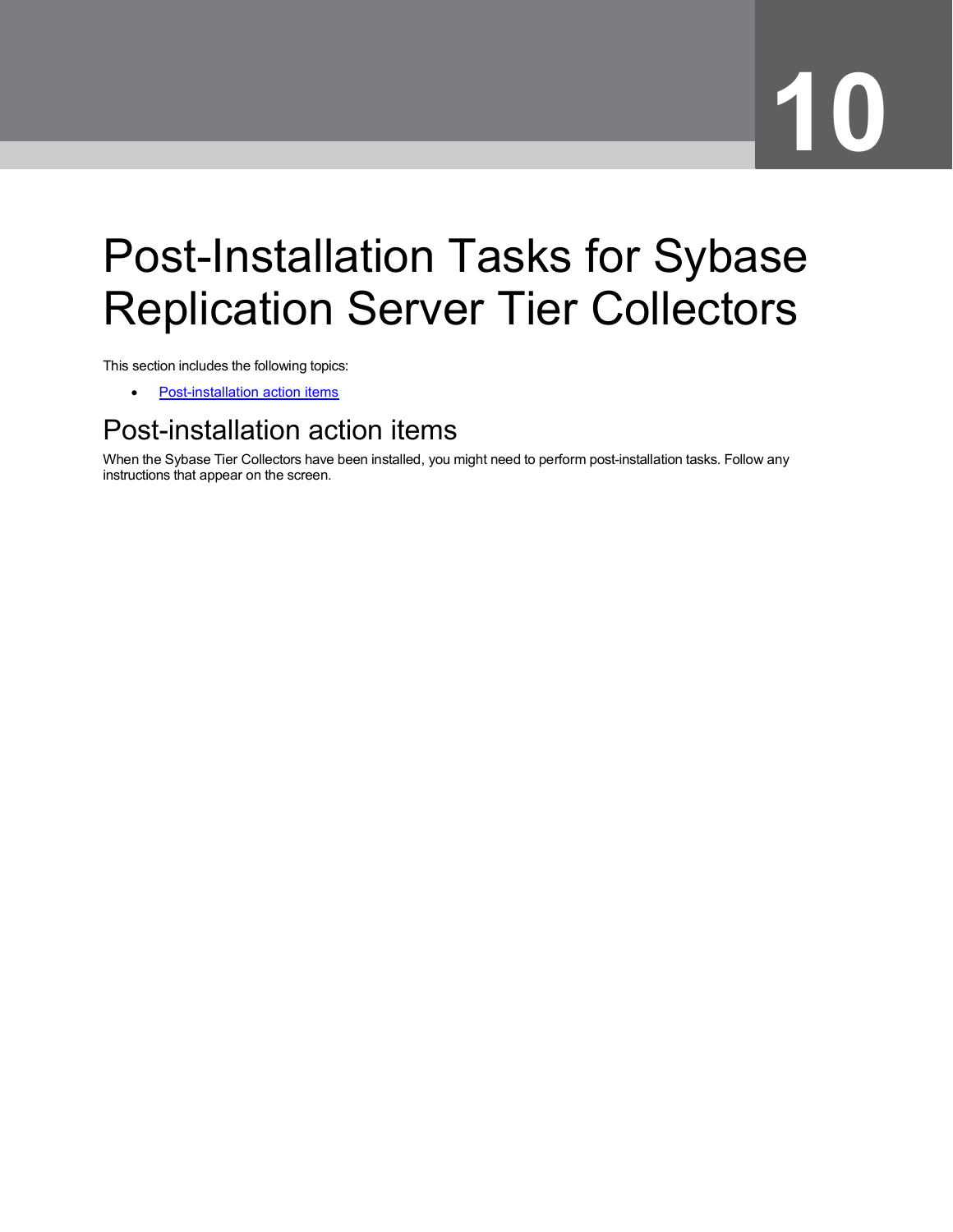# <span id="page-25-0"></span>Post-Installation Tasks for SAP Tier Collectors

This section includes the following topics:

• [Post-installation actions items](#page-25-1)

## <span id="page-25-1"></span>Post-installation action items

After successfully adding the SAP system to the SAP Tier, you need to define both the mapping for organizations and locales and the locales themselves.

### <span id="page-25-2"></span>Defining mapping and locale settings

As part of the pre-installation tasks, you have defined your organizations and user areas. Now that you have finished configuring the SAP system, you need to define the fields that Precise for Precise for SAP will retrieve for these groupings. By default, Precise for Precise for SAP retrieves the Department field for organization and the Building field for user area.

In addition to collecting SAP activity data from application servers, Precise for Precise for SAP can monitor locations for network availability. In Precise for Precise for SAP, a location is referred to as a locale. Each locale represents a physical location that is defined by a list of one or more devices, called Locale Devices. Precise for Precise for SAP connects to these devices to check their availability.

#### Mapping the organizations

The following procedure describes how to configure organization settings.

To configure organization settings

- 1. In Precise for Precise for SAP, from the Settings menu, select **Mapping Settings.**
- 2. In the Mapping Settings dialog box, select the SAP system you want to configure and click **Edit.**
- 3. Choose an SAP field from the Organization list to map an SAP organization to a user.
- 4. Determine which SAP field will be mapped to a locale. Choose a field from the User Area list. Then click **OK.**
- **NOTE** If your system maintains user lists in locations other than SAP user tables, you can still import this information into Precise for SAP. Precise for SAP can import user definitions from ASCII text files, enabling user information to be extracted from practically any source. For more information on how to import user information from ASCII files, see the SAP section in the *Precise Administration Guide*.

#### Mapping the Locales

To identify the locales and Locale Devices that you want Precise for Precise for SAP to monitor, you need to select existing Windows machines or other devices, such as routers. Locale Devices do not have to be solely dedicated to availability monitoring. They can run the Echo services required by Precise for SAP in the background while serving other purposes.

The following hardware components can serve as Locale Devices:

- Windows workstations or servers
- UNIX computers
- Routers

**NOTE** Verify that your Locale Devices are always available during monitoring hours. Precise recommends using workstations that are always on and available, instead of computers that may be turned off, such as end-user computers.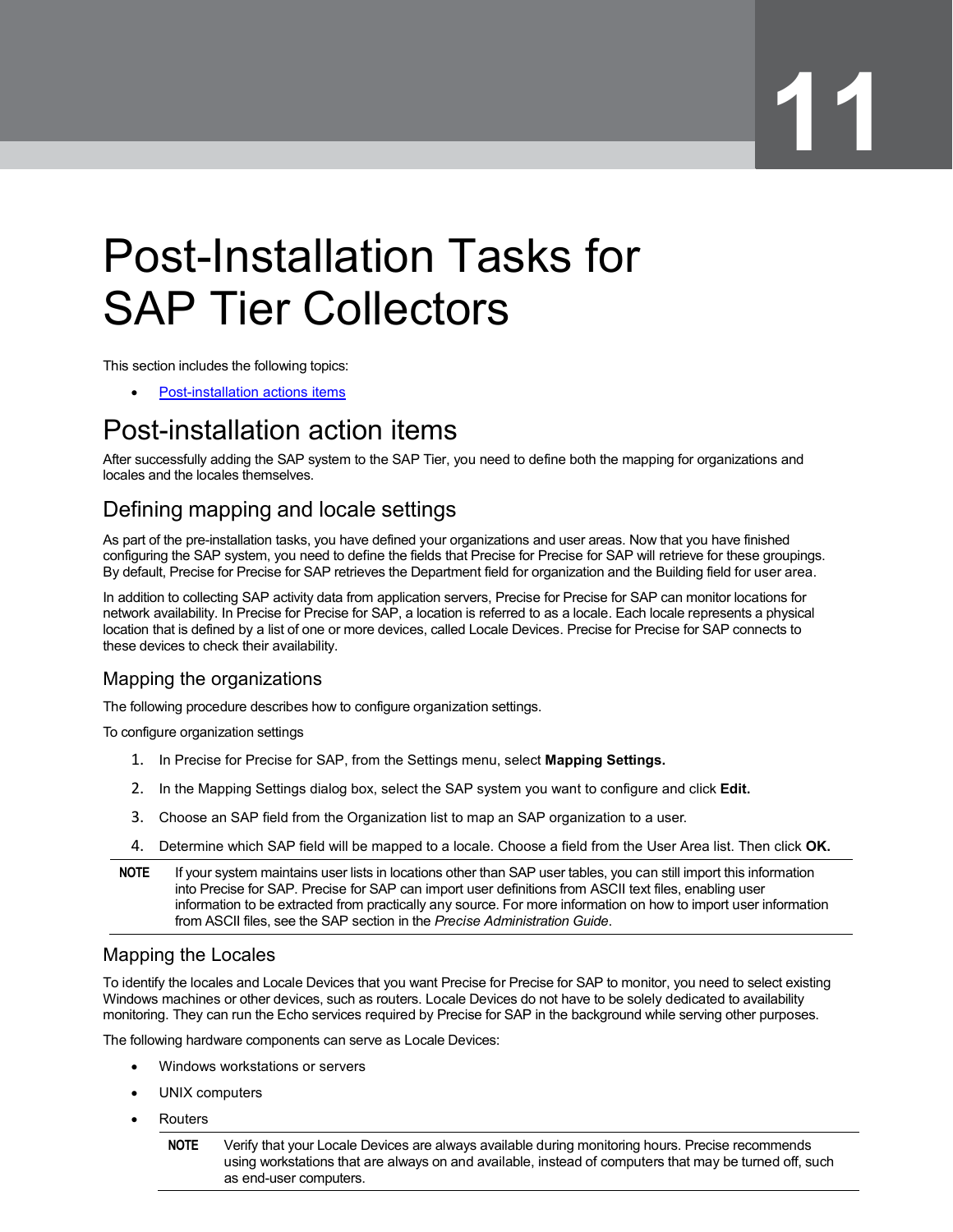Before updating the list of locales in Precise for Precise for SAP, verify that you have: 27

- Mapped all SAP user locales.
- Planned which locales should be defined in the Precise for SAP system and which server machines should be assigned to them to physically check their availability.

To configure locale settings

- 1. In Precise for Precise for SAP, from the Settings menu, select **Mapping Settings.**
- 2. In the Mapping Settings dialog box, select the SAP system you want to configure and click **Edit.**
- 3. Determine which SAP field will be mapped to a locale. Choose a field from the User Area list. Then click **OK.**
- 4. From the Settings menu, select **Locale Settings.**
- 5. In the Locale Settings dialog box, perform one of the following procedures:
	- o To add a locale
	- o To edit a locale
	- o To delete a locale

#### To add a locale

- 1. Click **Add.**
- 2. In the Locale Settings Edit dialog box, enter the name of the new locale in the Locale field. Enter a description (optional) of the new locale in the Description field.
- 3. On the Locale Definition tab, select a user area from the User Areas not assigned to this locale list and click the right arrow to move it to the User Areas assigned to this locale list.
- 4. On the Locale Availability tab, click **Add**.
- 5. In the Add Device dialog box, enter the name or the IP address of the device that should be taken into consideration by Precise for SAP when monitoring locale availability.
- 6. Click **OK.**

To edit a locale

- 1. Select the Locale Settings you want to modify.
- 2. Click **Edit**.
- 3. In the Locale Settings Edit dialog box, in the Locale text box, change the name of the existing locale.
- 4. In the Description text box, enter a description (optional) or modify an existing description.
- 5. On the Locale Definition tab, select a user area from the User Areas not assigned to this locale list and click the right arrow to move it to the User Areas assigned to this locale list.
- 6. On the Locale Availability tab, click **Edit.**
- 7. In the Edit Device dialog box, enter the name or the IP address of the device that should be taken into consideration by Precise for SAP when monitoring locale availability. Then click **OK.**

To delete a locale

- 1. From the Locale Settings list, select the Locale you want to delete.
- 2. Click **Delete;** then click **OK** to confirm this operation.
- 3. Click **OK.**

#### <span id="page-26-0"></span>Installing the SAP Java Connector (JCo)

After installing the Precise for SAP FocalPoint, you need to install the downloaded SAP Java Connector (JCo) if you want Precise for SAP to display running batch jobs in the Batches tab or use the Precise for SAP BW. In this case, perform the following post-installation task. For information on how to download the SAP JCo, se[e Downloading the SAP](#page-25-1) Java [Connector \(JCo\)](#page-25-1) on page **Error! Bookmark not defined.**.

To install the SAP JCo

1. Unzip the contents of the downloaded file to a folder of your choice on the Precise for Precise for SAP FocalPoint server.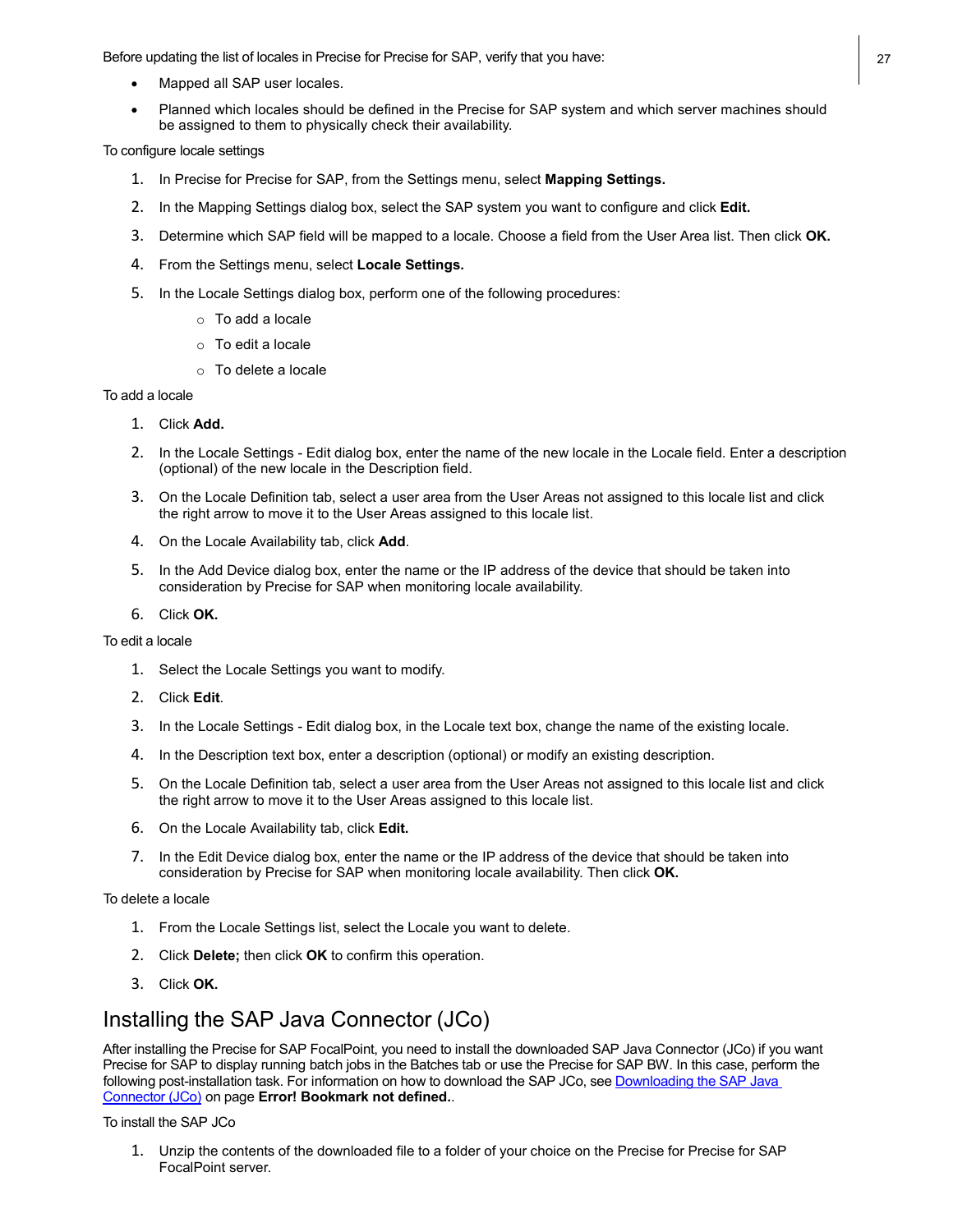- 2. Open the Agents tab in Precise AdminPoint and stop the Precise for SAP FocalPoint. 28
- 3. From the folder to which you unzipped the downloaded file:
	- o Copy the .jar file to the <*precise\_root>*\java\3rd\_party folder on your Precise for Precise for SAP FocalPoint server.
	- o Copy the .dll files to the <*precise\_root>*\products\sap\bin folder on your Precise for Precise for SAP FocalPoint server.
- 4. Verify that the gateway port between the Precise for SAP FocalPoint and the SAP Application Server is open in both directions:

The gateway port is 33xx, where xx has to be replaced by the instance number in the SAP Application Server.

5. Maintain the SAP communication ports in the services file in:

```
%windir%\system32\drivers\etc\services
```
6. Replace the following <SID> and <instance-number> with the values from your application:

```
sapms<SID> 36<instance-number>/tcp sapms<SID>
33<instance-number>/tcp sapms<SID> 32<instance-
number>/tcp
```
For example for an SAP system with the SID = PRD and Instance Number 01:

```
sapmsPRD 3601/tcp # SAP Message 
Server sapmsPRD 3301/tcp # SAP 
Gateway sapmsPRD 3201/tcp # SAP 
Dispatcher
```
7. Go back to AdminPoint and restart the Precise for Precise for SAP FocalPoint.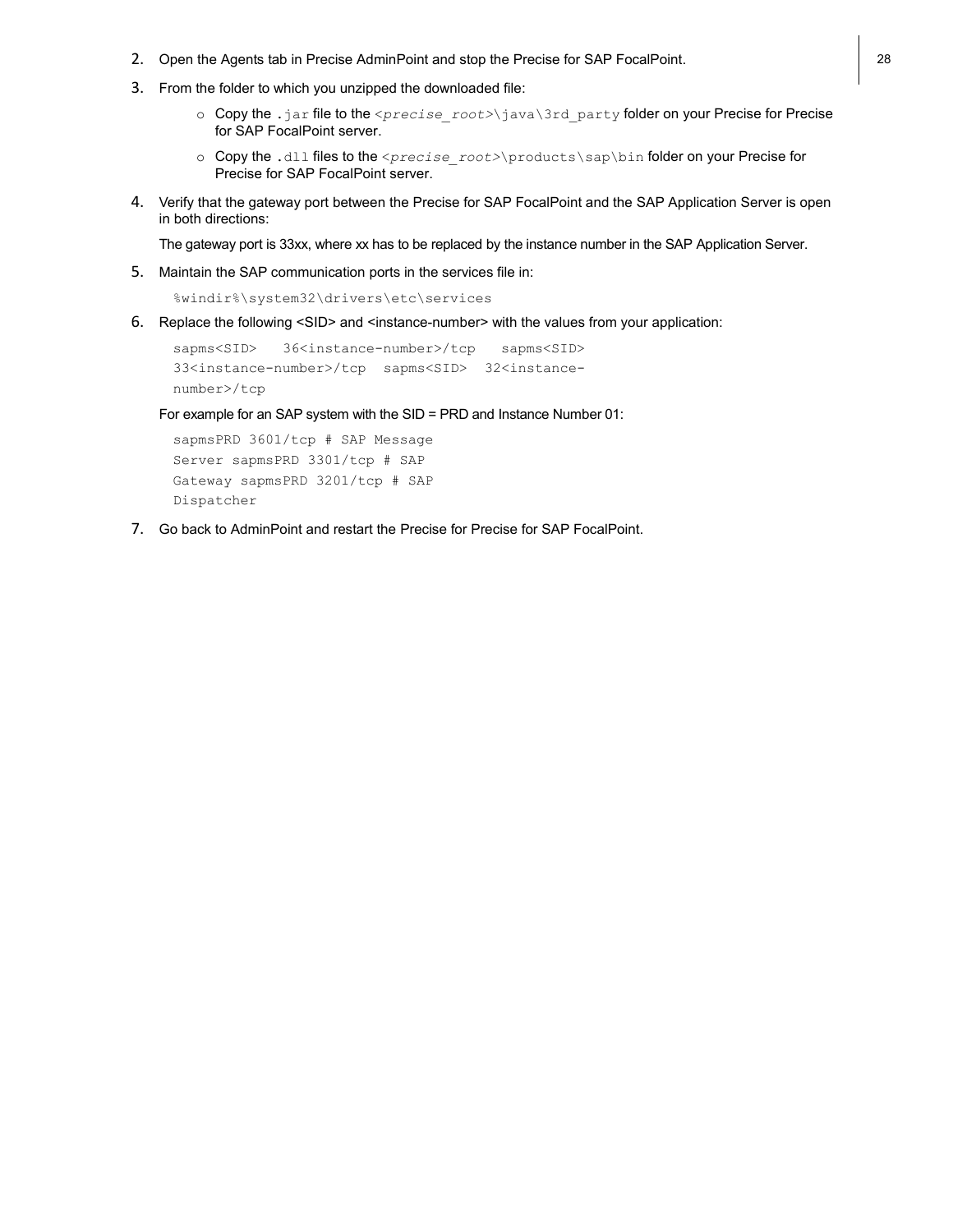# <span id="page-28-0"></span>Post-Installation Tasks for Oracle Applications Tier Collectors

This section includes the following topics:

[Post-installation action items](#page-28-1)

## <span id="page-28-1"></span>Post-installation action items

When the Oracle Applications Tier Collectors have been installed, post-installation tasks are required. Depending on your application settings, you may need to stop all Insight Savvies that are currently running on the respective server and restart them. In addition, you need to grant permissions to schema user as described below and activate an Interpoint for Oracle Applications, as well as configure the Interpoint for Oracle Applications for the purpose of data collection.

#### <span id="page-28-2"></span>Granting permissions to schema user

Connect to the Oracle instance on which the corresponding collector is installed as DBA user and run query: grant execute on DBMS PIPE to <collector schema user>

#### <span id="page-28-3"></span>Activating the Interpoint for Oracle Applications

To activate an Interpoint for Oracle Applications

1. Log in to the server and run the following script to install the Interpoint:

| <b>Windows</b> | \products\oracle\SID\schema\install oracle apps.bat |
|----------------|-----------------------------------------------------|
| <b>UNIX</b>    | ./products/oracle/SID/schema/install oracle apps.sh |

where <*precise\_root*> is the name of the Precise root folder.

2. To verify that the installation was successful, run the following script:

| <b>Windows</b> |  | verify install oracle apps.bat |
|----------------|--|--------------------------------|
| <b>UNIX</b>    |  | verify install oracle apps.sh  |

3. Configure the Oracle Applications application.

For more information on how to configure the Oracle Applications application, see [Configuring an Interpoint for](#page-28-4) [Oracle Applications for](#page-28-4) data collection on pag[e 29.](#page-28-4)

4. Restart the Precise for Oracle Collector agent for this instance.

#### <span id="page-28-4"></span>Configuring an Interpoint for Oracle Applications for data collection

The Interpoint for Oracle Applications identifies activities of Oracle Applications by monitoring the events that are called by forms. Configuring an Interpoint for Oracle Applications to collect the relevant data involves these tasks:

- Manually updating the customization library
- Manually updating Oracle Applications' system profile (Oracle applications 11.5 or higher)

#### Manually updating the customization library

To have the Interpoint for Oracle Applications collect forms data, you must manually add some information to the customization library of the Oracle Applications forms. This information includes user, form, and application names.

The customization library consists of the following files: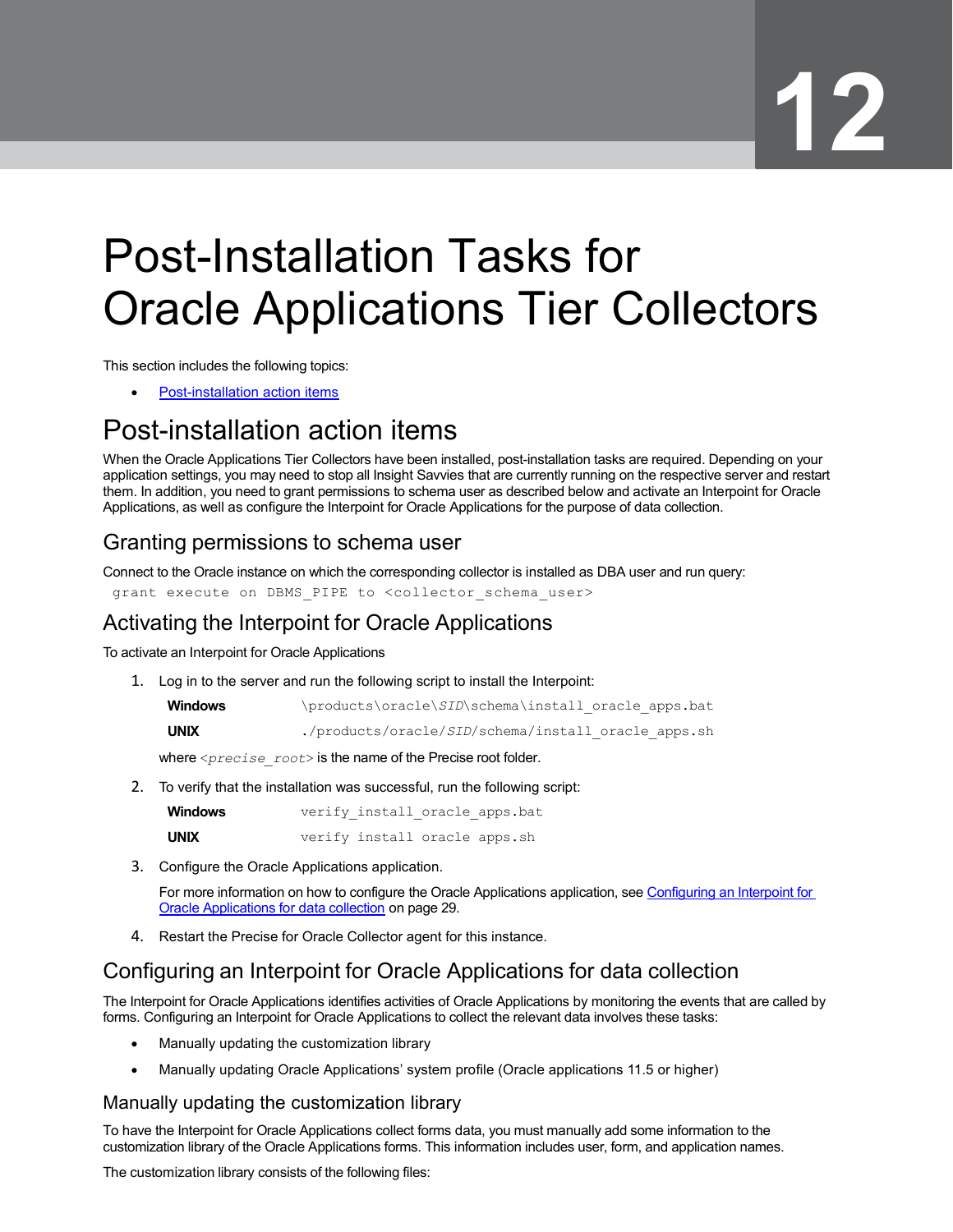- $CUSTOM.pld$  30
- CUSTOM.pll
- CUSTOM.plx

You can only modify the CUSTOM.pld file. This file does not exist by default but can be extracted from the CUSTOM.pll file. For the changes to take a global effect in the customization library after they are implemented in the CUSTOM.pld file, you need to regenerate the CUSTOM.pll and CUSTOM.plx files from the CUSTOM.pld file.

**NOTE** The file names may appear lowercase or uppercase (for example CUSTOM.pll). In the following task, all filenames are uppercase. If you copy-paste this information, verify that the case matches the actual file names on your system.

To update the customization library on UNIX

- 1. Find the CUSTOM.pll and CUSTOM.plx files, usually located in your Oracle Applications folder.
- 2. Back up the CUSTOM.pll and CUSTOM.plx files and, if it exists, also the CUSTOM.pld file.
- 3. Verify that no Oracle Applications user is currently logged on to the database or any other database using the CUSTOM.pll and CUSTOM.plx files.
- 4. Change to the folder that contains the CUSTOM.pll file. This folder is pointed to by the application variable \$FORMS60\_PATH.
- 5. To extract the CUSTOM.pld file, run the following command using the Oracle account of Oracle Applications (such as APPS):

f60gen Module=CUSTOM.pll Module\_Type=LIBRARYuserid=*user*/*password* script=yes

**NOTE** For Oracle Applications version R12 replace f60gen command with frmcmp\_batch.

6. Run the following command to edit the file:

vi CUSTOM.pld

7. Find the EVENT procedure, locate the first BEGIN after the commented sample code, and insert the following code, starting with BEGIN.

Do not insert the script into commented sample code. You can easily mistake sample code for real code.

begin

if (event\_name='WHEN-NEW-FORM-INSTANCE') then declare cursor\_name integer; rows\_processed integer; del char(1) := substr(get\_application\_property(CURRENT\_FORM),1,1); begin if (del !=  $\prime\prime$ ) then del :=  $\prime\prime$ ; end if; cursor\_name := dbms\_sql.open\_cursor; dbms\_sql.parse(cursor\_name, 'begin VERITAS\_APPS\_LOG(''F'' , :username , :application, :form, NULL); end ;',1); dbms\_sql.bind\_variable(cursor\_name,':username', FND\_PROFILE.VALUE('USERNAME')); dbms\_sql.bind\_variable(cursor\_name,':application' , substr(get\_application\_property(CURRENT\_FORM), instr(get\_application\_property(CURRENT\_FORM),del , -1)+1, length(substr( get\_application\_property(CURRENT\_FORM), instr(get\_application\_property(CURRENT\_FORM), del,-1)+1))-4)); dbms\_sql.bind\_variable(cursor\_name,':form' , Name\_In('system.current\_form')); rows\_processed := dbms\_sql.execute(cursor\_name); dbms\_sql.close\_cursor(cursor\_name); exception when others then begin dbms\_sql.close\_cursor(cursor\_name); exception when others then null; end; end; end if; exception when others then null; end;

- 8. To regenerate the CUSTOM.pll file from the CUSTOM.pld file, run the following command using the Oracle account of Oracle Applications (such as APPS):
	- a. For Oracle Application version under R12 (exclusive):

f60gen Module=CUSTOM.pld Module\_Type=LIBRARY userid=*user/password* parse=yes

b. For Oracle Applications version R12:

frmcmp\_batch Module=CUSTOM Module\_Type=LIBRARY userid=*user/password* parse=yes

9. To regenerate the CUSTOM.plx file from the CUSTOM.pll file, run the following command using the Oracle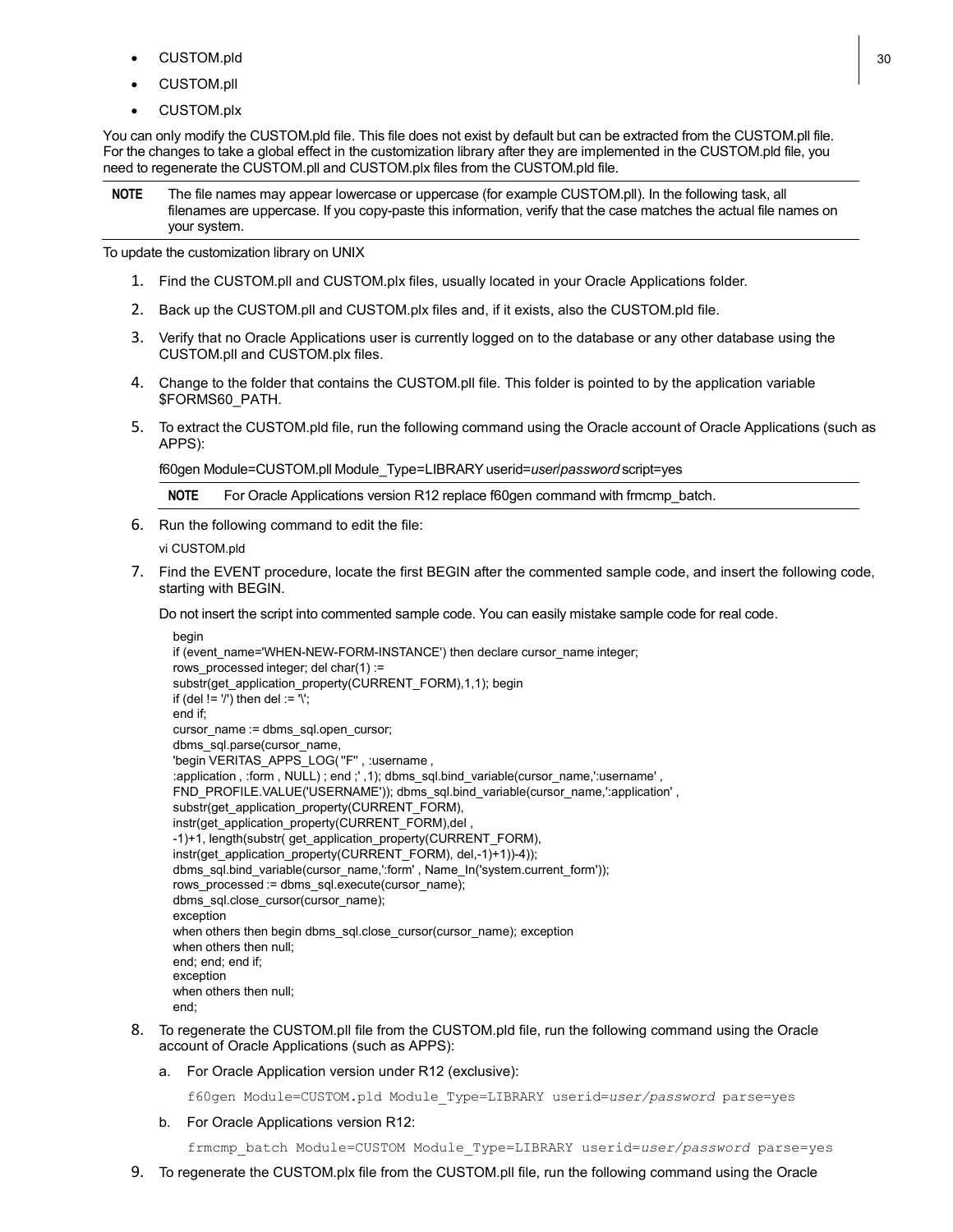account of Oracle Applications (such as APPS): 31

f60gen Module=CUSTOM.pll Module\_Type=LIBRARY userid=*user*/*password* compile\_all=yes

**NOTE** For Oracle Applications version R12 replace f60gen command with frmcmp\_batch.

10. To verify the CUSTOM library change, run the following script:

*<precise\_root>*/products/oracle/<*sid*>/schema/pss\_verify\_oa\_customer\_pll.sh

To update the customization library on Windows

- 1. Find the CUSTOM.pll and CUSTOM.plx files, usually located in your Oracle Applications folder.
- 2. Back up the CUSTOM.pll and CUSTOM.plx files.
- 3. Verify that no Oracle Applications user is currently logged on to the database or any other database using the CUSTOM.pll and CUSTOM.plx files.
- 4. Run the %ORACLE\_HOME%\bin\if60gen.exe tool (sometimes called ifbld60.exe).

**NOTE** For Oracle Applications version R12 replace f60gen.exe command with frmcmp.exe.

- 5. In the welcome wizard, select **Open an existing form,** followed by **OK**.
- 6. Choose custom.pll and click **Open**.
- 7. Under PL/SQL Libraries>Custom>Program Units right-click on Package body and select the PL/SQL Editor.
- 8. Find the EVENT procedure, locate the first BEGIN after the commented sample code, and insert the following code, starting with BEGIN.

Verify that the script was not inserted into commented sample code. You can easily mistake sample code for real code.

```
begin
if (event_name='WHEN-NEW-FORM-INSTANCE') then declare
cursor_name integer; rows_processed integer; del char(1) :=
substr(get_application_property(CURRENT_FORM),1,1);
begin
if (del != \prime\prime) then del := \prime\prime;
end if;
cursor_name := dbms_sql.open_cursor;
dbms_sql.parse(cursor_name,
'begin VERITAS APPS LOG("F", :username,
:application , :form , NULL) ; end ;' ,1); 
dbms_sql.bind_variable(cursor_name,':username',
FND_PROFILE.VALUE('USERNAME')); 
dbms_sql.bind_variable(cursor_name,':application' , 
substr(get_application_property(CURRENT_FORM),
instr(get_application_property(CURRENT_FORM),del
,
```

```
-1)+1, length(substr( 
get_application_property(CURRENT_FORM), 
instr(get_application_property(CURRENT_FORM), del,-1)+1))-
4)); dbms_sql.bind_variable(cursor_name,":form',
Name_In('system.current_form'));
rows_processed := dbms_sql.execute(cursor_name);
dbms_sql.close_cursor(cursor_name);
exception
when others then begin dbms_sql.close_cursor(cursor_name);
exception
when others then null;
end; end; end if;
exception
when others then null;
end;
```
- 9. Click File>Save.
- 10. Run *%ORACLE\_HOME%*\bin\ifcmp60.exe.
- 11. Fill in the following fields:

| File     | CUSTOM.PLL (that we changed before) |
|----------|-------------------------------------|
| Userid   | APPS                                |
| Password | APPS password                       |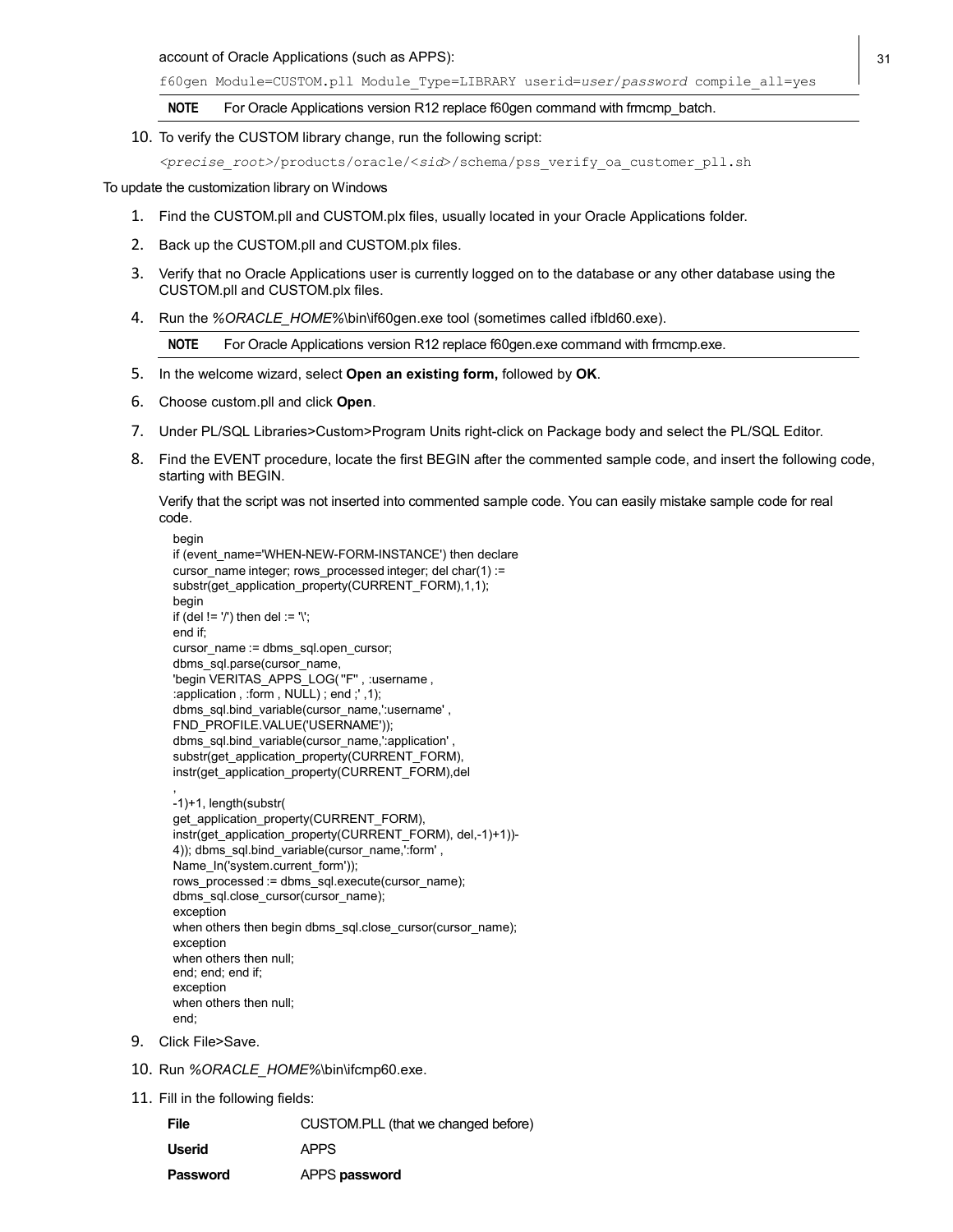| <b>Database</b>      | database name  | 32 |
|----------------------|----------------|----|
| <b>Module Type</b>   | <b>LIBRARY</b> |    |
| <b>Module Access</b> | <b>FILE</b>    |    |

12. Click **OK**.

#### <span id="page-31-0"></span>Manually updating Oracle Applications system profile (Oracle applications 11.5 or higher)

To have an Interpoint for Oracle Applications identify interactive forms in Oracle Applications 11.5 or higher, you must manually update the system profile of Oracle Applications with site-specific initialization code. As a result, Oracle Applications forwards the required information - the user, form, and application name for interactive work and the concurrent program and application name for batch work - to an Interpoint for Oracle Applications.

Before updating Oracle Applications' system profile, you must verify that an Interpoint for Oracle Applications was installed successfully. Otherwise, updating the profile may halt Oracle Applications.

To avoid interfering with anyone's work before changing the system profile, you can alternatively change the profile for only one user to first test the outcome.

To verify that an Interpoint for Oracle Applications was installed successfully

1. Run the following script:

```
Windows \products\oracle\SID\schema\verify_install_oracle_apps.bat
UNIX ./products/oracle/SID/schema/verify install oracle apps.sh
```
To update Oracle Application's system profile

- 1. Log in to Oracle Applications with a user that has system administrator privileges.
- 2. Open the System Administrator application.
- 3. Open the Navigator System Administrator dialog box.
- 4. On the Functions tab, select **Profile>System**; then click **Open**.
- 5. In the Find System Profile Values form, select the Site check box and Type the following value in the Profile text box: **Init%SQL%Custom**
- 6. Click **Find**.
- 7. In the System Profile Values form, type the following in the Site text box: **begin veritas\_custom\_profile; end;**
- 8. Close the System Profile Values form; then open any form.

If the form opens cleanly, you can start working with the Interpoint for Oracle Applications.

If an issue occurs, verify again that the Interpoint for Oracle Applications was installed successfully. If it was installed successfully, most likely the issue was caused by erroneous text in the system profile. If the issue persists, contact Precise Customer Support.

To update the system profile for one user only

- 1. Log in to Oracle Applications with a user that has system administrator privileges.
- 2. Open the System Administrator application.
- 3. Select Profile>System; then click Open.
- 4. In the Find System Profile Values form, select the Site and User check boxes.
- 5. To the right of the User check box, enter the name of the user whose profile you want to change.
- 6. Type the following value in the Profile text box: **Init%SQL%Custom**
- 7. Click **Find**.
- 8. In the System Profile Values form, type the following in the User text box:**begin veritas\_custom\_profile; end;**
- 9. Close the System Profile Values form and log in to Oracle Applications with the user selected in Step 8.
- 10. Open any form.

If the form opens cleanly, you can update the Oracle Applications' system profile. For more information, see Manually [updating Oracle Applications system profile \(Oracle applications](#page-31-0) 11.5 or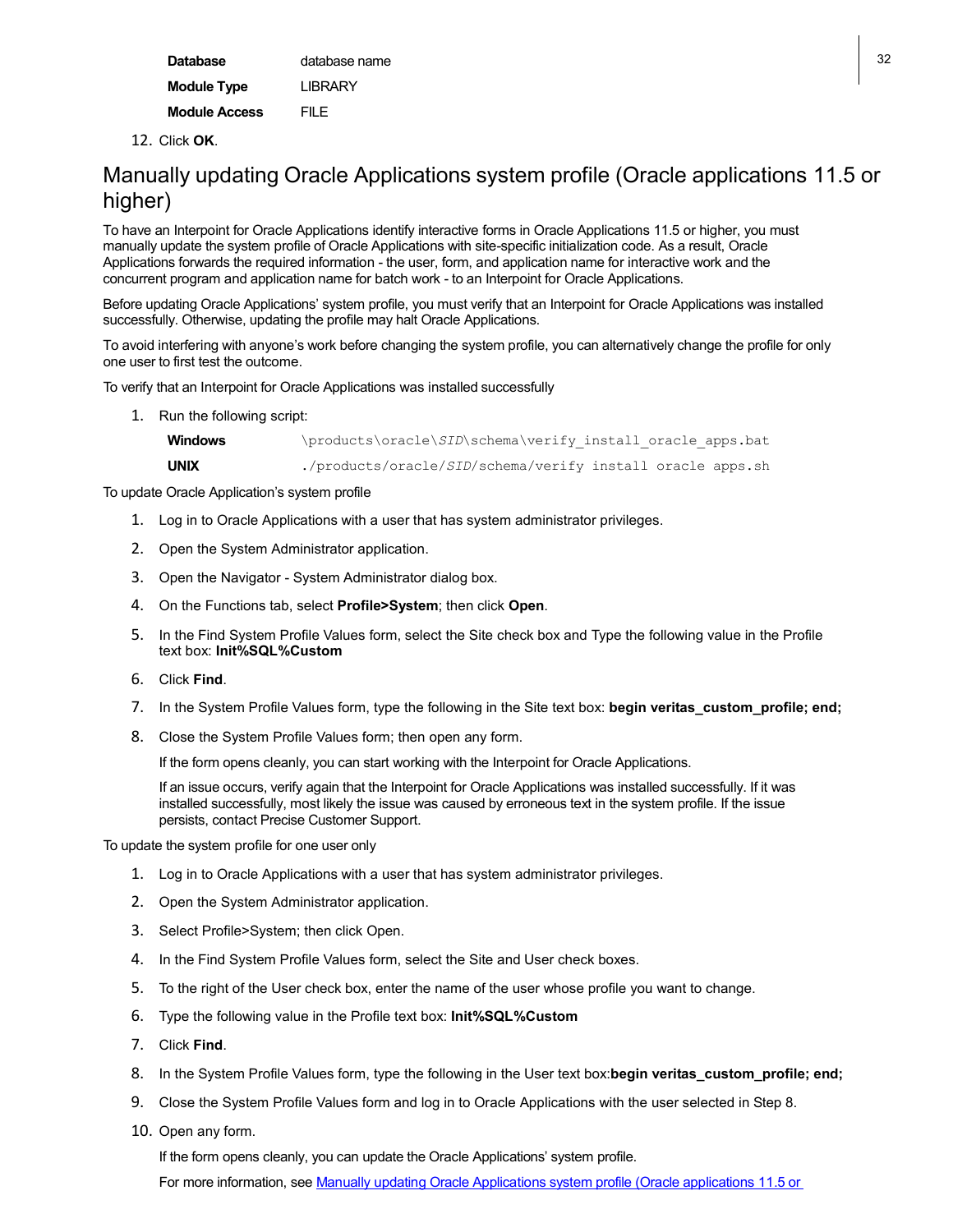If an issue occurs, verify again that the Interpoint for Oracle Applications was installed successfully. If it was installed successfully, most likely the issue was caused by erroneous text in the system profile. If the issue persists, contact Precise Customer Support.

#### <span id="page-32-0"></span>Correcting problematic profiles

When the Interpoint for Oracle Applications does not correlate some of its information with the Collector agent, the following scenario may be applicable:

The Interpoint for Oracle Applications collects some of its data from the Oracle Applications using the initialization of every form that is declared in the System Profile. The System Profile contains 4 profile levels, one for each level. Listed from the weakest to the strongest are: Site, Application, Responsibility, User. The Interpoints' code is on the weakest link here, meaning, Site level. When you customize one or more profiles at a stronger level, the code that resides at Site level is hidden.

**NOTE** In this query we expect to have Interpoints' code ("begin veritas custom profile; end;") in all entries, otherwise there is no correlation.

#### To find problematic profiles

1. Use the following query:

```
select a.profile_option_value, DECODE(a.level_id, 10001, 'Site',
10002, 'Application', 10003, 'Responsibility', 10004, 'User', a.level_id) as "System Profile
Level", a.level_value, to_char (a.last_update_date, 'YYYY-MON-DD')
LAST_UPDATE_DATE
from FND_PROFILE_OPTION_VALUES a, FND_PROFILE_OPTIONS b,
fnd_profile_options_tl c
where
a.profile_option_id = b.profile_option_id and
b.profile_option_name = c.profile_option_name and
c.user_profile_option_name = 'Initialization SQL Statement -
Custom' order by a.LEVEL_ID;
```
2. Add the Interpoints' code within the profile (By changing the relevant profile in Oracle Applications). I.e. verify that the profile\_option\_value looks like: "begin veritas\_custom\_profile; <customer code goes here (or empty)> end;"

This query shows all relevant profiles affecting the code.

#### <span id="page-32-1"></span>Correcting typing errors in the system profile

Typing errors in the system profile may prevent Oracle Applications forms from opening, including the system profile form. To validate that there is no other definition that overrides your profile definition and to correct any typing errors, you need to log in to the Oracle database externally using SQL\*Plus.

To correct typing errors

- 1. Log in to your Oracle database with the APPLSYS account.
- 2. Run the following command to view erroneous text: Select \* from FND\_PROFILE\_OPTION\_VALUES where PROFILE\_OPTION\_VALUE like '%veritas%';

You may search for any expression by replacing ' &veritas &' in the where clause with the string you are looking for. For example, to search for the profiles that were entered on July 13, 1975, execute the following command:

Select \* from FND\_PROFILE\_OPTION\_VALUES where last\_update\_date= to\_date ('13-JUL-75', 'DD-MON-YY');

3. Run the following command to correct the errors:

update FND\_PROFILE\_OPTION\_VALUES set PROFILE\_OPTION\_VALUE = 'begin veritas\_custom\_profile; end;' where PROFILE\_OPTION\_VALUE like '%veritas%';

You may update any expression by replacing '%veritas%' in the where clause with the string you are looking for. For example, to update all profiles that were entered on July 13, 1975, execute the following command:

update FND\_PROFILE\_OPTION\_VALUES set PROFILE\_OPTION\_VALUE='begin veritas\_custom\_profile;end;' where last update date= to\_date ('13-JUL-75', DD-MON-YY');

4. Commit the changes.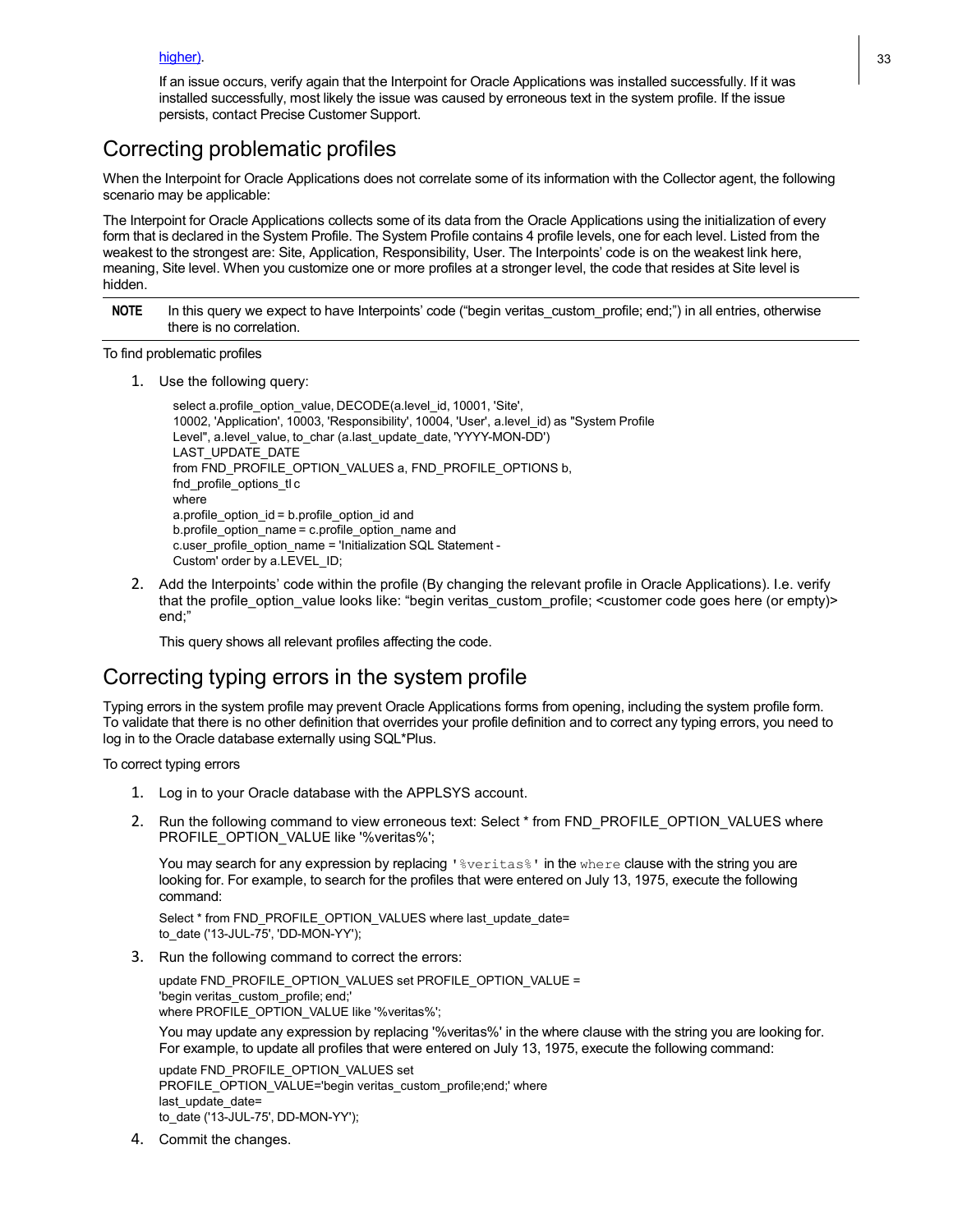# <span id="page-33-0"></span>Post-Installation Tasks for Siebel Tier Collectors

This section includes the following topics:

• [Post-installation actions](#page-33-1) items

## <span id="page-33-1"></span>Post-installation actions items

When the Siebel Tier Collectors have been installed, you need to perform the following post-installation tasks:

- Perform any action items show in Post-installation dialog box. See [Possible Post-installation](#page-33-2) action items on page [34.](#page-33-2)
- Modify the SRF (required for Interpoints). See Modifying the Siebel [Repository File \(SQL Server\)](#page-33-3) on page [34.](#page-33-3) See Modifying [the Siebel Repository File \(Oracle\)](#page-34-0) on page [35.](#page-34-0)
- Set up Siebel batch process sampling (required for Interpoints) See [Setting up Siebel batch process](#page-34-1)  [sampling](#page-34-1) on page [35.](#page-34-1)
- Stop and restart all Insight Savvies installed on the respective server.
- See the *Precise Interpoint for Siebel User Guide* at<http://www.idera.com/support/productsupport> for additional post-installation action items.

### <span id="page-33-2"></span>Possible Post-installation action items

Perform any action items show in Post-installation dialog box.

To perform Siebel Tier post-installation tasks

- 1. On the Finish screen, click **Next**.
- 2. In the Siebel Tier Post-Installation dialog box, follow the instructions to perform all post-installation tasks.
- 3. If you have installed the Interpoint for an Oracle database, restart the Oracle Tier Collectors on the Siebel server.
- 4. Click **Finish**.

### <span id="page-33-3"></span>Modifying the Siebel Repository File (SQL Server)

Once the Siebel Tier Collectors are installed, modify the Siebel Repository File (SRF), so that Interpoint for Siebel will be able to receive notifications of Siebel-related user events.

Part of the . srf file, is a collection of callback scripts, which are triggered by various events in a user's session. A user can view or change these scripts using the Siebel Tools.

- For each targeted Siebel application, modify the .srf file on the Siebel server. Define the application name by hard coding it in the **Application\_PreNavigate** function.
- The modified SRFs need to be distributed to each of the Siebel servers

If you have installed Interpoint for a SQL Server database, modifying the SRF consists of the following tasks:

- Creating the Interpoint project (SQL Server)
- Creating the CX\_VTSSPID table (SQL Server)
- Creating the business component (SQL Server)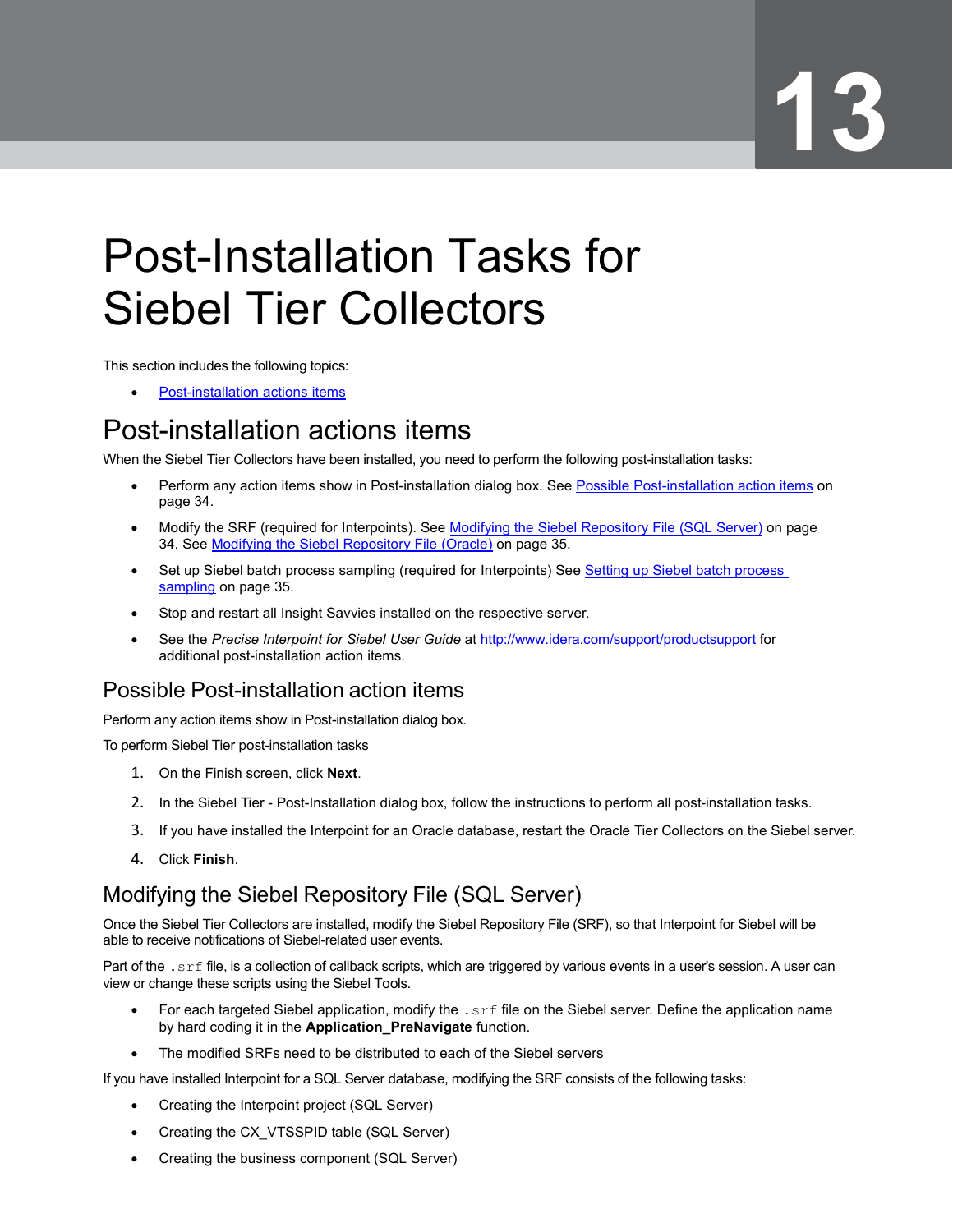- **Creating the business object (SQL Server)** 35
- Adding the Application\_PreNavigate() function (SQL Server)
- Replacing the table with a custom view (SQL Server)
- Completing the modification (SQL Server)
- Debugging the script (SQL Server)

#### <span id="page-34-0"></span>Modifying the Siebel Repository File (Oracle)

Once the Siebel Tier Collectors are installed, modify the Siebel Repository File (SRF), so that Interpoint for Siebel will be able to receive notifications of Siebel-related user events.

Part of the . srf file, is a collection of callback scripts, which are triggered by various events in a user's session. A user can view or change these scripts using the Siebel Tools.

- For each targeted Siebel application, modify the .srf file on the Siebel server. Define the application name by hard coding it in the **Application\_PreNavigate** function.
- The modified SRFs need to be distributed to each of the Siebel servers

If you have installed Interpoint for an Oracle database, modifying the SRF consists of the following tasks:

- Creating the Precise Interpoint project (Oracle)
- Creating the CX\_PSS\_SBL table (Oracle)
- Creating the business component (Oracle)
- Creating the business object (Oracle)
- Adding the Application\_PreNavigate() function (Oracle)
- Replacing the table with a global temporary table (Oracle)
- Completing the modification (Oracle)
- Debugging the script (Oracle)

#### <span id="page-34-1"></span>Setting up Siebel batch process sampling

For Siebel batch processes to be sampled by the Siebel Tier Collectors, you need to create a tab-delimited text file that contains the mapping of each Siebel server to its host machine and network address. Each row in the file represents a physical machine. The first field in each row should represent the name of the Siebel server, the second field its corresponding host machine name, and the third its network address.

#### <span id="page-34-2"></span>Sampling Siebel batch processes (SQL Server)

If you have installed Interpoint for a SQL Server database, perform the following procedures.

To create the text file

- 1. Log in to the database server where your Siebel Tier Collector is installed.
- 2. Create the following tab-delimited text file:

<*precise\_root*>\products\sql-server\

*instance name*\etc\siebel\_machines.txt

To obtain the list of Siebel servers

- 1. Log in to the SrvrMgr utility.
- 2. Execute the following command:

list servers

Each returned row represents a Siebel server.

To obtain the host machine name and network address

- 1. Copy the getAddress.vbs script from the Utilities\Siebel folder in the Precise v9.6 download or on the DVD to the server.
- 2. Run the following command:

cscript //nologo getAddress.vbs ODBC data source Administrator user name Administrator passwords where: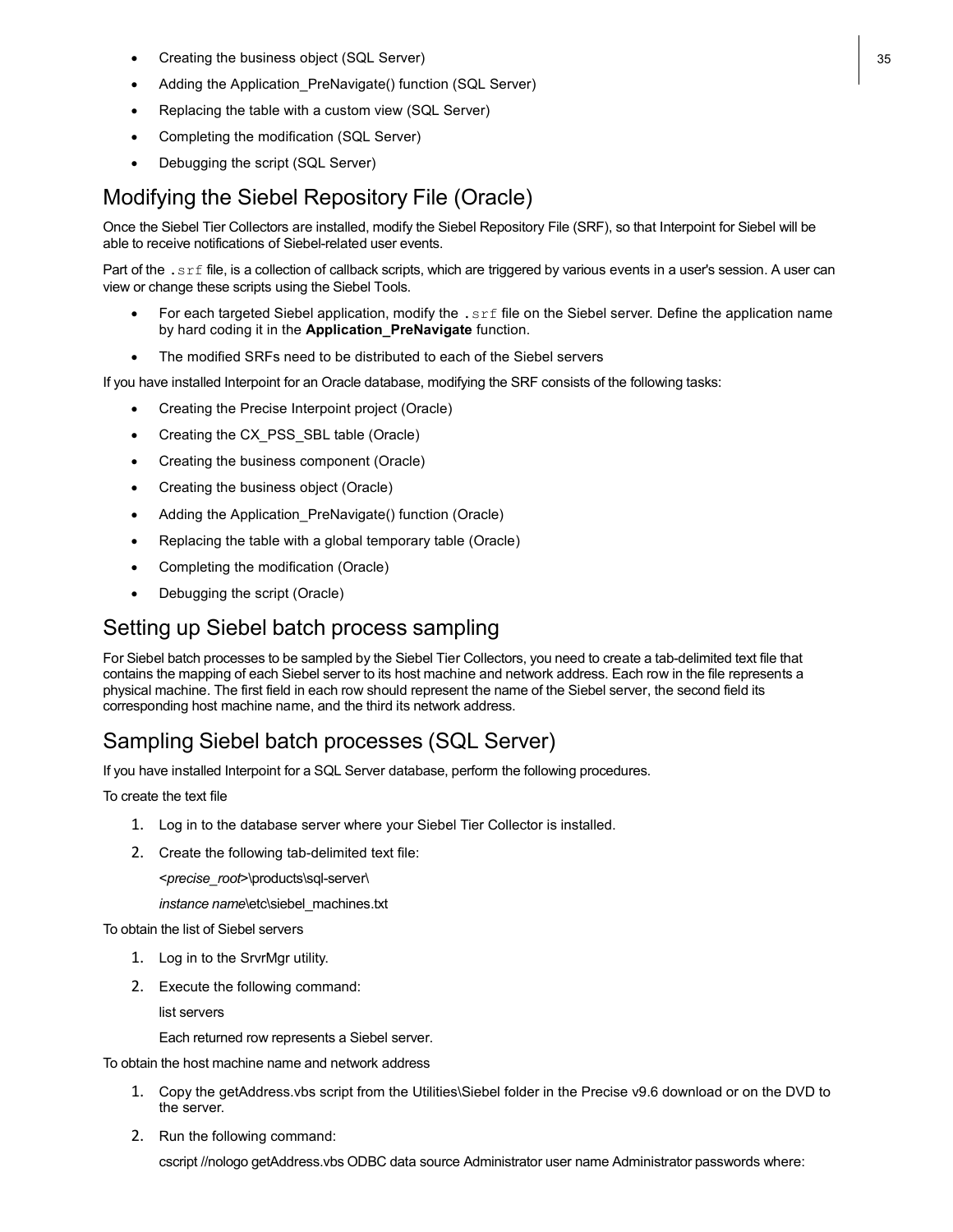ODBC data source is the name of the ODBC data source used by the Siebel server to connect to SQL Server. To  $\vert$  36 determine its name, check the ConnectString value in the siebel.cfg configuration file.

Administrator user name and Administrator password are the user name and password required to connect to the SQL Server instance.

3. Repeat these steps for each Siebel server.

Following is an example for the content of the siebel machines.txt file:

sieb1 APPSRV1 00096B26E66C

sieb2 APPSRV2 00096B26E67C

For more information Siebel, see the relevant section in the *Precise Interpoint for Siebel™ Installation Guide*.

#### <span id="page-35-0"></span>Sampling Siebel batch processes (Oracle)

If you have installed Interpoint for an Oracle database, perform the following procedures.

To create the text file

- 1. Log in to the database server where your Siebel Tier Collector is installed.
- 2. Create the following tab-delimited text file:

**Windows** <*precise\_root*>\products\oracle\*SID*\etc\siebel\_machines.txt **UNIX** <sup>&</sup>lt;*precise\_root*>/products/oracle/*SID*/etc/siebel\_machines.txt

To obtain the list of Siebel servers

- 1. Log in to the SrvrMgr utility.
- 2. Execute the following command:

list servers

The following is an example of the returned information:

SBLSRVR\_NAME HOST\_NAME AsDev1 POOL-Siebel1

AsDev2 POOL-Siebel2

Each returned row represents a Siebel server. The first column represents the name of the Siebel server, the second column the corresponding physical machine name (but not necessarily as it appears in Oracle).

To obtain the host machine names

- 1. Connect to the Siebel database.
- 2. Run the following command:

SELECT DISTINCT MACHINE FROM V\$SESSION;

The following is an example of the returned information:

Machine

PRECISE\POOL-Siebel1

PRECISE\POOL-Siebel2

Each returned row represents a physical machine name.

If the command does not return any machine names, use the machine names provided in the HOST\_NAME

column in the table of Siebel servers.

Following is an example for the content of the siebel\_machines.txt file:

AsDev1 PRECISE\POOL-Siebel1

AsDev2 PRECISE\POOL-Siebel2

For more information Siebel, see the relevant section in the *Precise Interpoint for Siebel™ Installation Guide*.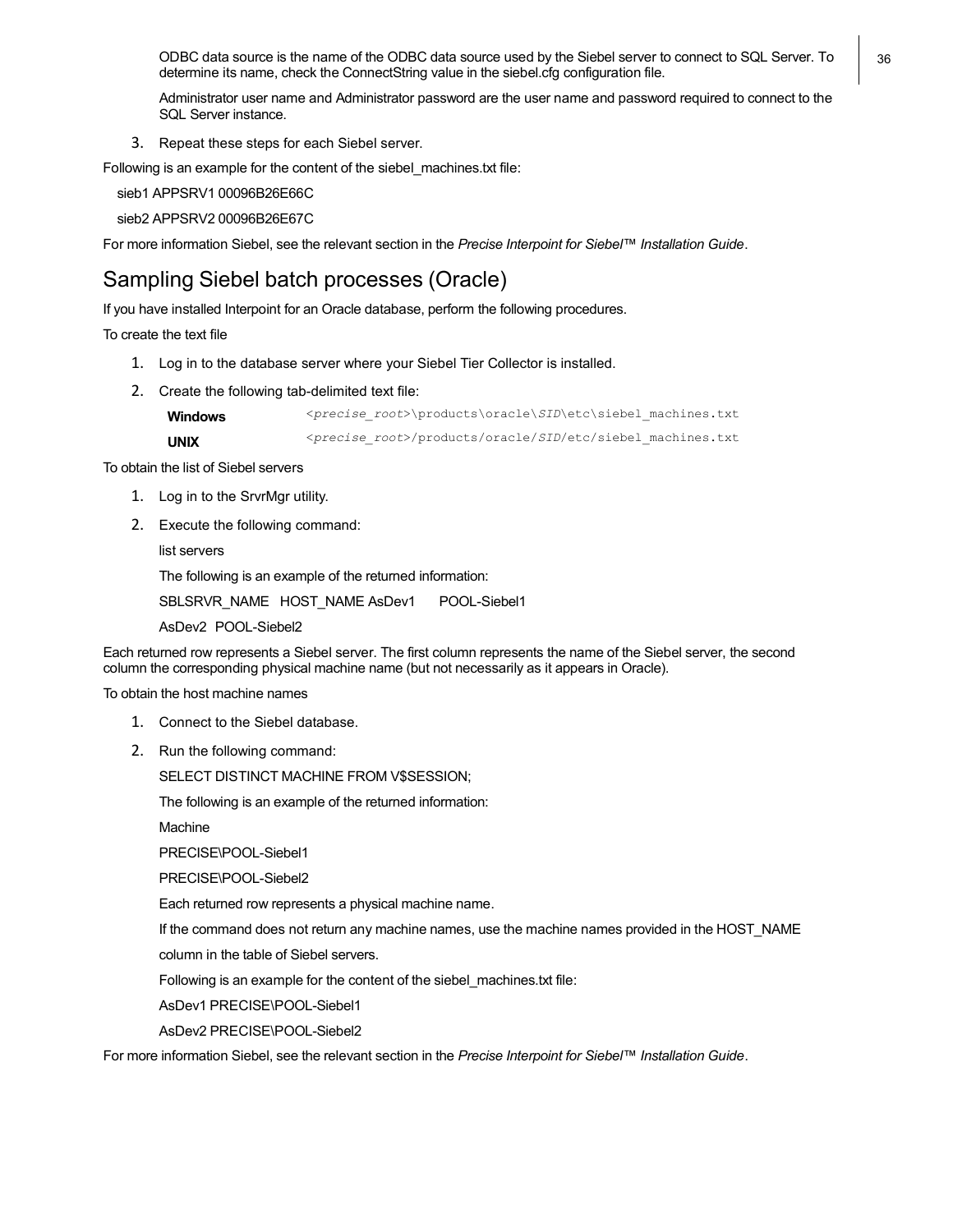# <span id="page-36-0"></span>Post-Installation Tasks for Operating System Tier Collectors

This section includes the following topics:

• [Post-installation action items](#page-36-1)

## <span id="page-36-1"></span>Post-installation action items

When the Operating System Tier is installed, post-installation tasks may be required. Follow any instructions that might appear on the Action Items screen.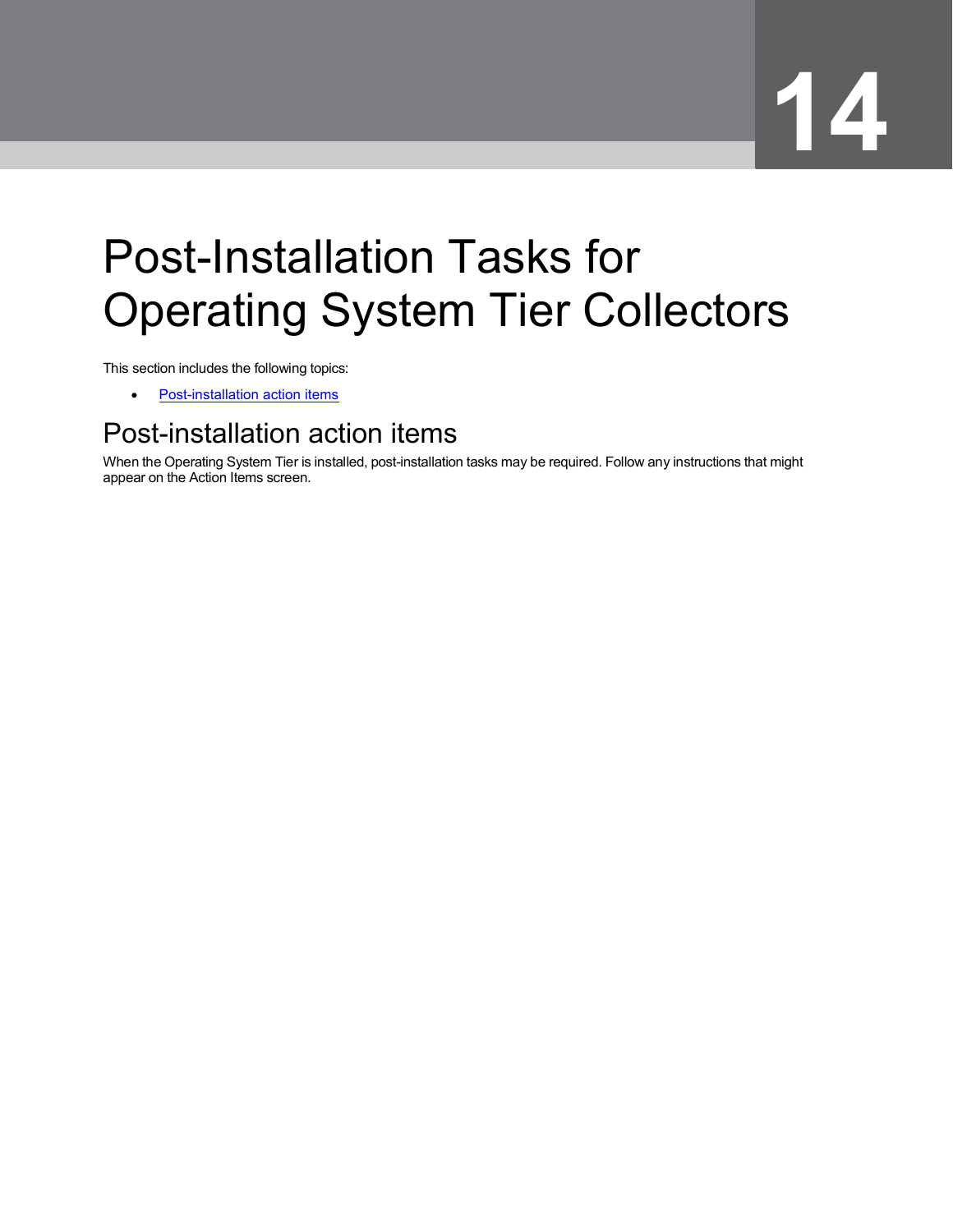# <span id="page-37-0"></span>Post-Installation Tasks for Other Tier Collectors

This section includes the following topics:

• [Post-installation action items](#page-37-1)

### <span id="page-37-1"></span>Post-installation action items

When the Other Tier Collectors have been installed, post-installation tasks are required if any Insight Savvies were running during the installation process.

Perform all post-installation tasks by following the instructions on the Action Items screen and click **Finish**.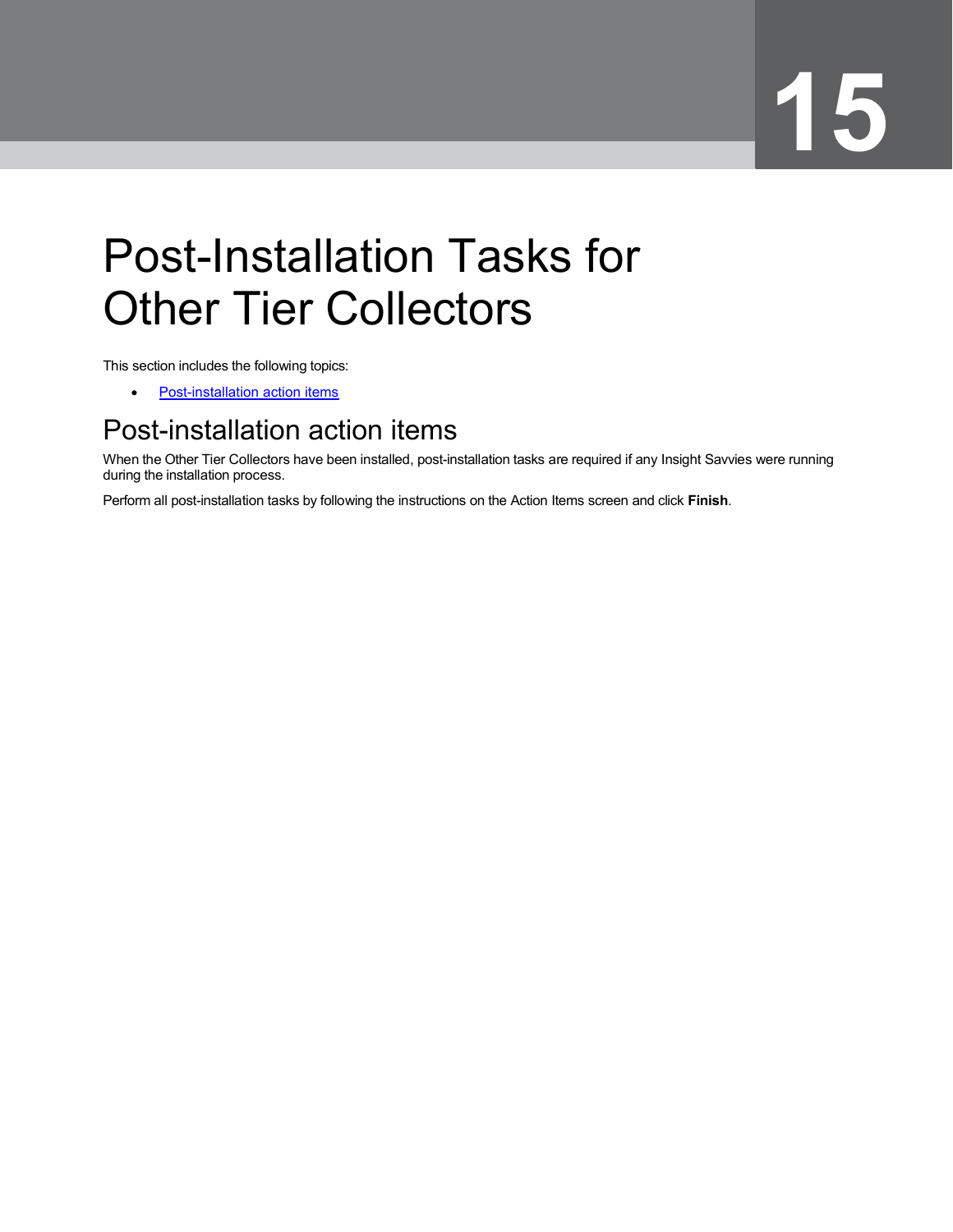# <span id="page-38-0"></span>Post-Installation Tasks for the Precise for vCenter Server

This section includes the following topics:

• [Post-installation action items](#page-38-1)

## <span id="page-38-1"></span>Post-installation action items

When the vCenter Server is installed, post-installation tasks may be required. Follow any instructions that might appear on the Action Items screen.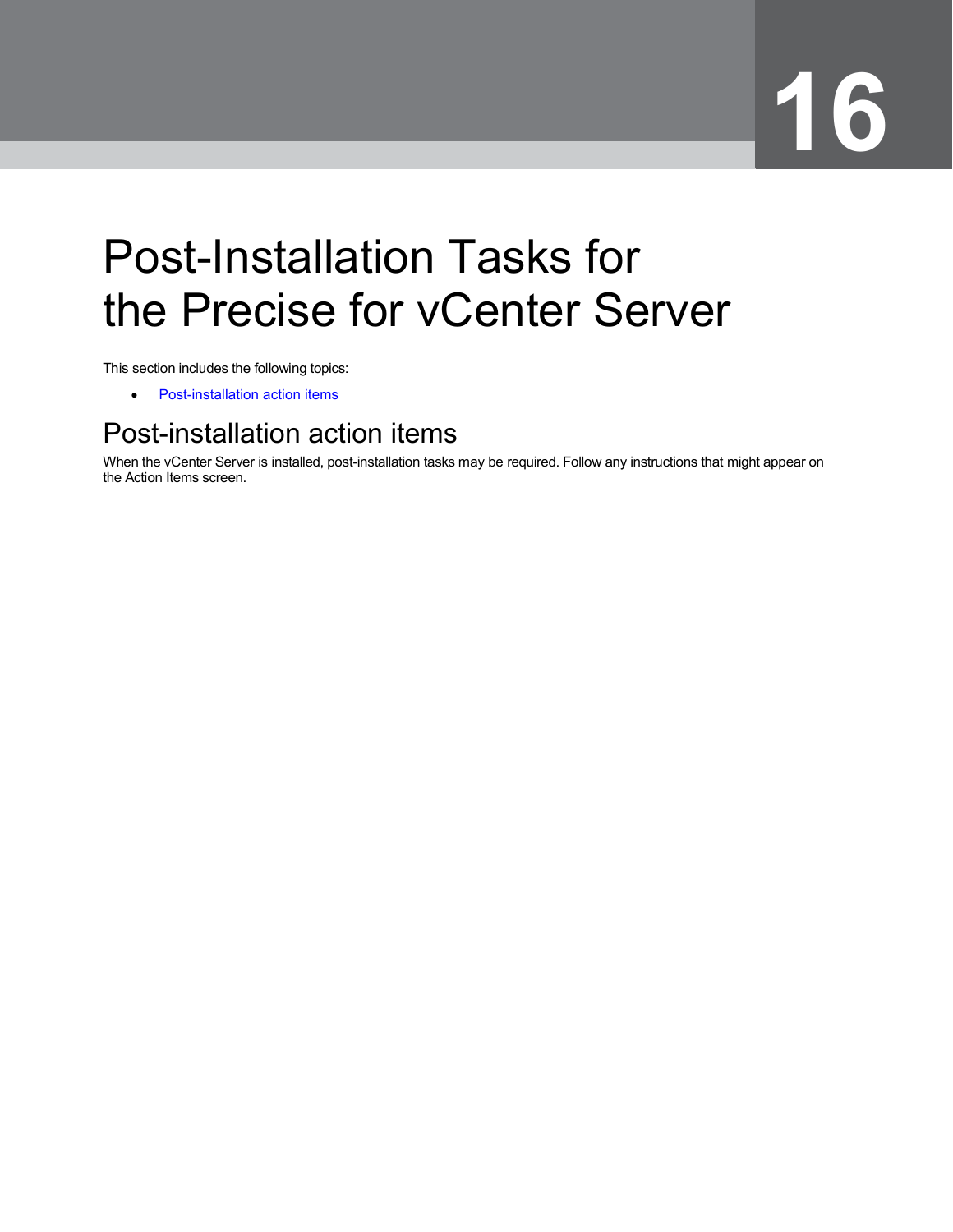## <span id="page-39-0"></span>Post-Installation Tasks for the Tuxedo Tier Collector

This section includes the following topics:

• [Post-installation action items](#page-39-1)

## <span id="page-39-1"></span>Post-installation action items

When the Tuxedo Tier Collectors have been installed, post-installation tasks may be required.

• Run the following commands only if they have not been previously run for other Tuxedo instances on this server and this server is a UNIX server:

Log in as root user and run the following commands:

```
cd <precise_root>/products/insight/install
./tuxedo_root.sh
```
- A Tuxedo information system can have one or more Tuxedo servers. On each Tuxedo server, you can have one or more Tuxedo domains. A Tuxedo domain has a logical definition: it is an instance holding common business units and handling client processes. The Tuxedo Tier should be installed for each Tuxedo domain. Therefore, if your Tuxedo information system has more than one domain, you should create a Tuxedo Tier instance for each domain.
- **NOTE** It is recommended to install the Insight Savvy for Tuxedo in each Tuxedo domain. To find out how many Tuxedo domains are running on your Tuxedo server machine, count how many BBL processes are running on this machine. On Windows, look for BBL processes in the Windows Task Manager. On UNIX, run the following command: ps -ef|grep BBL.

To perform Tuxedo Tier post-installation tasks

- 1. In the Tuxedo Tier Installation dialog box, click **Next**.
- 2. In the Tuxedo Tier Post-Installation dialog box, follow the instructions to perform all post-installation tasks.
- 3. Click **Finish**.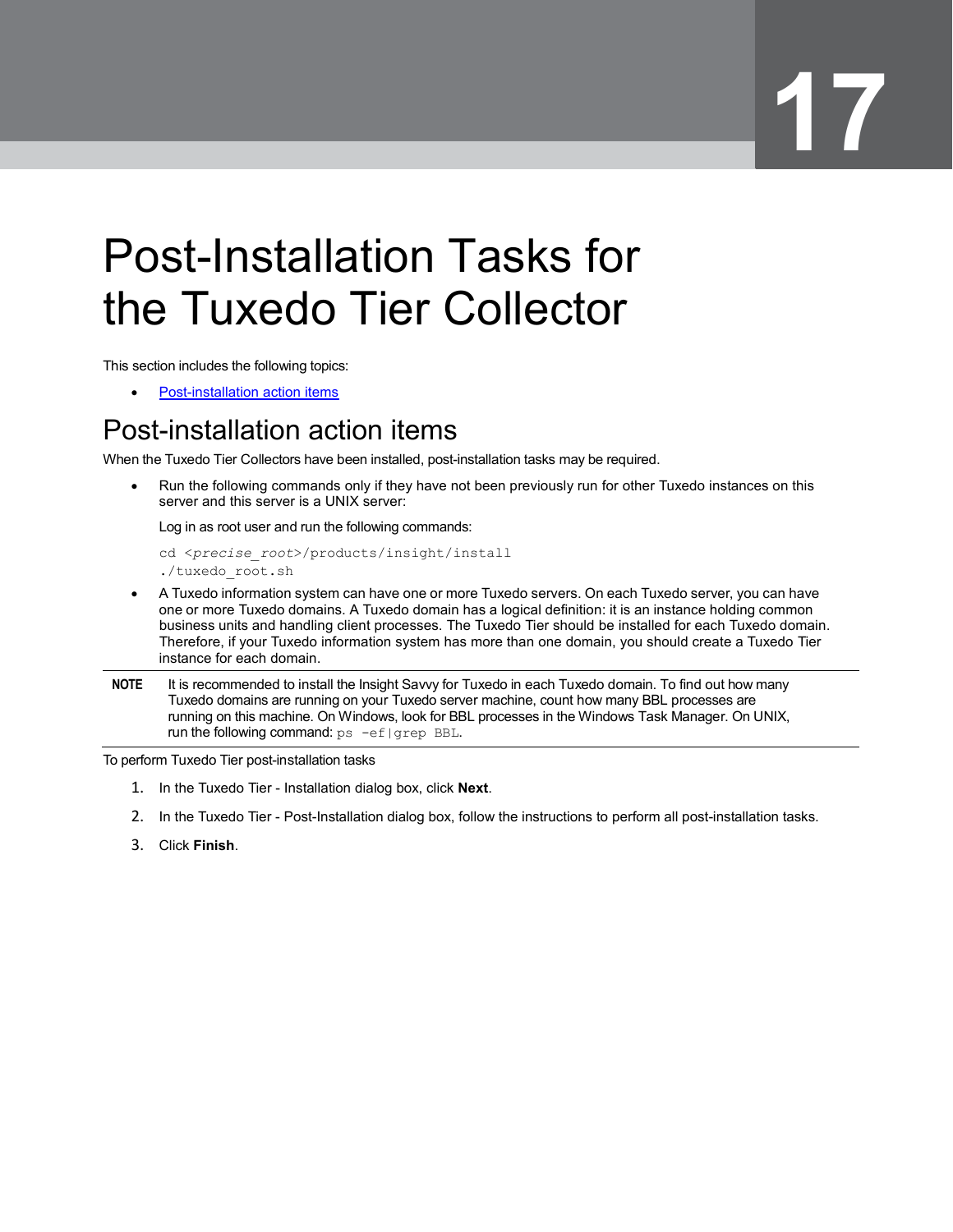# <span id="page-40-0"></span>Post-Installation Tasks for WebSphere MQ Tier Collectors

This section includes the following topics:

• [Post-installation action items](#page-40-1)

### <span id="page-40-1"></span>Post-installation action items

Once the WebSphere MQ Tier Collectors have been installed, the following post-installation task may be required:

#### Setting the Queue Manager attributes

To set Queue Manager attributes on Windows

- 1. Go to **Start>Programs>IBM WebSphere MQ** and open the MQ Services utility.
- 2. Right-click the specific queue manager and select **Properties**.
- 3. On the Exits tab, click **Add**.
- 4. Set the attributes as follows:
	- o Name: VeritasI3Agent
	- o Function: PSI\_EntryPoint
	- o Module: *<precise\_root>*\products\insight\bin\psi\_mq\_exits.dll
	- o [V] Data: **%ID%**
	- o Sequence: **100**
	- o where %*ID*% is a hexadecimal number, such as 0x 920D212F.
- 5. Stop and restart the queue manager.

To set Queue Manager attributes on UNIX

- 1. Log in as the mqm user.
- 2. Copy all psi mq exits\* files from the <*precise\_root>/products/insight/bin/* folder to the *mq lib* folder.
- 3. Open the qm.ini file of the relevant queue manager, located in the *mq home/qmgrs* folder, and add the following lines:

```
ApiExitLocal: 
    Sequence=100
 Function=PSI_EntryPoint
 Module=mq lib/psi_mq_exitsName=VeritasI3Agent
 Data=%KEY%
where %KEY% is a hexadecimal number, such as 0x920D212F.
```
4. Run the following command to stop the queue manager:

endmqm queue manager name

5. Run the following command to restart the queue manager:

strmqm queue manager name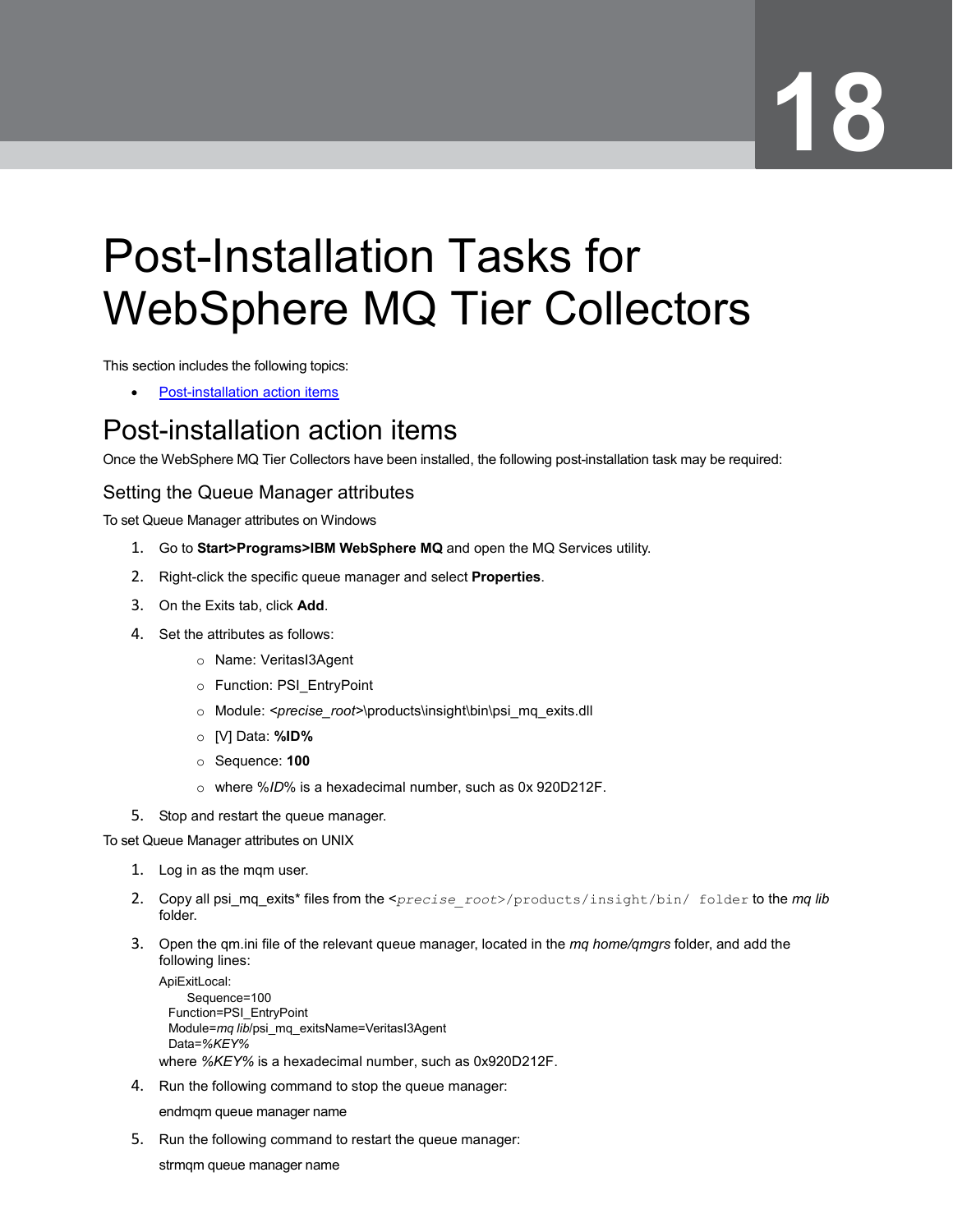## <span id="page-41-0"></span>Post-Installation Tasks for Precise in a failover application

This section includes the following topics:

- **Generating Precise startup and shutdown scripts**
- Configuring Precise services for Precise for SQL Server failovers

#### <span id="page-41-1"></span>Post-installation tasks for the SQL Server Tier Collector in active/passive configurations

Installing the SQL Server Tier Collector in active/passive configurations requires post-installation tasks.

To perform post-installation tasks for SQL Server

1. Run the following command:

products\sql-server\install\pssq\_install

- 2. Press **Enter** and then type the value of the instance name as it appears in the products\sql-server folder.
- 3. If Precise for Storage is installed for an SQL Server database:
	- a. Run the following command:

products\sql-server\install\pssq\_symmetrix\_install

- b. Press **Enter** and then type **SYMMETRIX**.
- 4. Change the Startup type of each created service to Manual.

#### <span id="page-41-2"></span>Post-installation tasks for the Sybase Tier Collector in active/passive configurations

Installing the Sybase Tier Collector in active/passive configurations requires post-installation tasks.

To perform post-installation tasks for Sybase

1. Run the following command:

products\sybase\install\pssy\_install

- 2. Press **Enter** and then type the value of the instance name as it appears in the products\sybase folder.
- 3. Change the Startup type of each created service to Manual.

#### <span id="page-41-3"></span>Post-installation tasks for the Microsoft .NET Tier Collector in active/passive configurations

Installing the Microsoft .NET Tier Collector in active/passive configurations requires post-installation tasks.

To perform post-installation tasks for Microsoft .NET

- 1. Install at least one .NET instance on the active server via the Precise Installer.
- 2. On the passive server, perform the following actions:
	- a. Run the products\dotnet\install\psdn\_col\_service\_install.batcommand.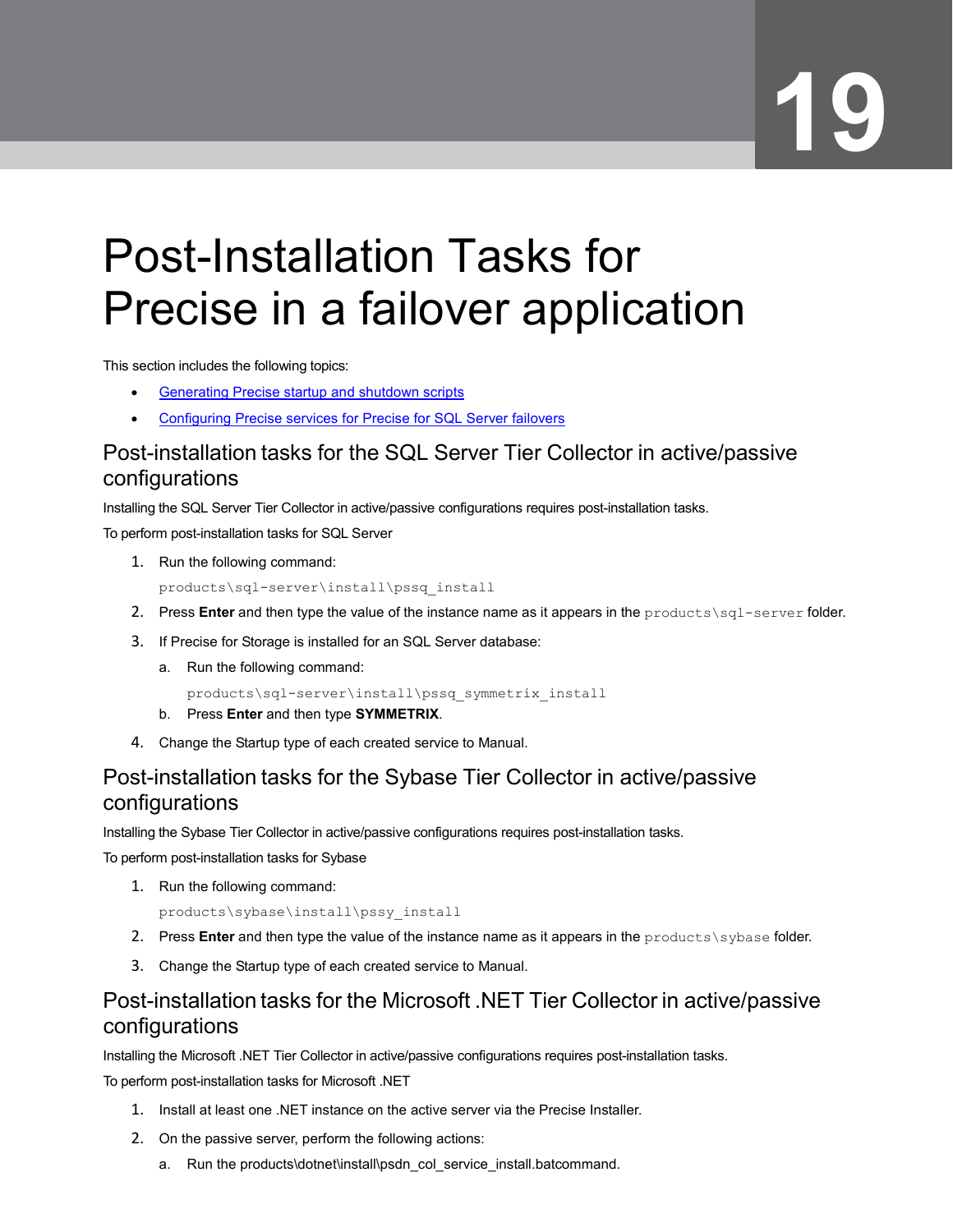- b. Run the products\dotnet\install\psdn\_injector.execommand. 43
- c. Run the regsvr32 /s products\dotnet\bin\i4np.dllcommand.
- d. Run the products\dotnet\install\psdn\_gac\_all.batcommand.
- 3. After performing these steps, you can continue to install more .NET instances on either server.

#### <span id="page-42-0"></span>Post-installation tasks for Insight Savvies for OS and Network in active/passive configurations

Installing the Insight Savvies for OS and Network in active/passive configurations requires post-installation tasks.

To perform post-installation tasks for Insight Savvies for OS and Network

- 1. Log in to the passive server.
- 2. Change to the <*precise\_root>*/products/insightfolder.
- 3. On Windows only, change to the <*precise\_root>*/products/insight/*host* folder and run the following command:

echo "<*precise\_root*>"|products\insight\install\i3\_general.exe -install Do not type blanks between <*precise\_root*> and the | character.

- 4. Only if Insight Savvy for Network is installed:
	- a. Install the network driver on the passive physical server, as follows:

**Windows** 

- i. Log in to the passive server.
- ii. Change to the following folder:

```
\products\insight\host\install
```
iii. Run the reinstall network cards.batscript.

UNIX

- i. Log in to the passive server as root user.
- ii. Run the network root.sh script from the following folder: .\products\insight\*host*\install
- 5. Only if Insight Savvy for Network is installed:
	- a. Include the IP address of the physical servers in the FocalPoint registry file on the server where Precise FocalPoint is installed, as follows:
		- i. Open the following file:

<*precise\_root>*\products\i3fp\registry\products\insight\hosts\*logical server name*.xml

ii. Copy the existing physical server section to the <ips> section and change the IP address to the IP of the physical server.

For example, for a cluster whose active server IP address is 10.1.1.1 and whose passive server IP address is 10.1.1.2, this section would look as follows:

```
<ips>
<child_1>
   <ip>10.1.1.1</ip>
</child_1>
<child_2>
   <ip>10.1.1.2</ip>
</child_2>
</ips>
```
iii. Sync the registry changes by running the following command on the FocalPoint where you've updated the registry files:

Windows

```
infra\bin\psin_cli.bat -action update-main-registry -i3-user <user>
-i3-clear-password <password> -registry-path
/registry/products/insight/hosts/<server>
UNIX
./infra/bin/psin_cli.sh -action update-main-registry -i3-user <user>
```

```
-i3-clear-password <password> -registry-path
```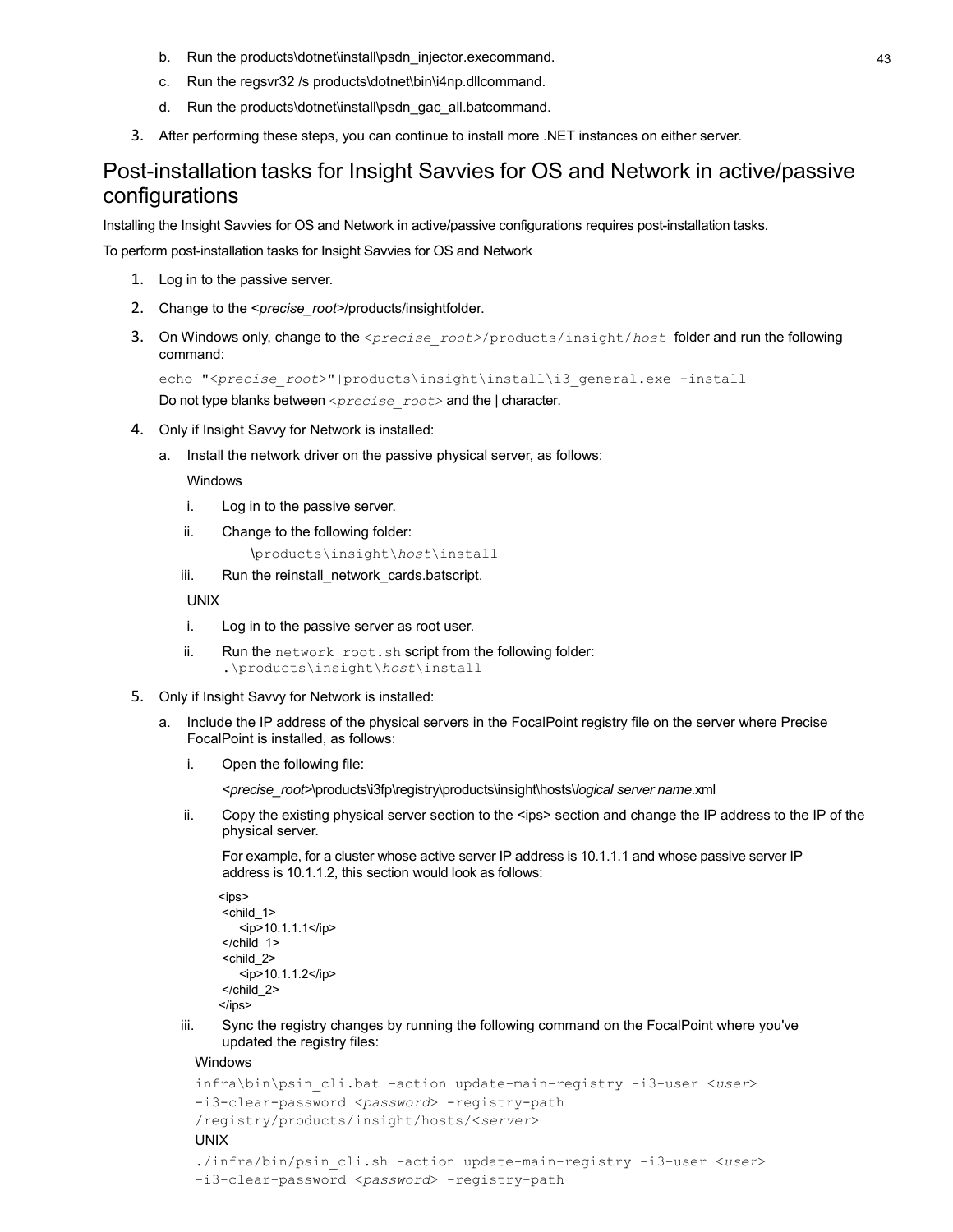#### <span id="page-43-0"></span>Post-installation tasks for Tuxedo Tier agents in active/passive configurations

Installing Tuxedo Tier agents in active/passive configurations requires manual post-installation tasks.

When trying to find the Tuxedo shared memory address to attach during initialization, the Insight Savvy for Tuxedo uses the physical server name. If the logical server name is used during the installation, this may cause connection issues. To prevent connection issues, you need to configure the shared memory address in the registry file by adding the <tux\_shmkey> parameter. This parameter takes on the hexadecimal value of the shared memory address as defined in the Tuxedo configuration file. For example:

\*RESOURCE S IPCKEY 100100

In this example, 100100 is the decimal string for the hexadecimal value 0x18704. The following is a complete Tuxedo configuration example from the Precise registry:

```
<simple>
```

```
<tux_dir>/vip/Tuxedo71/sun4</tux_dir>
    <tux_version>71</tux_version>
    <tux_config>/vip/Tuxedo71/sun4/samples/atmi/simpapp/
    tuxconfig</tux_config>
    <tux_uid>7101</tux_uid>
    <tux_shmkey>0x18704</tux_shmkey>
    <network>
         <ports>
              <child_1>
                 <port>0</por
                      t>
                  </child_1>
         </ports>
    </network>
</simple>
```
To perform post-installation tasks for Tuxedo Tier agents

- 1. Log in to the passive server and change to the <*precise\_root*>/products/insight folder.
- 2. Configure the shared memory address in the registry file to prevent connection issues, as follows:
	- a. To prevent connection issues, configure the shared memory address in the registry file, as follows:
		- i. Open the <*precise\_root*>\products\i3fp\registry\instances\tuxedo\*logicalserver name*\*instance name*.xml file.
		- ii. Under <instance name>, add the line: <tux\_shmkey>0xXXXXXXX/tux\_shmkey>
		- iii. Sync the registry changes by running the following command on the FocalPoint where you've updated the registry files:

UNIX

```
./infra/bin/psin_cli.sh -action update-main-registry -i3-user <user>
-i3-clear-password <password> -registry-path
/registry/instances/tuxedo/<server>/<instance>
```
Windows

```
infra\bin\psin_cli.bat -action update-main-registry -i3-user <user>
-i3-clear-password <password> -registry-path
/registry/instances/tuxedo/<server>/<instance>
```
b. On Windows only, change to the <*precise\_root*>/products/insight/*host* folder and run the following command:

echo "<*precise\_root*>"|..\install\i3\_general.exe -install Do not type blanks between <*precise\_root* >and the | character.

#### <span id="page-43-1"></span>Installing the Oracle Tier agents in active/passive configurations

Installing Oracle Tier agents in active/passive configurations requires the following preconditions:

- The monitored Oracle database is installed on both servers with the same instance ID.
- Both databases share the same Oracle data via a shared file system and shared disks.
- Oracle instances and servers are accessible using the logical name of the cluster.
- Because only one database is active at a time, the Precise for Oracle agents monitor only the active instance at any given moment.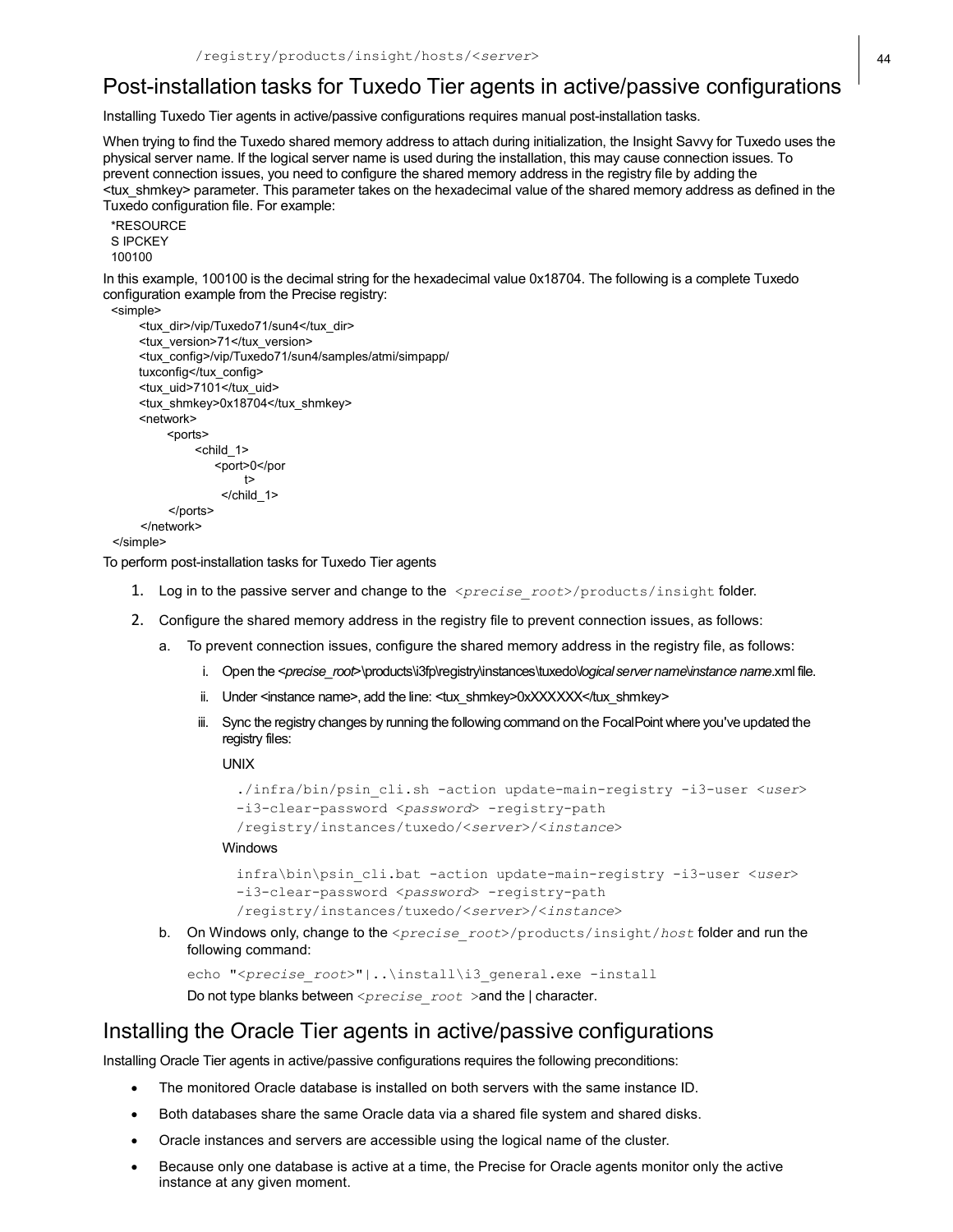Pre-installation and installation tasks are not required, but post-installation tasks are mandatory if the Insight Savvy | 45 for Oracle is installed.

#### <span id="page-44-0"></span>Post-installation tasks for Oracle Tier agents in active/passive configurations

If you have installed the Insight Savvy for Oracle, you need to perform manual post-installation tasks.

To perform post-installation tasks for Oracle Tier agents

- 1. Log in to the passive server and change to the <precise\_root>/products/insight folder.
- 2. On Windows only, change to the <*precise\_root>*/products/insight/*host* folder and run the following command:

echo "<*precise\_root*>"|..\install\i3\_general.exe -install

Do not type blanks between <*precise\_root*> and the | character.

#### <span id="page-44-1"></span>What happens in a failover situation (active/passive)

When the monitored application fails over to the standby server, all Precise agents must fail over, too. It is recommended that you add Precise shutdown and startup scripts to your automatic failover procedure.

See Generating Precise startup and shutdown scripts on page **Error! Bookmark not defined.**.

**NOTE** AdminPoint shows the status for Precise agents that run on the active server. Precise agents on the standby server are not represented.

The following figure illustrates the live standby configuration before a failover.

**Figure B-1** Live standby configuration before a failover



The following figure illustrates the live standby configuration after a failover.

**Figure B-2** Live standby configuration after a failover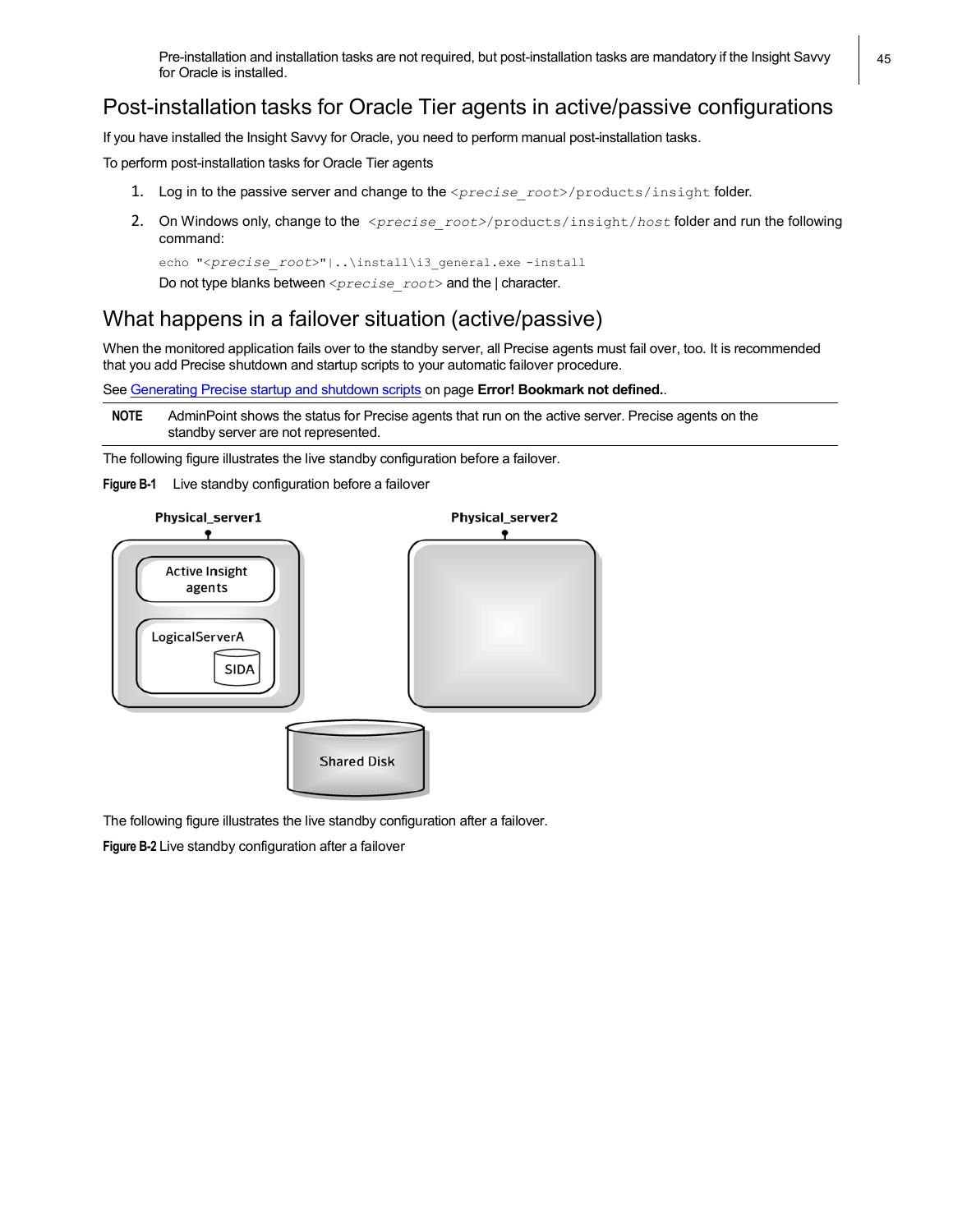

#### <span id="page-45-0"></span>Failover tasks in active/passive configurations

If you added the Precise shutdown and startup scripts to your automatic failover procedure, you do not need to perform any tasks when a failover occurs. Otherwise, you need to perform the following task.

To perform failover tasks in active/passive configurations

- 1. Log in to the servers that failed (if still alive) and stop all Precise agents.
- 2. Start all Precise agents on the now active server.

**NOTE** Upon failover, you must stop all services before starting them on the active server. Verify that you stop the sentry service first.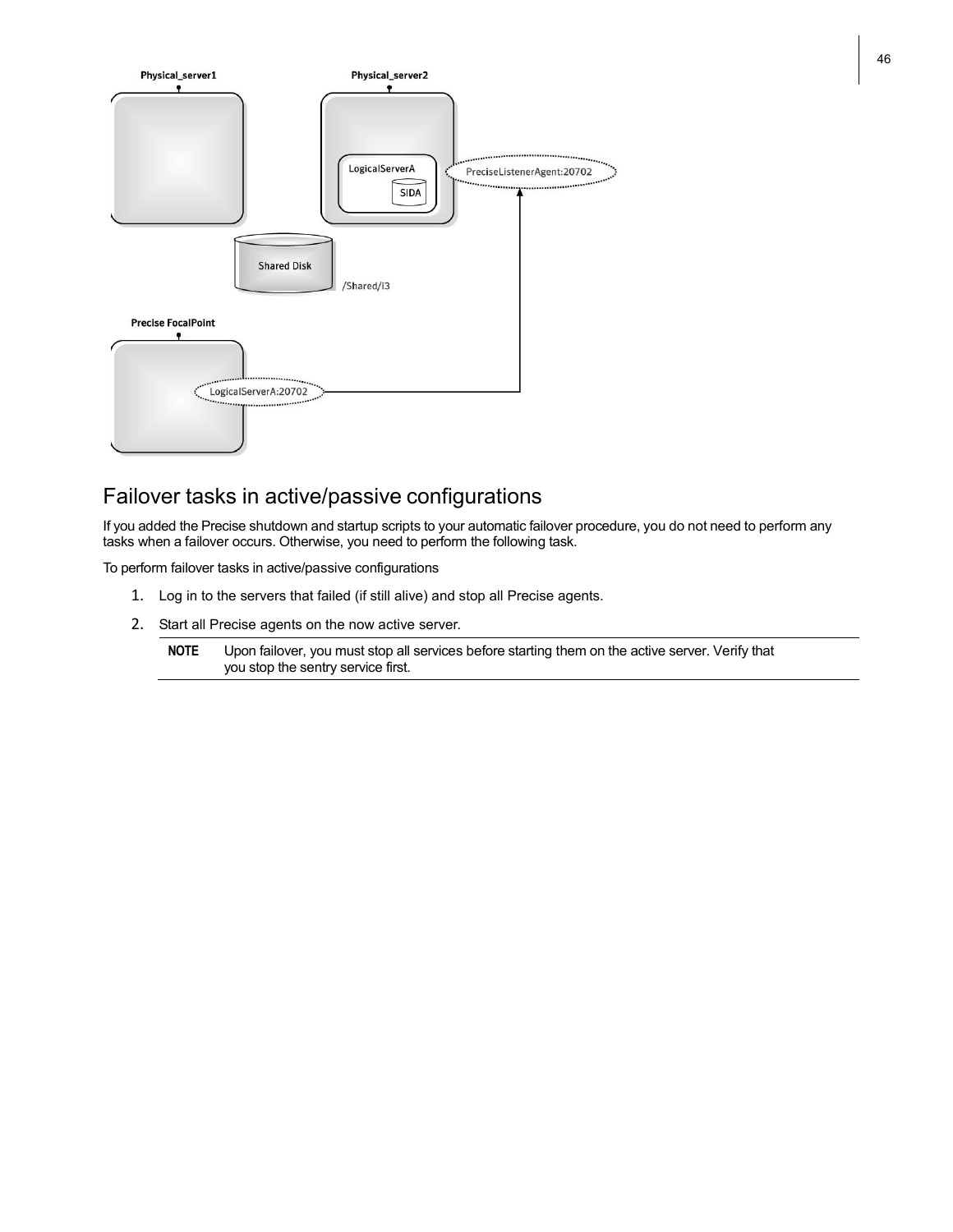| abandonment rate             | In Precise for Web, a counter that keeps track of the percentage of users that abandon the loading of the<br>Web page before it completes downloading.                                                                                                                                                                                                                                                                                                                                                                                                                                                                                                                                                                                                                                                                                                 |
|------------------------------|--------------------------------------------------------------------------------------------------------------------------------------------------------------------------------------------------------------------------------------------------------------------------------------------------------------------------------------------------------------------------------------------------------------------------------------------------------------------------------------------------------------------------------------------------------------------------------------------------------------------------------------------------------------------------------------------------------------------------------------------------------------------------------------------------------------------------------------------------------|
| action                       | An operation that Alerts FocalPoint automatically performs when detecting a warning or critical status for a specific<br>metric. According to the defined action, Alerts FocalPoint opens a message box, sends an email or<br>SNMP trap, or executes a program.                                                                                                                                                                                                                                                                                                                                                                                                                                                                                                                                                                                        |
| action item<br>(manual)      | Some installation steps cannot be executed automatically by Precise Installer. The administrator is required<br>to execute them manually. Action Items are presented (when necessary) at end of installation or product<br>update.                                                                                                                                                                                                                                                                                                                                                                                                                                                                                                                                                                                                                     |
| <b>AdminPoint</b>            | The central administration console of Precise that facilitates the maintenance, configuration, and<br>management of all installed Precise components, such as monitoring the status of all Precise agents and<br>PMDB processes, getting license information, starting and stopping the agents, getting log data on agents<br>and events, changing PMDB settings, and installing updates.<br>See also PMDB.                                                                                                                                                                                                                                                                                                                                                                                                                                            |
|                              | See also agent                                                                                                                                                                                                                                                                                                                                                                                                                                                                                                                                                                                                                                                                                                                                                                                                                                         |
| advice                       | In Precise for Oracle, an algorithm that is designed to recommend on gathering statistics, creating new<br>indexes, change existing indexes, and add or delete hints to make Oracle's Optimizer choose a better<br>access path and make the statement perform better. Can be activated from any DML (Data Manipulation<br>Language) statement.                                                                                                                                                                                                                                                                                                                                                                                                                                                                                                         |
| agent                        | A program that runs on a server machine to collect, process, or communicate performance information. The<br>Precise installation consists of multiple agents.                                                                                                                                                                                                                                                                                                                                                                                                                                                                                                                                                                                                                                                                                          |
| alert                        | The state of an Alerts metric that has reached a near-critical or critical status. An alert is issued by Alerts,<br>triggering an action and informing of an issue that has occurred or is likely to occur within the area sampled<br>by the specific metric.                                                                                                                                                                                                                                                                                                                                                                                                                                                                                                                                                                                          |
|                              | See also action.                                                                                                                                                                                                                                                                                                                                                                                                                                                                                                                                                                                                                                                                                                                                                                                                                                       |
| <b>Alerts</b>                | These product provide alerts to problematic conditions before they turn into performance issues, based on<br>predefined metrics and thresholds. Alerts can automatically perform an action, such as displaying a pop-up<br>message, sending an email message or SNMP trap, or running a program.                                                                                                                                                                                                                                                                                                                                                                                                                                                                                                                                                       |
| <b>Alerts FocalPoint</b>     | An agent that receives data from the InformPoint agents, stores it, and performs any action that has been<br>user-defined for that specific alert, such as displaying a pop-up message, sending an email message or<br>SNMP trap, or running a program.                                                                                                                                                                                                                                                                                                                                                                                                                                                                                                                                                                                                |
|                              | See also InformPoint.                                                                                                                                                                                                                                                                                                                                                                                                                                                                                                                                                                                                                                                                                                                                                                                                                                  |
| alert type                   | In Alerts, the status of all metrics belonging to a metric group or a monitored instance, indicating the current<br>performance level through colors.                                                                                                                                                                                                                                                                                                                                                                                                                                                                                                                                                                                                                                                                                                  |
|                              | See also alert.                                                                                                                                                                                                                                                                                                                                                                                                                                                                                                                                                                                                                                                                                                                                                                                                                                        |
|                              | See also metric.                                                                                                                                                                                                                                                                                                                                                                                                                                                                                                                                                                                                                                                                                                                                                                                                                                       |
| application server<br>metric | In Precise for J2EE, a metrics that is provided by the application server or by customer code. This can<br>include metrics published by the Java Management Extension (JMX) APIs or vendor-specific APIs, such as<br>IBM's Performance Management Interface (PMI).                                                                                                                                                                                                                                                                                                                                                                                                                                                                                                                                                                                     |
| Tier                         | The abbreviation for an application tier in a Precise application. ATier Tier contains one or more instances of<br>the same technology and purpose. Application tiers do not necessarily correspond to distinct physical<br>servers: in many cases, the tiers are logical, with one server running multiple Tiers or one Tier spans a<br>cluster of servers. A Precise application may contain multiple Tiers on the same technology. For example,<br>you may group J2EE instances (JVMs) into a J2EE Presentation Tier and a J2EE Business Logic Tier.<br>Segmenting application response time into the contribution of individual application tiers is helpful in<br>identifying the source of performance issues. Analyzing the performance and behavior of each tier<br>separately is crucial for isolating the root causes of performance issues. |
| cabinet                      | In Precise for Oracle, Precise for SQL Server, DB2, and Precise for Sybase, the highest logical level in the<br>SQL tab hierarchy. A cabinet contains folders and, within folders, statements.                                                                                                                                                                                                                                                                                                                                                                                                                                                                                                                                                                                                                                                         |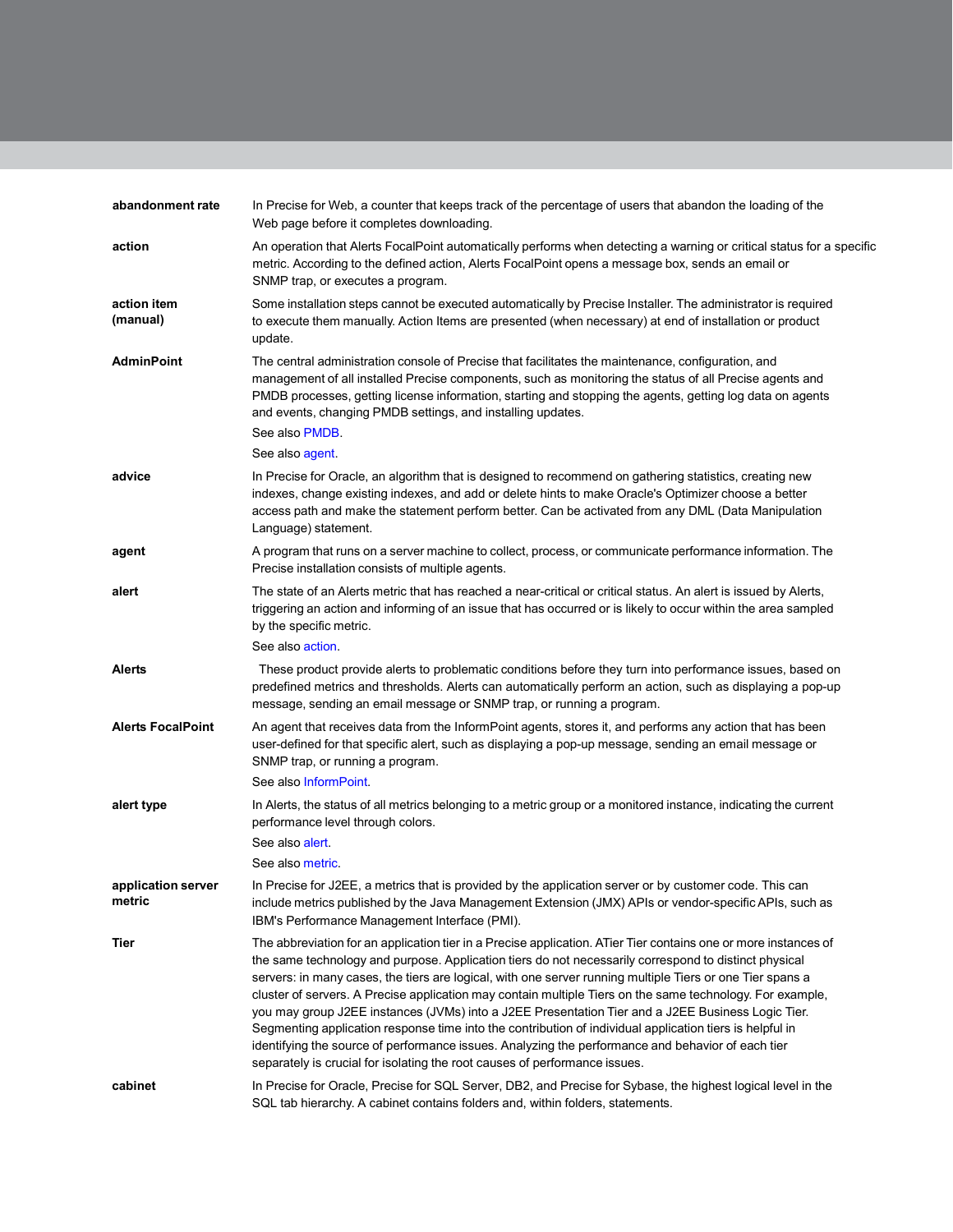| call path                 | A subset of a stack trace including only those methods that have been instrumented.                                                                                                                                                                                                                                                                                                                                                                                                                     |
|---------------------------|---------------------------------------------------------------------------------------------------------------------------------------------------------------------------------------------------------------------------------------------------------------------------------------------------------------------------------------------------------------------------------------------------------------------------------------------------------------------------------------------------------|
| client cache              | In Precise for Web, a counter that keeps track of the percentage of requests taken from the client cache<br>(http status 304).                                                                                                                                                                                                                                                                                                                                                                          |
| client-side<br>collection | See Web client browser-side.                                                                                                                                                                                                                                                                                                                                                                                                                                                                            |
| cluster                   | A group of servers or instances that are configured to be treated as a single entity. In Oracle, all Oracle<br>instances of the same Oracle database (RAC configuration) are treated as a cluster and presented in the<br>Precise for Oracle UI as a Database. In J2EE, a group of JVMs that serve the same application can be<br>defined as Cluster (even if they are not defined as a cluster in the application server configuration). All JVMs<br>of the same cluster share the same configuration. |
| collapsed access<br>plan  | In Precise for SQL Server and Precise for Sybase, the access plan of a unique group of statements or<br>batches that belong to the same collapsed statement or batch but have different access plans. This can<br>differ due to the constants in the text of the original (not collapsed) statements.                                                                                                                                                                                                   |
|                           | See also explained statement.                                                                                                                                                                                                                                                                                                                                                                                                                                                                           |
|                           | See also collapsed statement.                                                                                                                                                                                                                                                                                                                                                                                                                                                                           |
| collapsed<br>statement    | In Precise for Oracle, Precise for SQL Server, Precise for Sybase, and DB2, a statement whose constants<br>are replaced with parameters. Each collapsed statement can have several access plans, according to the<br>occurrences of its statements.                                                                                                                                                                                                                                                     |
|                           | See also collapsed access plan.                                                                                                                                                                                                                                                                                                                                                                                                                                                                         |
| <b>Collector</b>          | The program that runs on the monitored server to collect performance information.<br>Some technologies allow a single Collector (agent) to serve multiple instances running on the same server.<br>Other technologies require a dedicated Collector per monitored instance.                                                                                                                                                                                                                             |
|                           | In most cases, it must be installed on the monitored server. Collectors for SAP, SQL Server, and Sybase<br>may reside on a remote server.                                                                                                                                                                                                                                                                                                                                                               |
|                           | See also agent.                                                                                                                                                                                                                                                                                                                                                                                                                                                                                         |
| collector slice size      | In Precise for J2EE, the smallest unit of data presentation and storage. It can be configured as 30 seconds<br>or five minutes. Regardless of the defined collector slice size, the most granular slice size presented on<br>both the Precise for Web UI and the Precise for Microsoft .NET UI will be 15 minute intervals.                                                                                                                                                                             |
| completion rate           | In Precise for Web, a counter that keeps track of the percentage of users that completed the loading of a<br>Web page.                                                                                                                                                                                                                                                                                                                                                                                  |
| count                     | The number of occurrences observed during a measurement interval.                                                                                                                                                                                                                                                                                                                                                                                                                                       |
| <b>CPU time</b>           | The average amount of time consumed by the operating system actively processing instructions on behalf<br>of a running activity.                                                                                                                                                                                                                                                                                                                                                                        |
| critical status           | In Alerts, the status represented by a red bullet indicating that the value of the sampled metric has<br>exceeded the near-critical and critical threshold values.                                                                                                                                                                                                                                                                                                                                      |
|                           | See also metric.                                                                                                                                                                                                                                                                                                                                                                                                                                                                                        |
| <b>Cross-Tiers</b>        | In Insight, Report Manager, and Alerts, a perspective that provides high-level information about the<br>performance of all Tiers in an application, including operating system data. It provides a holistic view of the<br>entire application and helps understand how the Tiers interact.<br>See also Tier                                                                                                                                                                                             |
|                           |                                                                                                                                                                                                                                                                                                                                                                                                                                                                                                         |
| current data              | In all databases products, a tab that presents Current Sessions and the SQL statements that were executed<br>including statements that are still in progress.                                                                                                                                                                                                                                                                                                                                           |
| custom                    | Represents executions of a type not specifically defined.<br>See also work time.                                                                                                                                                                                                                                                                                                                                                                                                                        |
| customized metric         | In Alerts, a user-defined metric that measures site-specific parameters.                                                                                                                                                                                                                                                                                                                                                                                                                                |
| drilldown                 | Within Precise products the filtering of analyzed data by clicking a specific entity. Then, additional<br>information about the selected entity is presented, plus a breakdown of its activity by another entity. For<br>example, drill down on a transaction and get an overtime graph of the selected transaction, plus a list of top<br>users that executed the selected transaction.                                                                                                                |
| entry point               | Usually a top-level HTTP or EJB request. An entry point can originate when a user clicks in a browser or an<br>E-commerce server invokes a remote EJB. Precise for J2EE makes a distinction between service request<br>executions and other executions. The first HTTP or EJB invocation within a call path is designated as an<br>entry point.                                                                                                                                                         |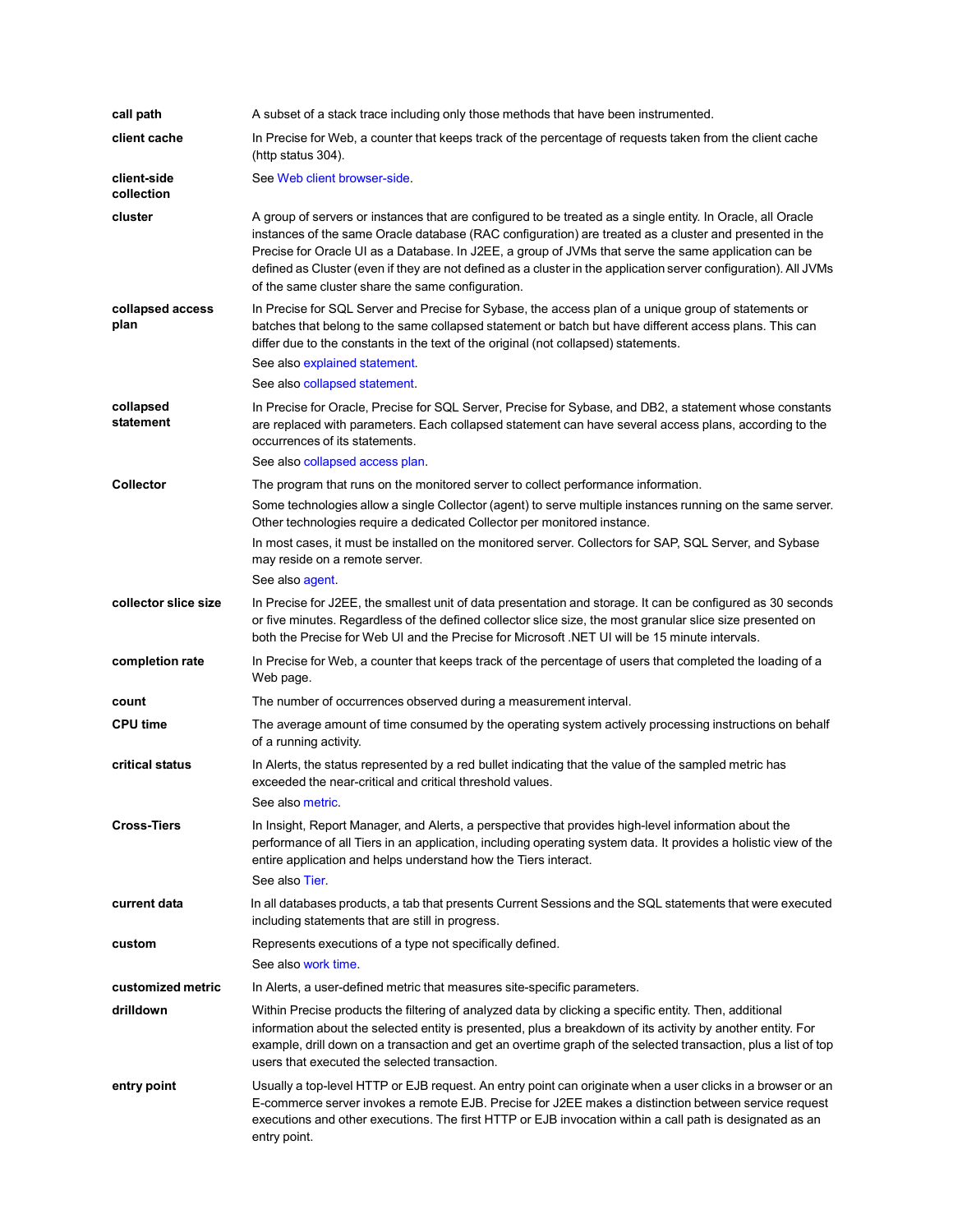| application                          | The highest Precise logical group. It may contain multiple Tiers of various technologies that serve an<br>application together. For example, a Payroll Production application may contain all Web servers, application<br>servers, transaction managers, databases, and servers that serve this application. Alternatively, it may<br>contain any set of instances that form together an administrative group. Since Precise version 8.5, an<br>instance can belong to more than one application. Let's say a single Oracle database serves two different<br>applications plus the DBA wants to associate this database with a group of other databases under his<br>responsibility regardless of served applications. In this case the Oracle database will be associated to three<br>different Precise applications.<br>See also Tier.<br>See also instance. |
|--------------------------------------|----------------------------------------------------------------------------------------------------------------------------------------------------------------------------------------------------------------------------------------------------------------------------------------------------------------------------------------------------------------------------------------------------------------------------------------------------------------------------------------------------------------------------------------------------------------------------------------------------------------------------------------------------------------------------------------------------------------------------------------------------------------------------------------------------------------------------------------------------------------|
| <b>ERP Extension</b>                 | In Precise for Oracle, DB2, and Precise for SQL Server, an extension to the Collector that provides detailed<br>information on the activities and resource consumption of packaged application components. It correlates<br>the database information, and the packaged application information and lets you see users, transactions,<br>reports, and other elements of ERP applications, such as Oracle Applications, SAP, PeopleSoft, and Siebel.                                                                                                                                                                                                                                                                                                                                                                                                             |
| event                                | In Alerts, the occurrence of a sampling or progress. A sampling occurrence occurs every time a metric<br>samples. A progress occurrence occurs when a metric's progress status is changed or when the<br>investigated status reaches the end of the given investigation time. In AdminPoint, all occurrences reported<br>by Precise agents, including informational events, warnings, and errors related to one of the agents. All<br>events are shown in the Events view.<br>See also metric.<br>See also progress.                                                                                                                                                                                                                                                                                                                                           |
| executions                           | In Precise for Oracle, Precise for SQL Server, DB2, and Precise for Sybase, the number of times a SQL<br>statement was executed during the selected time frame. In SAP, the number of times a transaction was<br>executed during the selected time frame.                                                                                                                                                                                                                                                                                                                                                                                                                                                                                                                                                                                                      |
| explained<br>statement               | In Precise for Oracle, Precise for SQL Server, DB2, and Precise for Sybase, a statement whose access<br>path (chosen by the RDBMS Optimizer) is clarified and translated into a visual display. Explained results<br>include information on the objects referenced by the statement and the operations performed on these<br>objects.                                                                                                                                                                                                                                                                                                                                                                                                                                                                                                                          |
| extended<br>collection               | In Precise for Oracle, a function that proactively specifies a future period during which Oracle activity data is<br>collected and organized for subsequent analysis. Extended collections are an easy means to view collected<br>information, assess application resource consumption, and identify bottlenecks that are inhibiting<br>application performance and end-user productivity.                                                                                                                                                                                                                                                                                                                                                                                                                                                                     |
| <b>Federated Precise</b>             | Federated Precise is a version of Precise (starting with version 8.5) that can manage multiple Precise<br>installations within unified AdminPoint screens, displaying and managing all applications, instances, and<br>installations.                                                                                                                                                                                                                                                                                                                                                                                                                                                                                                                                                                                                                          |
| findings                             | A ranked list of top performance issues in the selected context. They are presented in Oracle, SQL Server,<br>.NET, and J2EE. Each finding provides: a short explanation of the issue, detailed background information,<br>and most important: one or more links to further investigate the issue and possibly get more granular<br>findings on the selected context.                                                                                                                                                                                                                                                                                                                                                                                                                                                                                          |
| first byte time                      | In Precise for Web, a counter that keeps track of the time that it takes from the moment a new Web page is<br>called until the first byte arrives back from the Web server.                                                                                                                                                                                                                                                                                                                                                                                                                                                                                                                                                                                                                                                                                    |
| <b>FocalPoint</b>                    | An agent that communicates with the Listeners installed on the monitored servers, receives data from the<br>Collectors, periodically processes and stores this data in the PMDB, and serves UI requests.                                                                                                                                                                                                                                                                                                                                                                                                                                                                                                                                                                                                                                                       |
| folder                               | In Precise for SQL Server, Oracle, DB2, and Precise for Sybase, the intermediate logical level in the SQL<br>tab hierarchy. Folders are grouped into cabinets and contain SQL statements.<br>See also cabinet.                                                                                                                                                                                                                                                                                                                                                                                                                                                                                                                                                                                                                                                 |
| <b>Framework</b><br><b>Installer</b> | The application that facilitates the installation of Precise framework components. It can be invoked from the<br>installation DVD to install a new Precise deployment. It can also be invoked from an existing Precise<br>deployment to install an additional framework node and attach it to the originating Precise deployment.<br>See also Framework node                                                                                                                                                                                                                                                                                                                                                                                                                                                                                                   |
| <b>Framework node</b>                | A set of FocalPoint agents that are installed together and manages a set of monitored instances. The<br>performance data of these instances will be loaded into a dedicated PMDB. A single Precise deployment<br>may contain multiple framework nodes (using a separate PMDB for each node). An application cannot span<br>over multiple framework nodes.                                                                                                                                                                                                                                                                                                                                                                                                                                                                                                      |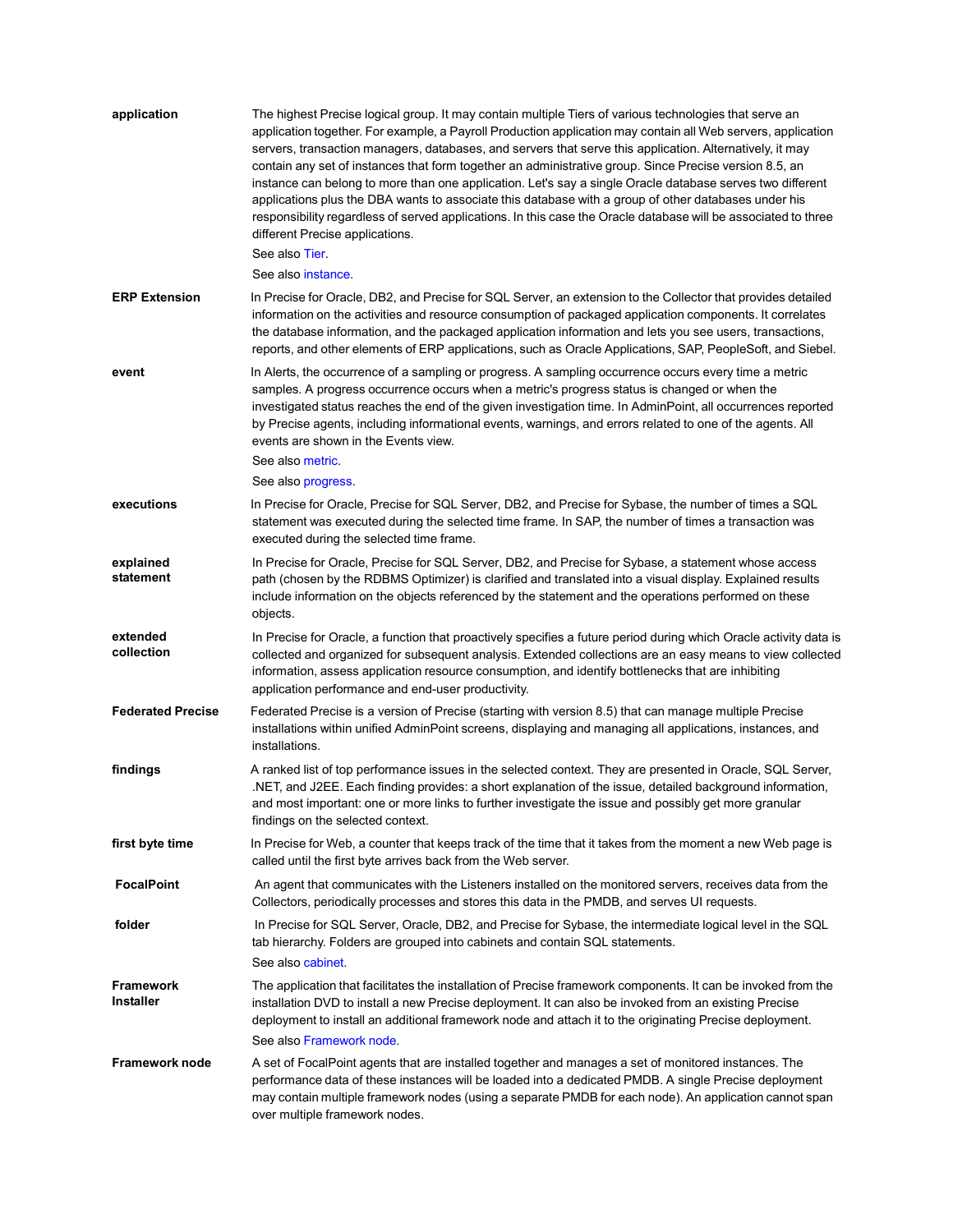| garbage collection                              | An automatic process in the Java runtime application that periodically reclaims memory used by objects that<br>are no longer referenced. The process can impact an application's performance while memory is being<br>reclaimed. Java programmers may initiate garbage collection explicitly.                                                                                                                                                                                                                                                                                                                                                                                                                                                                                                                                                                                                                                 |
|-------------------------------------------------|-------------------------------------------------------------------------------------------------------------------------------------------------------------------------------------------------------------------------------------------------------------------------------------------------------------------------------------------------------------------------------------------------------------------------------------------------------------------------------------------------------------------------------------------------------------------------------------------------------------------------------------------------------------------------------------------------------------------------------------------------------------------------------------------------------------------------------------------------------------------------------------------------------------------------------|
| grouper                                         | In Precise for Web, the identifier that is used to group other identifiers, such as sites or URLs.                                                                                                                                                                                                                                                                                                                                                                                                                                                                                                                                                                                                                                                                                                                                                                                                                            |
| hint                                            | In Precise for Oracle, an instruction directed at the Oracle Optimizer that includes considerations for an<br>execution plan. The Oracle Optimizer will build an execution plan based on the hint, ignoring its own set of<br>considerations.                                                                                                                                                                                                                                                                                                                                                                                                                                                                                                                                                                                                                                                                                 |
| hour group                                      | A unit that reflects the type and level of activity within the system at different times. By defining the times of<br>the day that are peak and off-peak, or day and night, the performance analysis can be focused on those<br>particular times of the day. If, for example, most performance issues occur within nighttime and weekend<br>batches, it can be useful to focus only on them.                                                                                                                                                                                                                                                                                                                                                                                                                                                                                                                                  |
| <b>InformPoint</b>                              | In Alerts, an agent that retrieves performance data from all installed Precise products, analyzes it, and<br>sends an alert to the Alerts FocalPoint when the predefined thresholds are exceeded.<br>See also agent.                                                                                                                                                                                                                                                                                                                                                                                                                                                                                                                                                                                                                                                                                                          |
| Insight                                         | The Precise product family that facilitates the process of monitoring and correlating system performance. It<br>consists of Insight.                                                                                                                                                                                                                                                                                                                                                                                                                                                                                                                                                                                                                                                                                                                                                                                          |
|                                                 | See also Report Manager.                                                                                                                                                                                                                                                                                                                                                                                                                                                                                                                                                                                                                                                                                                                                                                                                                                                                                                      |
|                                                 | See also FocalPoint.                                                                                                                                                                                                                                                                                                                                                                                                                                                                                                                                                                                                                                                                                                                                                                                                                                                                                                          |
| <b>Insight FocalPoint</b>                       | An agent that receives performance information from Insight Savvies, which monitor the application. Insight<br>FocalPoint then correlates, processes, and stores this information in a centralized location. The Insight<br>performance history is stored in the PMDB.                                                                                                                                                                                                                                                                                                                                                                                                                                                                                                                                                                                                                                                        |
|                                                 | See also Savvy<br>See also PMDB.                                                                                                                                                                                                                                                                                                                                                                                                                                                                                                                                                                                                                                                                                                                                                                                                                                                                                              |
| instance                                        | A monitored object of a specific technology. The following list specifies what constitutes an instance for the<br>various supported technologies: J2EE - a Java Virtual Machine (JVM - a logical name set by the user),<br>Microsoft .NET - a Common Language Runtime (CLR - a logical name set by the user), Oracle Applications<br>- an Oracle Applications Form server, Oracle - an Oracle instance, SAP - an SAP system, SQL Server - an<br>SQL instance, Sybase - a Sybase instance, Tuxedo - a Tuxedo domain, Web - a Web server, WebSphere<br>MQ - an IBM WebSphere Queue Manager, DB2 - a DB2 non-partitioned database or a DB2 database<br>partition. During installation, the instance is associated with one Tier and application. An Instance can be<br>moved to a different application or associated with multiple applications without re-installation nor losing<br>historical data.<br>See also application. |
| instance statistics                             | See performance counter                                                                                                                                                                                                                                                                                                                                                                                                                                                                                                                                                                                                                                                                                                                                                                                                                                                                                                       |
| instance/database<br>changes                    | In Precise for SQL Server and Oracle, the part of the Collect Schema Changes process that captures<br>instance definition changes and database option changes and saves them in the PMDB.                                                                                                                                                                                                                                                                                                                                                                                                                                                                                                                                                                                                                                                                                                                                     |
| instrumentation                                 | The process of inserting fault-tolerant recording hooks in Java byte code, .NET MSIL, HTML pages, or other<br>monitored components, resulting in the capture of performance metrics. In Precise for J2EE, a mechanism<br>that enables collecting performance information when an application is executed. The process involves<br>inserting special fault-tolerant recording hooks into application class objects. In WEB, the insertion of<br>recording hooks into HTML pages can either be in memory (Dynamic Instrumentation) or file-based (Static<br>Instrumentation).                                                                                                                                                                                                                                                                                                                                                   |
| instrumentation<br>context                      | See invocation context.                                                                                                                                                                                                                                                                                                                                                                                                                                                                                                                                                                                                                                                                                                                                                                                                                                                                                                       |
| internal invocation                             | The process of invoking a request from an HTTP request (Servlet or JSP) or an EJB. Precise for J2EE<br>displays an internal invocation like any other invocation.                                                                                                                                                                                                                                                                                                                                                                                                                                                                                                                                                                                                                                                                                                                                                             |
| invocation                                      | An execution of a J2EE entity (a Servlet, EJB, SQL Statement, method, and so on). When mentioned in<br>plural (Executions), means the amount of times that the entity was executed.                                                                                                                                                                                                                                                                                                                                                                                                                                                                                                                                                                                                                                                                                                                                           |
| invocation context                              | The context within which a method is invoked. For example, if Method A is invoked both from Method B and<br>from Method C, there will be two different invocation contexts for the performance metrics collected for<br>Method A, one for when it is invoked from Method B and one for when it is invoked from Method C.<br>See also call path and instrumentation context.                                                                                                                                                                                                                                                                                                                                                                                                                                                                                                                                                   |
| <b>JRE (Java Runtime</b><br><b>Application)</b> | As the runtime part of the Java software, the combination of the components that enable the execution of a<br>Java program: a Java virtual machine, the core class libraries, and the files that form the Java platform.                                                                                                                                                                                                                                                                                                                                                                                                                                                                                                                                                                                                                                                                                                      |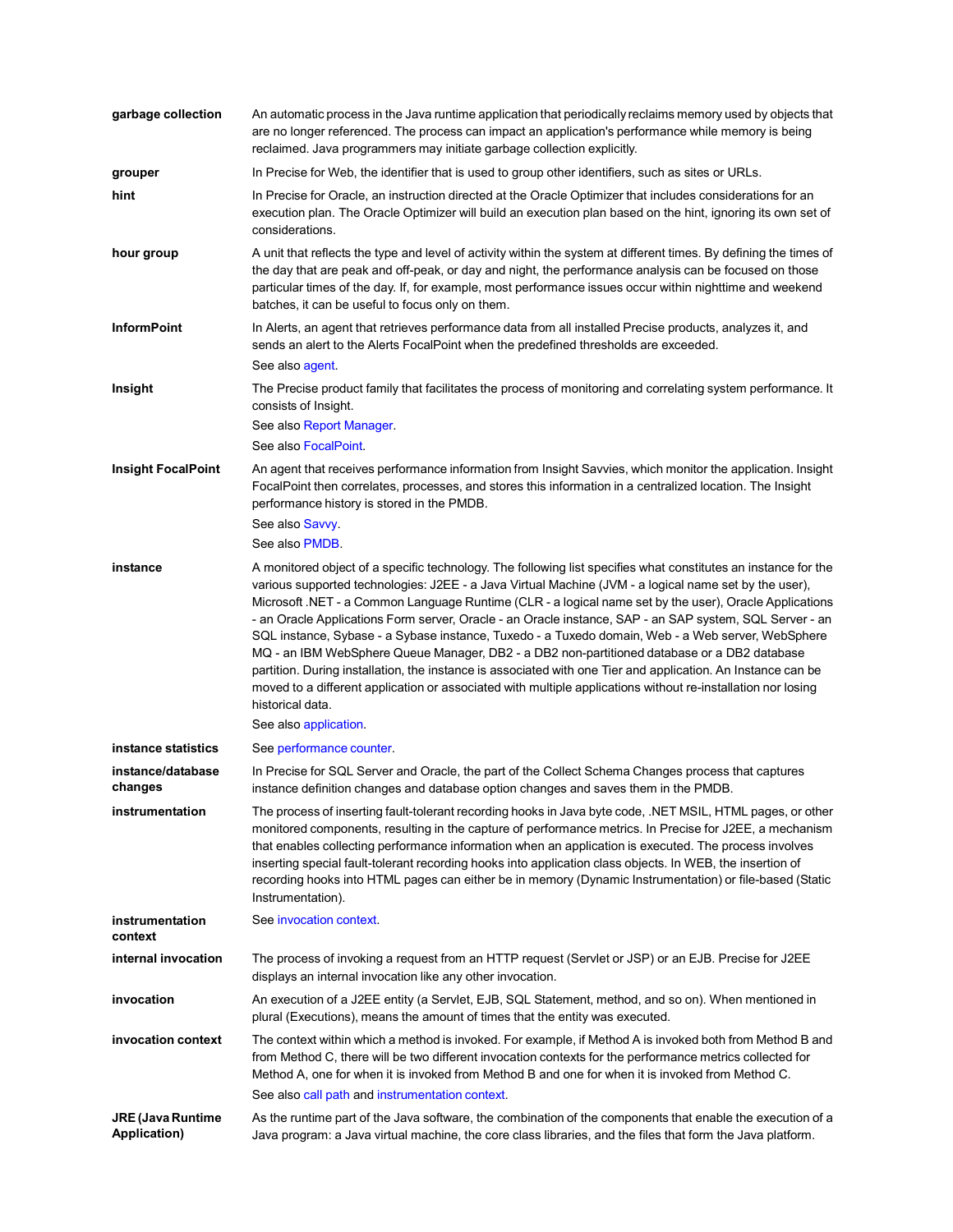| JSP (Java Server<br>Page)            | An HTML page with special tags for Java scripting. An application server processes the tags and generates<br>a Servlet.                                                                                                                                                                                                                                                                                                                                                                                                                                                                                                                                                 |
|--------------------------------------|-------------------------------------------------------------------------------------------------------------------------------------------------------------------------------------------------------------------------------------------------------------------------------------------------------------------------------------------------------------------------------------------------------------------------------------------------------------------------------------------------------------------------------------------------------------------------------------------------------------------------------------------------------------------------|
| <b>JVM (Java Virtual</b><br>Machine) | An instance of a JRE that executes Java programs. A server-side Java application server is itself a Java<br>program that runs inside a JVM. Servlets, JSPs and EJBs are Java programs (applications) that run within<br>the application server's JVM. Precise for J2EE monitors the JVM running the application server and the<br>server-side Java applications within the application server.                                                                                                                                                                                                                                                                          |
| <b>JVM Heap Memory</b>               | The amount of real computer memory that is allocated to the JVM for executing Java programs.                                                                                                                                                                                                                                                                                                                                                                                                                                                                                                                                                                            |
| key metric                           | In Alerts, a parameter that monitors a very important performance aspect. The status of the Oracle instance<br>(up/down), for example, is crucial for system performance. If the instance is down, this is the first issue that<br>needs to be solved. Marking a metric as key metric ensures that a critical alert raised for this metric receives<br>top priority by the person that is responsible to handle alerts at any time. It can also help determine which<br>alert to handle first in case of multiple alerts. In Alerts, key metrics are always displayed at the top of a<br>metric table when it is sorted by alerts so that they get immediate attention. |
| Listener                             | The agent that facilitates the communication between the various Precise agents across different servers<br>must be installed on every server where Collectors or FocalPoint agents are installed. The Listener allows<br>communication with all other agents installed on the monitored server, while only the Precise Listener port is<br>known by other servers.                                                                                                                                                                                                                                                                                                     |
| login name                           | In Precise for SQL Server and Precise for Sybase, the session identifier that represents the credential used<br>to connect to the database. When an ERP extension is installed, the user name of the packaged<br>application's client overrides the login name. For example, when SAP extension is installed, the SAP user<br>name overrides the login name.                                                                                                                                                                                                                                                                                                            |
| machine                              | A session identifier. A machine as sampled, for example, by the Precise for SQL Server Collector is the<br>identification of the machine where the client process executes. Machine is also sampled by Oracle, DB2<br>and Sybase. In Insight terminology Machine is called Client machine.                                                                                                                                                                                                                                                                                                                                                                              |
| <b>Main framework</b><br>node        | A main framework node is the single point for login and also serves as the Precise FocalPoint for the entire<br>deployment.                                                                                                                                                                                                                                                                                                                                                                                                                                                                                                                                             |
| major collection<br>count            | Number of estimated major garbage collection events that occurred during the last J2EE collector slice. A<br>major garbage collection can stop the application while JVM heap memory is being reclaimed.<br>See also garbage collection.                                                                                                                                                                                                                                                                                                                                                                                                                                |
| major garbage<br>collection time     | Percentage of time spent by the JVM executing major garbage collection events during the displayed<br>interval.<br>See also garbage collection.                                                                                                                                                                                                                                                                                                                                                                                                                                                                                                                         |
| <b>MBean</b>                         | A Java object that represents a manageable resource. In Precise for J2EE, MBeans, or Managed Beans,<br>are used for application server metrics.                                                                                                                                                                                                                                                                                                                                                                                                                                                                                                                         |
| memory logger<br>interval            | The interval at which the Precise for J2EE Collector gathers JVM heap memory data. All snapshots of the<br>memory logger's data collected according to the memory logger interval are summarized with counters in<br>the current aggregation interval. The memory logger interval's time span is typically a small fraction of the<br>aggregation interval.                                                                                                                                                                                                                                                                                                             |
| metric                               | In Alerts, a query that helps measure performance in the application. Three types of metrics are available:<br>System metrics relate to the internal resources, operations, and objects of the monitored infrastructure;<br>application metrics reflect the way the applications perform; user-defined metrics can be customized to<br>specifically relate to a site. When a metric's value exceeds one of the defined thresholds, its status changes<br>to near-critical (yellow bullet) or critical (red bullet).<br>See also key metric.                                                                                                                             |
| metric set                           | In Alerts, a unit that groups metrics that measure related performance aspects. The following metric sets                                                                                                                                                                                                                                                                                                                                                                                                                                                                                                                                                               |
|                                      | exist:                                                                                                                                                                                                                                                                                                                                                                                                                                                                                                                                                                                                                                                                  |
|                                      | Status: includes metrics that alert to functional issues related to the instance.                                                                                                                                                                                                                                                                                                                                                                                                                                                                                                                                                                                       |
|                                      | Performance: includes metrics that alert to performance issues related to the instance.                                                                                                                                                                                                                                                                                                                                                                                                                                                                                                                                                                                 |
|                                      | Load: includes metrics that alert to instance-related load issues that may later cause errors or crashes.<br>Service: includes metrics that alert to instance-related SLA breaches. The metrics in this set are sampled by<br>Insight.                                                                                                                                                                                                                                                                                                                                                                                                                                  |
|                                      | Performance Trending: includes metrics that alert to potential future performance issues. The metrics in this<br>set are sampled by Report Manager.                                                                                                                                                                                                                                                                                                                                                                                                                                                                                                                     |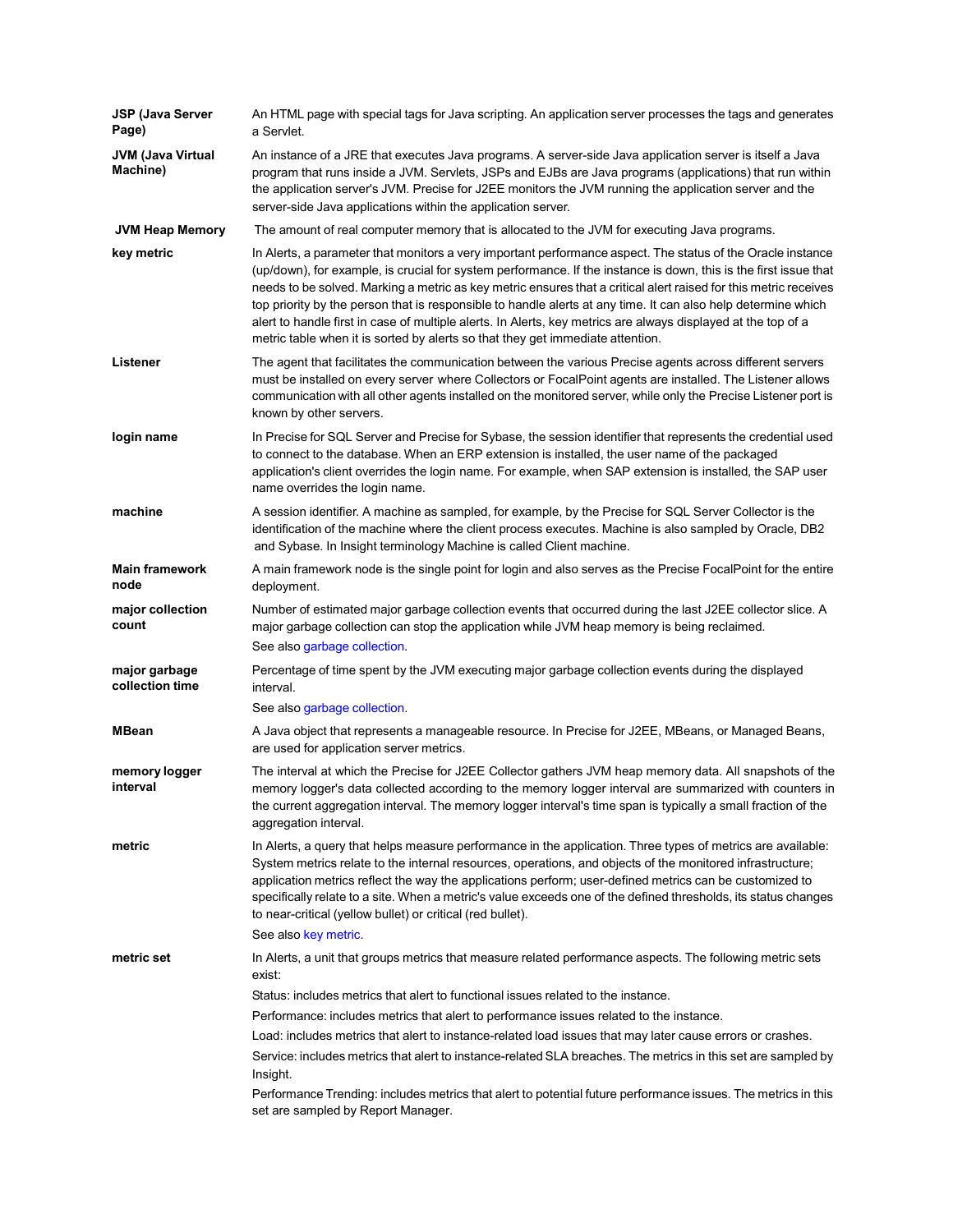|                                    | Load Trending: includes metrics that alert to potential future load issues. The metrics in this set are sampled<br>by Report Manager.                                                                                                                                                                                                                                                                                                                                                                               |
|------------------------------------|---------------------------------------------------------------------------------------------------------------------------------------------------------------------------------------------------------------------------------------------------------------------------------------------------------------------------------------------------------------------------------------------------------------------------------------------------------------------------------------------------------------------|
|                                    | Customized: includes user-defined metrics.                                                                                                                                                                                                                                                                                                                                                                                                                                                                          |
|                                    | Precise Status: includes metrics that alert to the near-critical or critical status of the installed Precise<br>application.                                                                                                                                                                                                                                                                                                                                                                                        |
| module                             | A session identifier. In Oracle it contains the value of MODULE column in V\$SESSION table. In DB2 it<br>contains the command name of non-SQL statements or the package name for SQL statements.                                                                                                                                                                                                                                                                                                                    |
| near-critical status               | In Alerts, a status indicating that the value of the sampled metric has exceeded the defined near-critical<br>threshold. A near-critical status is indicated by a yellow bullet.                                                                                                                                                                                                                                                                                                                                    |
| network time                       | In Precise for Web, a counter that keeps track of the time spent on network activity from the server side<br>perspective. This includes the time to read the request from the network and the network time to send the<br>response back to the client.                                                                                                                                                                                                                                                              |
| node                               | See Framework node                                                                                                                                                                                                                                                                                                                                                                                                                                                                                                  |
|                                    | Note: when creating a new installation from DVD, it would be called "Framework." In the UI screens<br>(columns in tables, choosing a system for a new application etc), we would call them "Nodes." For example:<br>choose a node for the new application.                                                                                                                                                                                                                                                          |
|                                    | When adding a new system within AdminPoint, it would be called a "Framework node".                                                                                                                                                                                                                                                                                                                                                                                                                                  |
| packaged<br>application            | An application that is created and/or maintained by a third party and is not custom-built to one's specific<br>needs. The following packaged applications have special treatment by Precise: SAP, Oracle Applications,<br>PeopleSoft, and Siebel. They are harder to modify because the application code is either not available or<br>hard to understand.                                                                                                                                                          |
|                                    | See also ERP Extension.                                                                                                                                                                                                                                                                                                                                                                                                                                                                                             |
| page size                          | In Precise for Web, a counter that keeps track of the amount of data loaded from the server to display the<br>page.                                                                                                                                                                                                                                                                                                                                                                                                 |
| page views                         | In Precise for Web, a counter that keeps track of the number of Web pages viewed at a specific Web site<br>during a selected time period.                                                                                                                                                                                                                                                                                                                                                                           |
| parent metric                      | In Alerts, a joining of several child metrics. Each time a parent metric samples, it gathers data from a set of<br>child metrics and presents it as a single metric query. The individual child metric values are displayed on the<br>Thresholds tab of the Properties dialog box in Alerts.                                                                                                                                                                                                                        |
|                                    | See also submetric.                                                                                                                                                                                                                                                                                                                                                                                                                                                                                                 |
| performance<br>counter             | In Precise for SQL Server, a Windows performance counter as reported by the operating system. In Oracle,<br>an instance level statistic as gathered from some Oracle V\$ views. In Precise for Sybase, a sysmonitors<br>counter collected by Sybase. In Precise for Web, an operating system or a Web server performance<br>counter.                                                                                                                                                                                |
| <b>PMDB</b>                        | The Precise data warehouse of performance and availability data. It can be hosted on an Oracle or SQL<br>Server database.                                                                                                                                                                                                                                                                                                                                                                                           |
| portal server                      | An application server for Web-based applications that commonly provide personalization, single sign-on,<br>and content aggregation from different sources and that host the presentation layer of Information Systems.<br>Aggregation is the action of integrating content from different sources within a Web page. A portal may have<br>sophisticated personalization features to provide customized content to users. Portal pages may have a<br>different set of portlets creating content for different users. |
| portlet                            | A Java-based Web component, managed by a portlet container, that processes requests and generates<br>dynamic content. Portlets are used by portals as pluggable user interface components that provide a<br>presentation layer to Information Systems.                                                                                                                                                                                                                                                              |
| <b>Precise</b><br>deployment       | An independent Precise system. It contains and manages various agent types and provides centralized<br>monitoring and administration. A Precise deployment may contain multiple framework nodes. One of them<br>is defined as the main framework node and it manages all other nodes of the Precise deployment.                                                                                                                                                                                                     |
| <b>Precise FocalPoint</b>          | See Precise FocalPoint agent                                                                                                                                                                                                                                                                                                                                                                                                                                                                                        |
| <b>Precise FocalPoint</b><br>agent | An agent that manages all agents in a single Precise deployment. Additional product FocalPoint agents<br>manage specific technologies and resources.                                                                                                                                                                                                                                                                                                                                                                |
| <b>Precise Proxy</b><br>agent      | When multiple Framework Nodes are managed by a single Precise deployment, the Precise FocalPoint<br>agent manages all of the agents of the main Framework node, while every other framework node has a<br>Precise Proxy agent to manage all its agents.                                                                                                                                                                                                                                                             |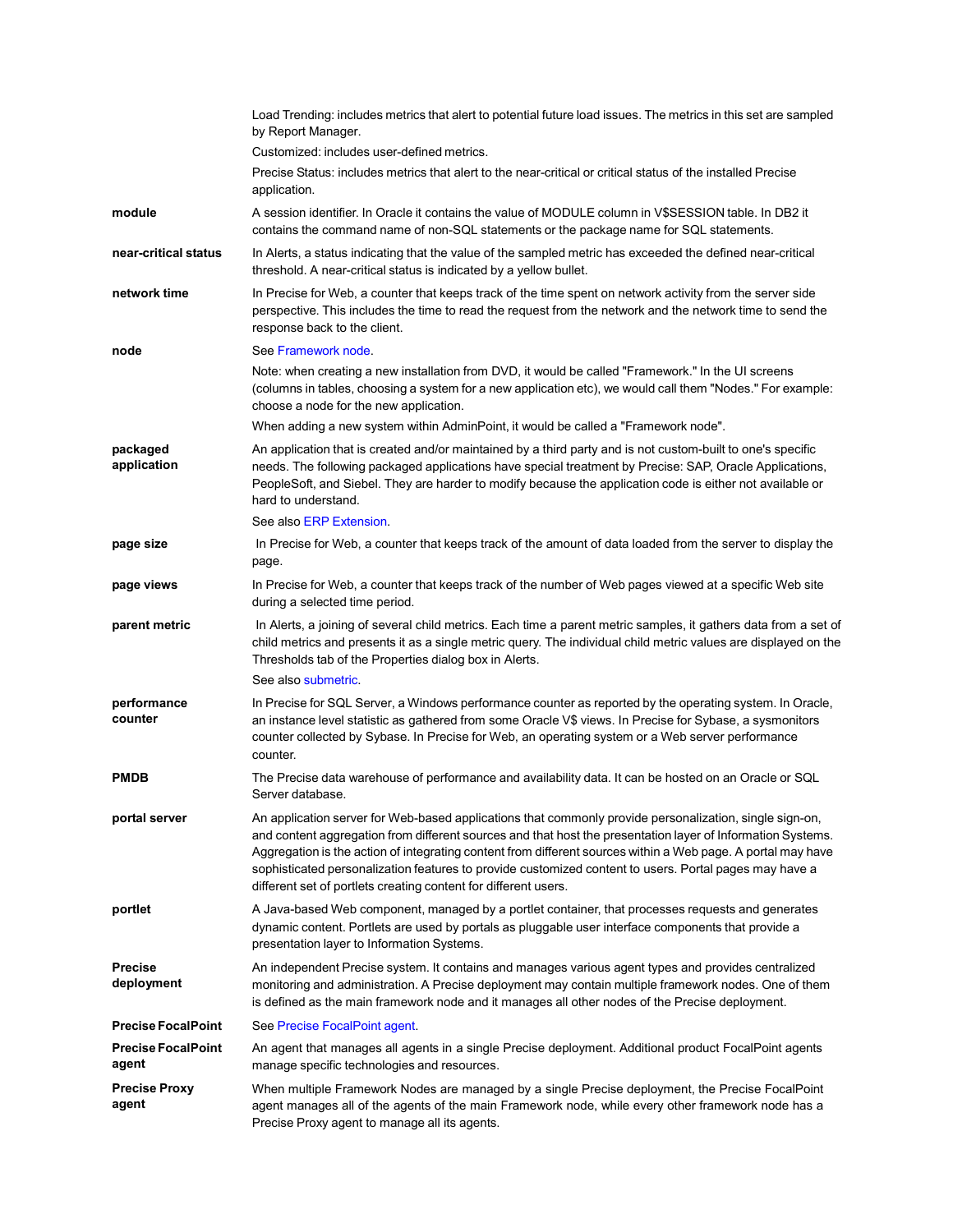| Precise_root                               | This is the term used in a path for the Precise installation folder. The terms <i3_root> or i3 root can appear<br/>in text too.</i3_root>                                                                                                                                                                                                                                                                                                                                                                                                                                                                                                                                                                                                                                                                                                                                                                                                                                                                                                                                                                                                         |
|--------------------------------------------|---------------------------------------------------------------------------------------------------------------------------------------------------------------------------------------------------------------------------------------------------------------------------------------------------------------------------------------------------------------------------------------------------------------------------------------------------------------------------------------------------------------------------------------------------------------------------------------------------------------------------------------------------------------------------------------------------------------------------------------------------------------------------------------------------------------------------------------------------------------------------------------------------------------------------------------------------------------------------------------------------------------------------------------------------------------------------------------------------------------------------------------------------|
| program                                    | A session identifier in Precise for Oracle, DB2, Precise for SQL Server, Precise for Sybase, Insight, and<br>Alerts. A program as sampled, for example, by the Precise for SQL Server Collector, is the name of the<br>executable that connects to the database. Applications that do not set the application name have N/A as<br>program. When an SAP extension is installed, the SAP transaction overrides the program, and it may change<br>during the application's lifetime. When a Siebel extension is installed, the Siebel views override the<br>program, and it may change during the application's lifetime. In Insight, program is the name of an<br>executable as recognized by the operating system. If an executable is invoked from a script (a batch or a<br>shell), the script is displayed as the command entity. In Alerts, program is part of the customized metrics<br>definition and is the name of the executable or stored procedure executed in the database that runs when<br>the metric is sampled. In action definitions, program is the name of the executable that will run if the metric<br>exceeds its threshold. |
| progress                                   | In Alerts, the management state of a metric for which an alert has been raised. The following statuses exist:                                                                                                                                                                                                                                                                                                                                                                                                                                                                                                                                                                                                                                                                                                                                                                                                                                                                                                                                                                                                                                     |
|                                            | Open: An alert is raised.                                                                                                                                                                                                                                                                                                                                                                                                                                                                                                                                                                                                                                                                                                                                                                                                                                                                                                                                                                                                                                                                                                                         |
|                                            | Investigated: The alert is taken care of.                                                                                                                                                                                                                                                                                                                                                                                                                                                                                                                                                                                                                                                                                                                                                                                                                                                                                                                                                                                                                                                                                                         |
|                                            | Closed: The issue has been solved.                                                                                                                                                                                                                                                                                                                                                                                                                                                                                                                                                                                                                                                                                                                                                                                                                                                                                                                                                                                                                                                                                                                |
| <b>Proxy FocalPoint</b>                    | See Precise Proxy agent                                                                                                                                                                                                                                                                                                                                                                                                                                                                                                                                                                                                                                                                                                                                                                                                                                                                                                                                                                                                                                                                                                                           |
| recommended<br>index                       | In Precise for SQL Server, a function that uses the Microsoft Index Tuning Wizard to recommend on adding<br>indexes or statistics for a selected statement, batch, or table. Based on the results of this function, the<br>Optimizer will choose a better access plan and make the respective statement or batch perform better. For<br>statements and batches, recommendations are based on the content of the statement or batch. For tables,<br>recommendations are based on all the statements that are stored in the PMDB, are executed during the<br>selected time period, and have an average duration time greater than the value defined in the registry<br>(where 0 is the default).                                                                                                                                                                                                                                                                                                                                                                                                                                                    |
|                                            | See also advice.                                                                                                                                                                                                                                                                                                                                                                                                                                                                                                                                                                                                                                                                                                                                                                                                                                                                                                                                                                                                                                                                                                                                  |
| related SQL                                | In Precise for Oracle, a generated statement that uses alternative syntax to access the database in different<br>ways and returns the same output as the original statement.                                                                                                                                                                                                                                                                                                                                                                                                                                                                                                                                                                                                                                                                                                                                                                                                                                                                                                                                                                      |
| relative frequency                         | Number of contributor executions per entry point. For example, if a service request calls three methods<br>each time it is invoked, the Relative Frequency for the method is three executions per service request<br>execution. Similarly, if a service request calls one method every other time it is invoked (half of the time), the<br>Relative Frequency for the method is 0.5 executions per service request execution.                                                                                                                                                                                                                                                                                                                                                                                                                                                                                                                                                                                                                                                                                                                     |
| rendering time                             | In Precise for Web, a counter that keeps track of the time that it takes for a Web page to be loaded from the<br>moment the first byte arrives until the Web page is fully loaded or the user interrupts or abandons the<br>loading process.                                                                                                                                                                                                                                                                                                                                                                                                                                                                                                                                                                                                                                                                                                                                                                                                                                                                                                      |
| report                                     | A collection of queries, programming code, and layout settings that Report Manager executes to generate<br>graphical results like tables and charts.                                                                                                                                                                                                                                                                                                                                                                                                                                                                                                                                                                                                                                                                                                                                                                                                                                                                                                                                                                                              |
| <b>Report Manager</b>                      | Uses historical information to identify problematic conditions, track long-term performance, volume trends<br>and patterns, view availability issues over long periods of time and on different levels, compare the<br>performance of similar systems, correlate between performance metrics of different products, assist in<br>capacity planning, and generate demand-driven, user-defined reports.                                                                                                                                                                                                                                                                                                                                                                                                                                                                                                                                                                                                                                                                                                                                             |
| <b>Report Manager</b><br><b>FocalPoint</b> | An agent that examines the PMDB tables to produce scheduled performance reports.<br>See also PMDB.                                                                                                                                                                                                                                                                                                                                                                                                                                                                                                                                                                                                                                                                                                                                                                                                                                                                                                                                                                                                                                                |
| report parameter                           | In Report Manager, a keyword used in a report. Its value is set during the report execution. A parameter's<br>value can be updated either permanently or for the current execution only.                                                                                                                                                                                                                                                                                                                                                                                                                                                                                                                                                                                                                                                                                                                                                                                                                                                                                                                                                          |
| report property                            | In Report Manager, the attributes that define a specific report, consisting of report parameters and<br>scheduling information.<br>See also report parameter.                                                                                                                                                                                                                                                                                                                                                                                                                                                                                                                                                                                                                                                                                                                                                                                                                                                                                                                                                                                     |
| request                                    | In Precise for Web, a counter that keeps track of the number of HTTP requests sent for a viewed entity.                                                                                                                                                                                                                                                                                                                                                                                                                                                                                                                                                                                                                                                                                                                                                                                                                                                                                                                                                                                                                                           |
| request error                              | In Precise for Web, a counter that keeps track of the percentage of requests completed with an HTTP error.                                                                                                                                                                                                                                                                                                                                                                                                                                                                                                                                                                                                                                                                                                                                                                                                                                                                                                                                                                                                                                        |
| sampling                                   | In Alerts, the process during which a metric queries a Precise product for a specific instance, retrieves<br>values, and calculates the metric's alert level.                                                                                                                                                                                                                                                                                                                                                                                                                                                                                                                                                                                                                                                                                                                                                                                                                                                                                                                                                                                     |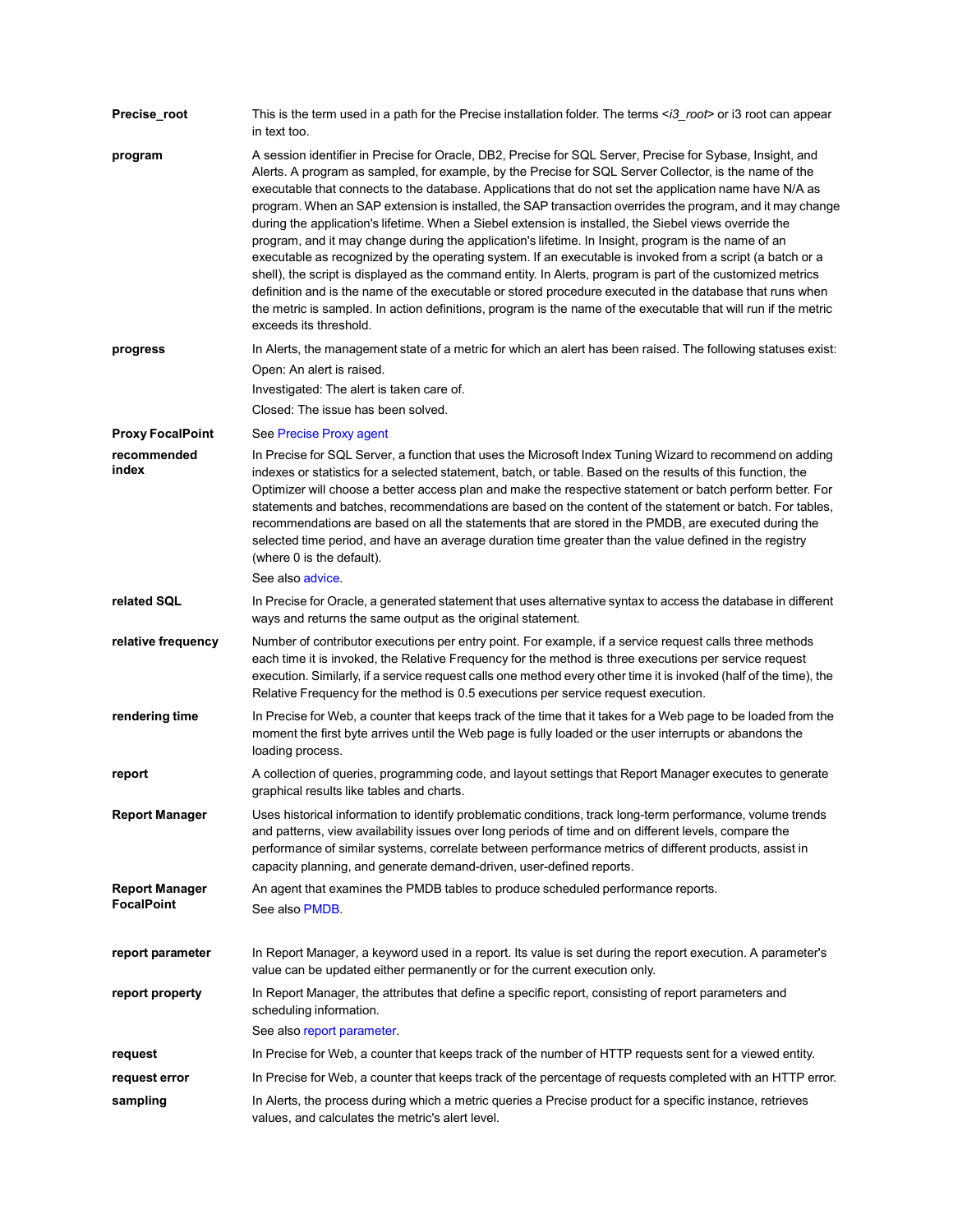| sampling base                            | In Alerts, the start time of a scheduled sampling process (by default Sunday, 00:00 AM).                                                                                                                                                                                                                                                                                                                                                                                                                                                                                                                                                                                                                                                                                                                                                                                                                                        |
|------------------------------------------|---------------------------------------------------------------------------------------------------------------------------------------------------------------------------------------------------------------------------------------------------------------------------------------------------------------------------------------------------------------------------------------------------------------------------------------------------------------------------------------------------------------------------------------------------------------------------------------------------------------------------------------------------------------------------------------------------------------------------------------------------------------------------------------------------------------------------------------------------------------------------------------------------------------------------------|
| sampling period                          | In specific Alerts metrics, the time frame during which statistical data is returned from other Precise<br>products. Such a metric is for example Oracle's General Behavior metric, which returns database behavior<br>for a certain period of time.                                                                                                                                                                                                                                                                                                                                                                                                                                                                                                                                                                                                                                                                            |
| sampling rate                            | In Alerts, the frequency of a metric's regular sampling schedule. The sampling rate is measured in minutes.                                                                                                                                                                                                                                                                                                                                                                                                                                                                                                                                                                                                                                                                                                                                                                                                                     |
| Savvy                                    | An Insight agent that collects Tier-specific performance data.                                                                                                                                                                                                                                                                                                                                                                                                                                                                                                                                                                                                                                                                                                                                                                                                                                                                  |
| scalability                              | A system's ability to withstand load. For example, positive scalability means that the system continues to<br>function properly even when it is called upon to service a larger number of users.                                                                                                                                                                                                                                                                                                                                                                                                                                                                                                                                                                                                                                                                                                                                |
| schema changes                           | In Precise for Oracle and Precise for SQL Server, a process that captures schema changes and saves them<br>in the PMDB. In Precise for SQL Server, instance configuration parameters and database option changes<br>are also captured.                                                                                                                                                                                                                                                                                                                                                                                                                                                                                                                                                                                                                                                                                          |
| <b>Script Installer</b>                  | A component of Precise Agent Installer that enables adding a small JavaScript script, also known as a<br>Precise for Web browser-side agent, to the Web pages of your Web site.                                                                                                                                                                                                                                                                                                                                                                                                                                                                                                                                                                                                                                                                                                                                                 |
| server                                   | Also called a host machine or server machine. The combination of a computer and associated operating<br>system software that is accessed by multiple clients to perform requested functions and typically returns<br>results to the clients.                                                                                                                                                                                                                                                                                                                                                                                                                                                                                                                                                                                                                                                                                    |
| server-side<br>collection                | In Precise for Web, the collecting of performance data from the Web server instance through the Web<br>server agent.                                                                                                                                                                                                                                                                                                                                                                                                                                                                                                                                                                                                                                                                                                                                                                                                            |
| service + network<br>time                | In Precise for Web, a counter that keeps track of the service and network time, including the total amount of<br>time the request took to reach the server.                                                                                                                                                                                                                                                                                                                                                                                                                                                                                                                                                                                                                                                                                                                                                                     |
| <b>Service Level</b><br><b>Agreement</b> | See SLA (Service Level Agreement).                                                                                                                                                                                                                                                                                                                                                                                                                                                                                                                                                                                                                                                                                                                                                                                                                                                                                              |
| response time                            | In Web, the time elapsed from when a request is received by the server to the time a response is sent back<br>to the computer that made that request. The response time is measured on the server side. In Precise for<br>J2EE, the time it takes an invocation to complete execution. In other words, response time is the average<br>length of time between the start time and end time of a Java method execution. For example, the SQL<br>response time is the time it takes the JDBC method executing the SQL statement to be completed. The<br>response time includes CPU and wait time. The response times are reported in the interval in which they<br>complete execution. Though a contributor's average response time may be very small, the contributor may<br>be called many times. As a result, a contributor's overall contribution to performance may be large even<br>though its average response time is low. |
| servlet                                  | A class that is loaded only once and for which the application server uses multithreading to process<br>requests. The servlet generates an HTML page that is sent back to the Web browser.                                                                                                                                                                                                                                                                                                                                                                                                                                                                                                                                                                                                                                                                                                                                      |
| size                                     | In Precise for Web, a counter that keeps track of the bytes sent and received.                                                                                                                                                                                                                                                                                                                                                                                                                                                                                                                                                                                                                                                                                                                                                                                                                                                  |
| <b>SLA (Service Level</b><br>Agreement)  | A formal definition of an information system's performance goals. Within Precise, an SLA consists of<br>clauses corresponding to various system activities. Once a system's SLA is defined, its SLA compliance<br>can be analyzed, and breaches can be isolated to identify their causes.                                                                                                                                                                                                                                                                                                                                                                                                                                                                                                                                                                                                                                       |
| socket                                   | An I/O abstraction layer that enables processes to communicate with each other, regardless of whether they<br>are on the same server. Sockets are bi-directional FIFO pipes that look like regular file I/O to the developer<br>with the abstraction layer handling all of the low-level communication details.                                                                                                                                                                                                                                                                                                                                                                                                                                                                                                                                                                                                                 |
| <b>StartPoint</b>                        | The opening page of Precise. It provides a quick overview of the application status and links to launch any<br>of the Precise products.                                                                                                                                                                                                                                                                                                                                                                                                                                                                                                                                                                                                                                                                                                                                                                                         |
| <b>Statistics tab</b>                    | In Precise for Oracle, DB2, SQL Server, Sybase, J2EE, and Web this tab presents instance level statistics<br>such as hit ratios, utilization, JMX metrics, logging, and more.                                                                                                                                                                                                                                                                                                                                                                                                                                                                                                                                                                                                                                                                                                                                                   |
| submetric                                | Also called child metric. In Alerts, the subguery of a parent metric. A child metric gathers its own data and<br>combines it with the data gathered by other child metrics to form the result of the parent metric. Each child<br>metric has its own thresholds and may be enabled or disabled individually.<br>See also parent metric.                                                                                                                                                                                                                                                                                                                                                                                                                                                                                                                                                                                         |
| summary table                            | A container that stores the information collected by the Precise agents and loads it into the PMDB.<br>Summary tables store the same data at different levels of granularity: time slice, hourly, daily, weekly, and<br>monthly. By storing data in multiple summary tables, Precise can present a detailed view and progressively<br>higher-level views of the same data. Summary tables are particularly useful for data aging. A data purging                                                                                                                                                                                                                                                                                                                                                                                                                                                                                |